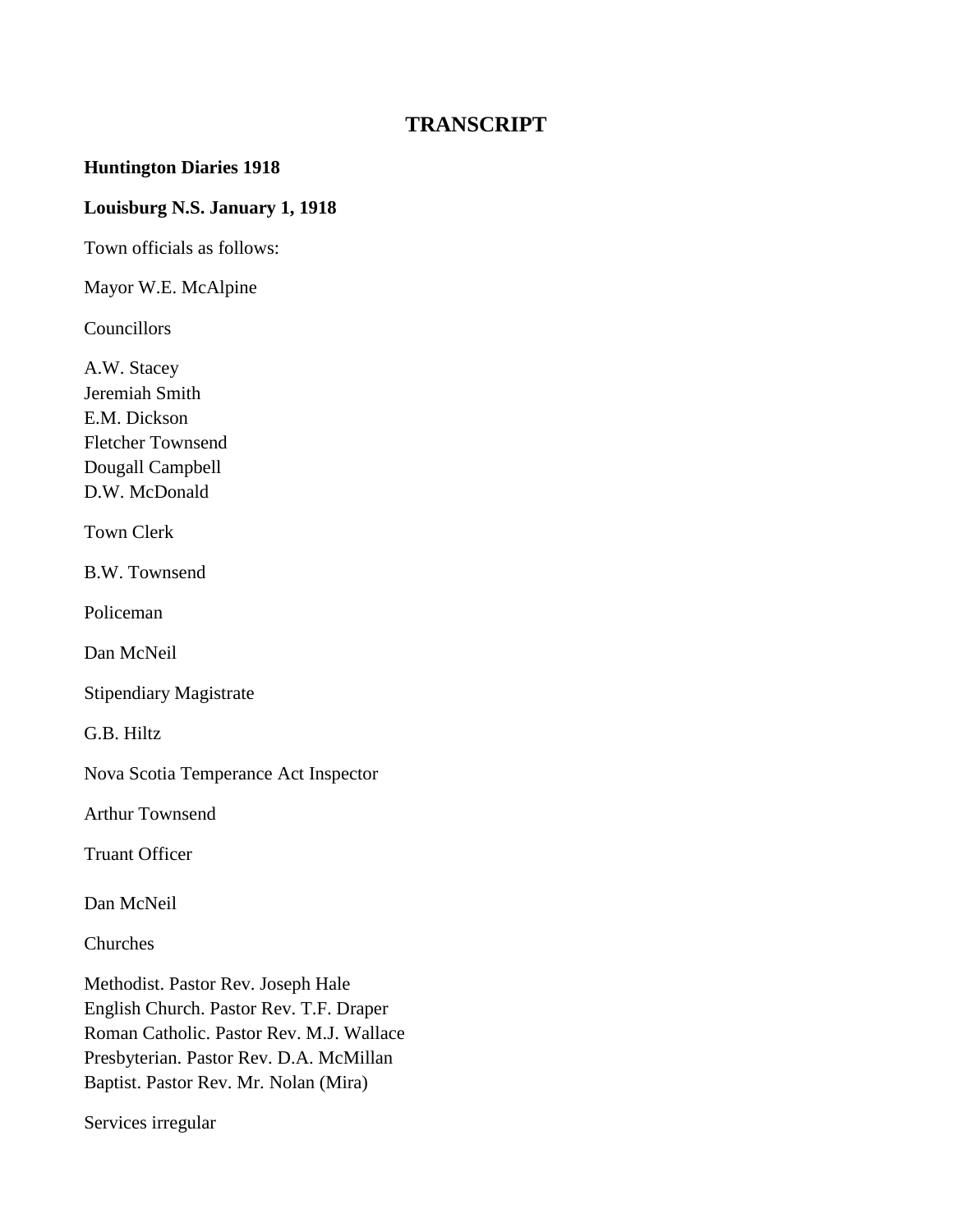Teachers of Public schools Town of Louisburg

Mr. Clarence E. Howard, Principal. Miss Iona Crowell Miss Viola Kyte Miss Mary McDonald Miss Annie Verner Miss Eva Lukeman

Named ships frequenting the port

Batiscan

Corunna

Lady Laurier

Nevada

Sheba

Tugs

Cruizer Mulgrave

# **JANUARY, 1918**

# **Tuesday 1**

Louisburg. Fine clear and moderately cold. Mild at noon. Cold at night. Light north-west wind. Cloudy in the evening. Streets impassable and all traffic tied up on account of yesterdays snow storm. Snow banks in some places ten feet high. Gang of men to work in the afternoon trying to open up the streets. Traffic opened up for teams on Main Street in the evening. No trains in or out today. General holiday all places of business closed. Spent the forenoon shoveling snow. Attended service in the English church at 7.30 P.M. Preacher Rev. T.F. Draper.

# **JANUARY, 1918**

#### **Wednesday 2**

Louisburg. Snow storm. Begun to snow at about 8.45 A.M. and continued until about 2.30 P.M. Snow fall about 6 inches. Cleared at about 3 P.M. Light variable wind changing to north-west in the afternoon. Cold during the night. No incoming or outgoing train to-day on account of snow blockade. Accomodation train which usually left here at 7 A.M. and returning at 7 P.M. officialy canceled.

#### **JANUARY, 1918**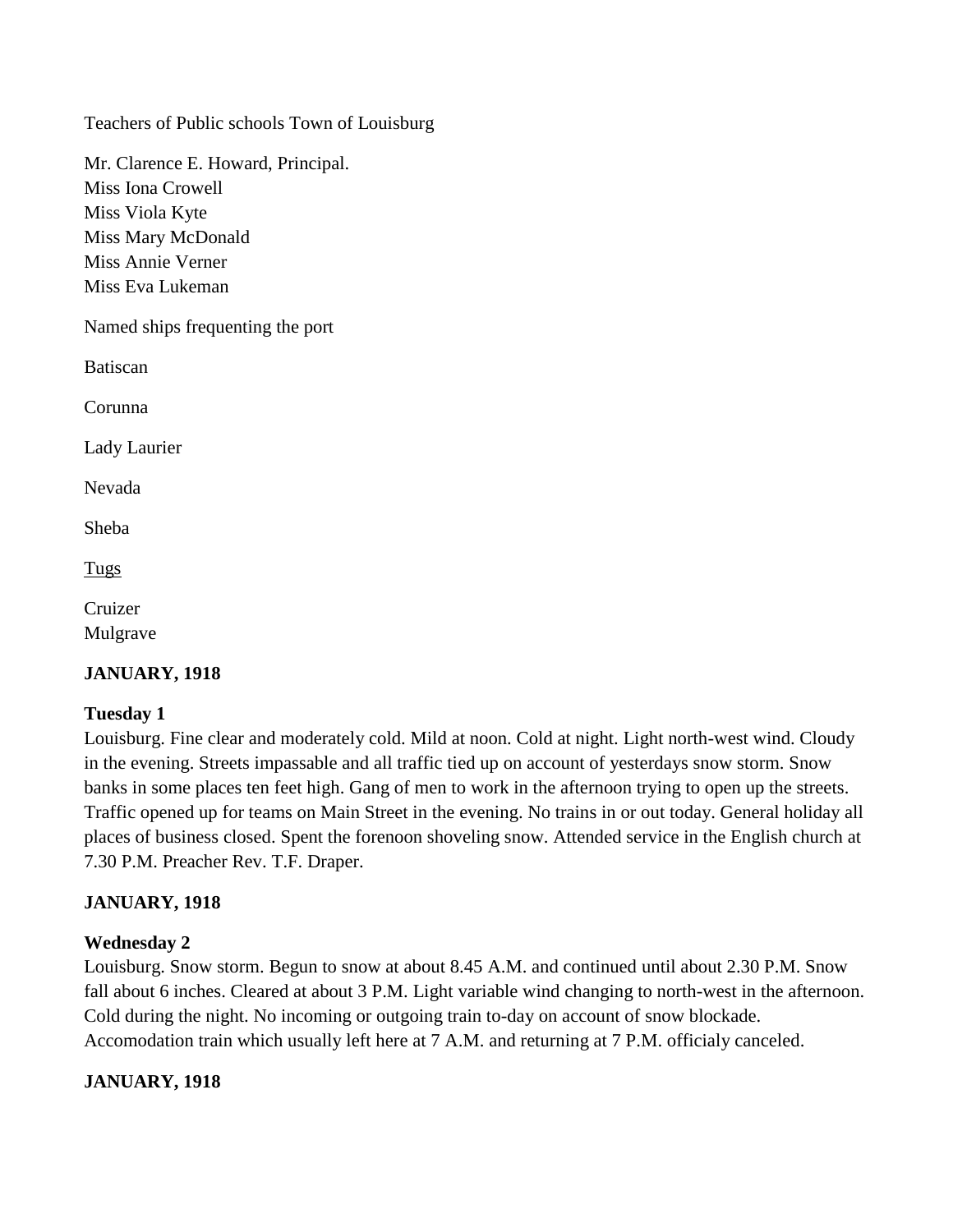Louisburg. Fine, clear and cold in the morning. Moderated during the day. Cloudy in the afternoon. Storm threatening. Min. temperature A.M. about 5 below zero. Wind northerly changing to East and south-east. S&L Railway which has been tied up between here and Glace Bay since last Monday morning by snow blockade opened today. Snow plow arrived here at about 12.30 P.M. followed by the regular Express a few minutes later. Longest tie up in the history of the S&L. Lewis Verner of the Town who was terribly injured on board the tug "D.H. Thomas" by the Halifax explosion on the 6th of Dec. last died at Victoria General Hospital, Halifax. Aged 24 years. Steamer "Batiscan" arrived.

# **JANUARY, 1918**

# **Friday 4**

Louisburg. Stormy. Begun to rain in the early morning and continued until after noon. Misty and foggy during the remainder of the day. Moderate gale all day and during night from south-east and East. Streets almost impassable on account of soft snow and slush. Snow fast disappearing but still enough left to make travelling for a team impossible outside the beaten track.

# **JANUARY, 1918**

#### **Saturday 5**

Louisburg. Snowed moderately in the morning. Stopped snowing at about 9.30 am. Fine and very mild during the remainder of the day. Light frost at night. Snow fall about 2 inches. Streets very slushy and almost impossible in some places. Snow greatly reduced by yesterdays thaw but still in many places banks are higher than the fences. Light easterly wind. Steamer "Corunna" arrived for cargo of coal. Body of the Late Lewis Verner who died at Halifax on the 3rd just arrived on the morning train. Went to the train to meet the remains and from there to his late residence on Warren Street. United States Steamer "Melrose" arrived during the night for cargo of coal.

# **JANUARY, 1918**

#### **Sunday 6**

Louisburg. Fine cloudy and mild. Thawing all day. Light north north-east wind. Steamer "Angouleme" ran ashore on Mainadieu Bar at about 2 am. No lives lost. Steamer "Nevada" arrived for cargo of coal. Attended service in the Methodist church at 11 A.M. and 7 P.M. Preacher Rev. Joseph Hale. Visited the Marine hospital in the afternoon, returning at 4 P.M. At about 10.30 P.M. in company with John A. McDonald attended the wake of the Late Lewis Verner. Remained about 4 hours.

#### **JANUARY, 1918**

#### **Monday 7**

Louisburg. Fine clear and very mild. Cloudy in the afternoon. Thawing all day. Two British transports arrived for bunker coal. Funeral of the Late Lewis Verner took place from the residence of his mother in the forenoon. Funeral procession left the house at about 10.45 am for the English church where service was held by Rev T. F. Draper. Burial at Mainadieu. Body taken to Catalone by train, thence by team to cemetery. Was present and one of the Pall Bearers. Went as far as Catalone. Attended "Week of Prayer"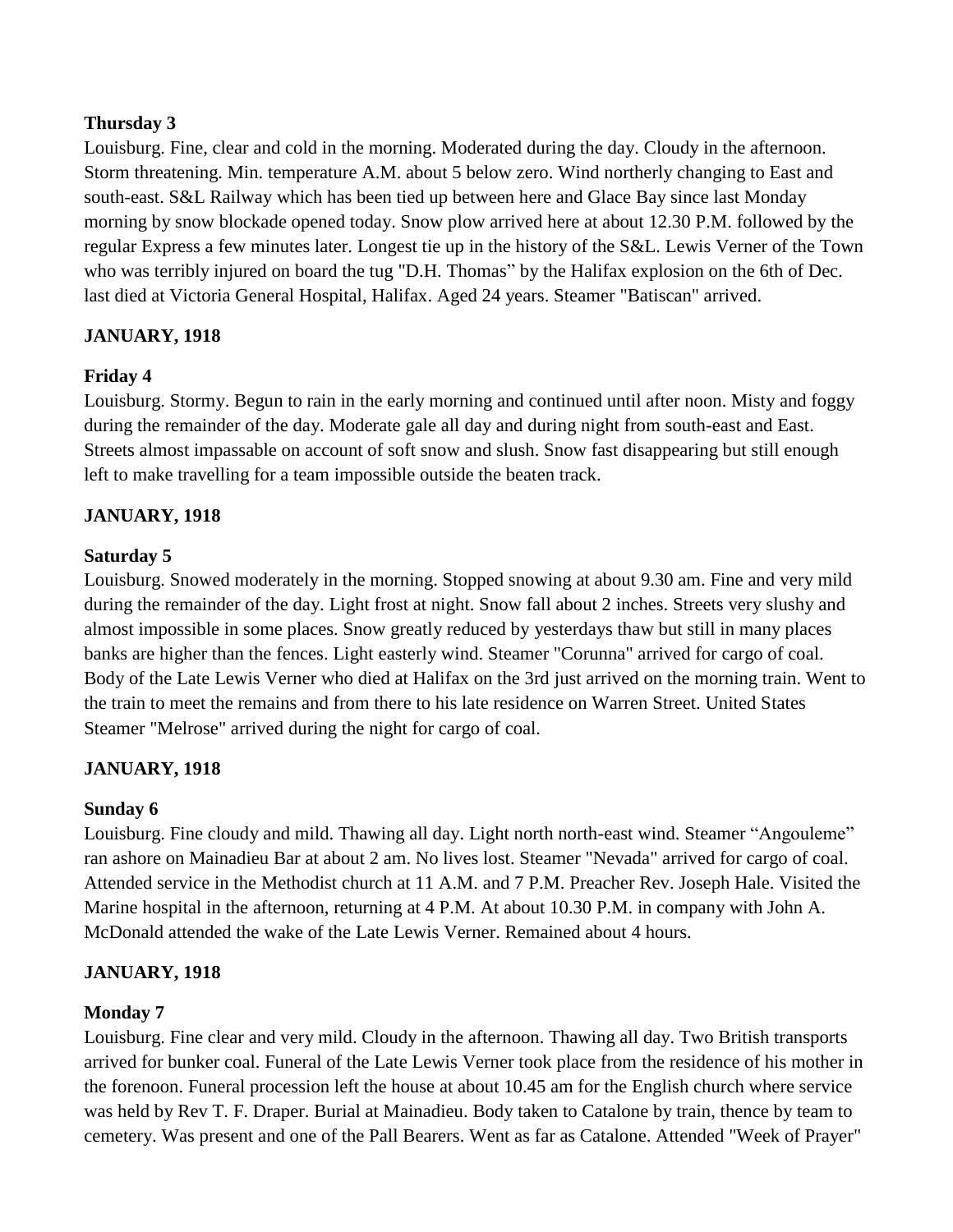service in the Methodist church at 7.30 P.M. Service conducted by Rev. Joseph Hale and Rev. D.A. McMillan. Sermon by Mr. McMillan.

# **JANUARY, 1918**

# **Tuesday 8**

Louisburg. Mild, foggy and showery. Wind south east and East. Fine in the evening. Streets very slushy. George D.D. Lewis of this Town married at Sydney to Miss Eva McLeod of Sydney. Mr Neil McVicar married to Mrs. James Nicole of Mira Gut. Crew of Steamer "Angolerne" which was wrecked on Mainadieu Bar on Sunday arrived in Town in the afternoon and put up at the Crowdis Hotel.

# **JANUARY, 1918**

# **Wednesday 9**

Louisburg. Fine cloudy and mild. Wind variable. Streets partly bare and slushy. Both sleighs and waggons in use. Light frost during the night. Steamer "Batiseau" sailed with cargo of coal. Steamer "Sheba" arrived. Tug "C.M. Winch" arrived from Sydney to assist in docking Steamer at this port during the winter. Attended "Week of Prayer" Service in the Methodist church at 7.30 P.M. Service conducted by Rev. Joseph Hale and Rev. D.A. McMillan (Presbyterian). Sermon by J.M. McMillan.

# **JANUARY, 1918**

# **Thursday 10**

Louisburg. Fine clear and moderately cold. An ideal day. Steamer "Maskinouge" sailed with cargo of coal.

# **JANUARY, 1918**

# **Friday 11**

Louisburg. Fine clear and moderately cold, Wind northerly. Tug "Springhill" arrived to assist in docking Steamer during the winter season. Attended "Week of Prayer" Service in the Methodist church at 7.30 P.M. Service conducted by Rev. Joseph Hale and Rev. D.A. McMillan. Sermon by Mr. McMillan.

# **JANUARY, 1918**

# **Saturday 12**

Louisburg. Fine and cloudy, mild. Light variable wind. Storm threatening.

# **JANUARY, 1918**

# **Sunday 13**

Louisburg. Heavy rain in the morning. Stopped raining before noon. Showery in the afternoon. Clearing at about 4 P.M. Frost during the night. Wind southerly changing to west and north-west. Steamers "Marconi" "McKay Bennett" and "Batiseau" arrived. British transport ……..sailed. Attended service in the Methodist church at 11 am and 7 P.M. Preacher in the morning Rev. D.A. McMillan (Presbyterian) in the evening Rev. Joseph Hale.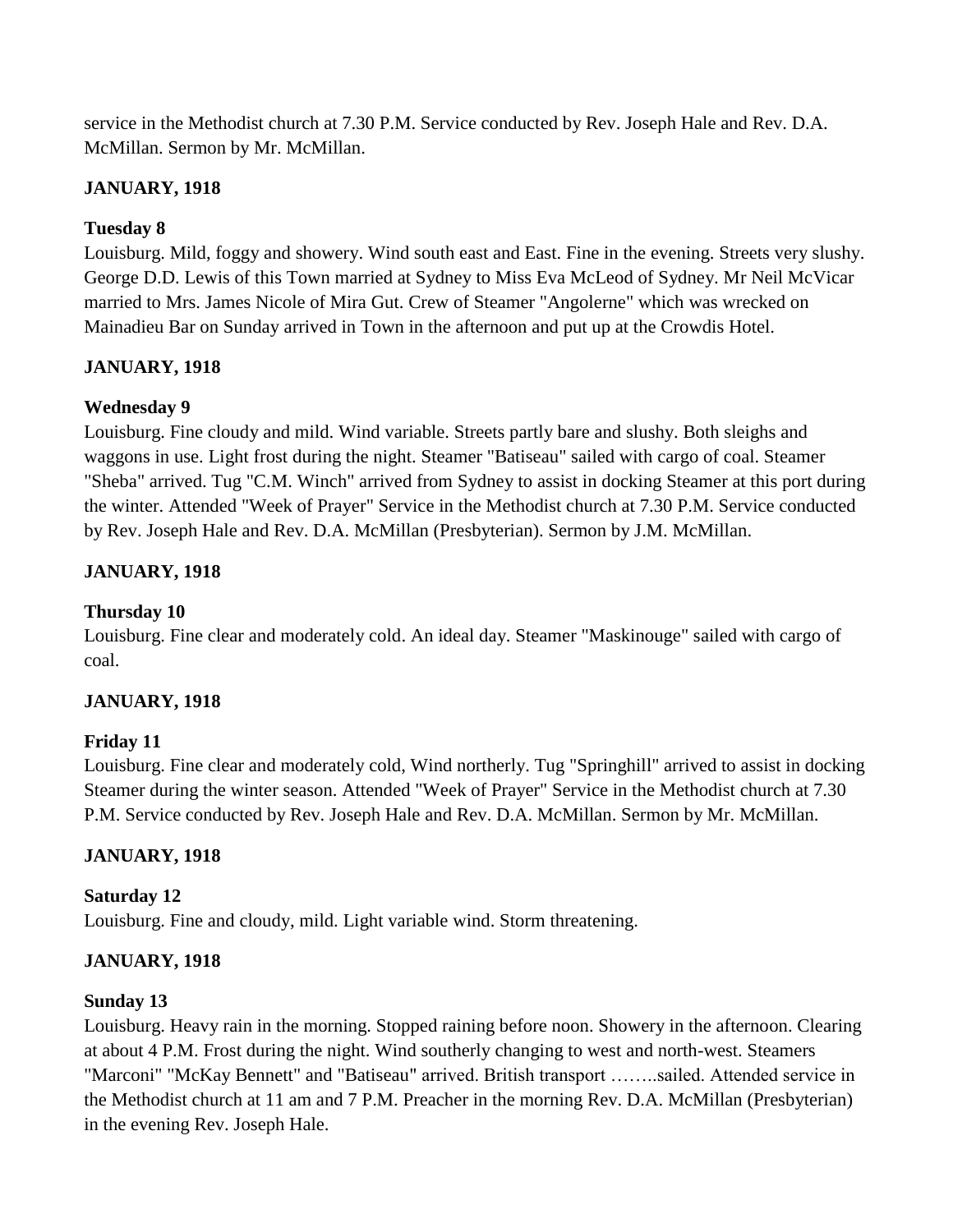# **JANUARY, 1918**

# **Monday 14**

Louisburg. Fine clear and moderately cold. An ideal winter day. Wind north-west. Steamer "Lingan" arrived in the morning. Docked at the Freight warf and began taking on board cargo of steel products. First boat for steel cargo this season. Steel companys Foremen and office men arrived on morning train. Pipers Band held Box Social and dance in Masonic hall in the evening. Brass Band in attendance, was present.

# **JANUARY, 1918**

# **Tuesday 15**

Louisburg. Fine and clear in the forenoon. Cloudy in the afternoon. Began to snow at about 7.30 P.M. turned to rain at about 11.30 PM. Wind south east in the afternoon increasing to a heavy gale during the night. Snow fall about 4 inches. British Steamer Marconi moored on western side of shipping Pier broke adrift during the night and swung across the lead of (??) wharf. No damage of any amount to the ship. Wharf damaged to some extent.

# **JANUARY, 1918**

# **Wednesday 16**

Louisburg. Cloudy chilly and raw. Wind south-west and west increasing to a moderate gale during the night.

# **JANUARY, 1918**

# **Thursday 17**

Louisburg. Fine clear and moderately cold an ideal winter day. Light north-west wind. British transport 'Grainton" arrived for bunker coal. Steamer "Corunna" arrived during the night.

# **JANUARY, 1918**

# **Friday 18**

Louisburg. Fine clear and moderately cold. A perfect winter day. British transport "Marconi" sailed. Steamer "Maskinouge" arrived for cargo of coal. Attended practice in Town hall for concert to be given by Brass Band in Masonic hall about the 12th of next month.

# **JANUARY, 1918**

# **Saturday 19**

Louisburg. Fine, cloudy, moderately cold. Clear in the evening. Light variable wind. Steamer "Maskinouge" sailed with cargo of coal. Steamer "Cape Breton" arrived at about 10.30 P.M. for cargo of coal.

# **JANUARY, 1918**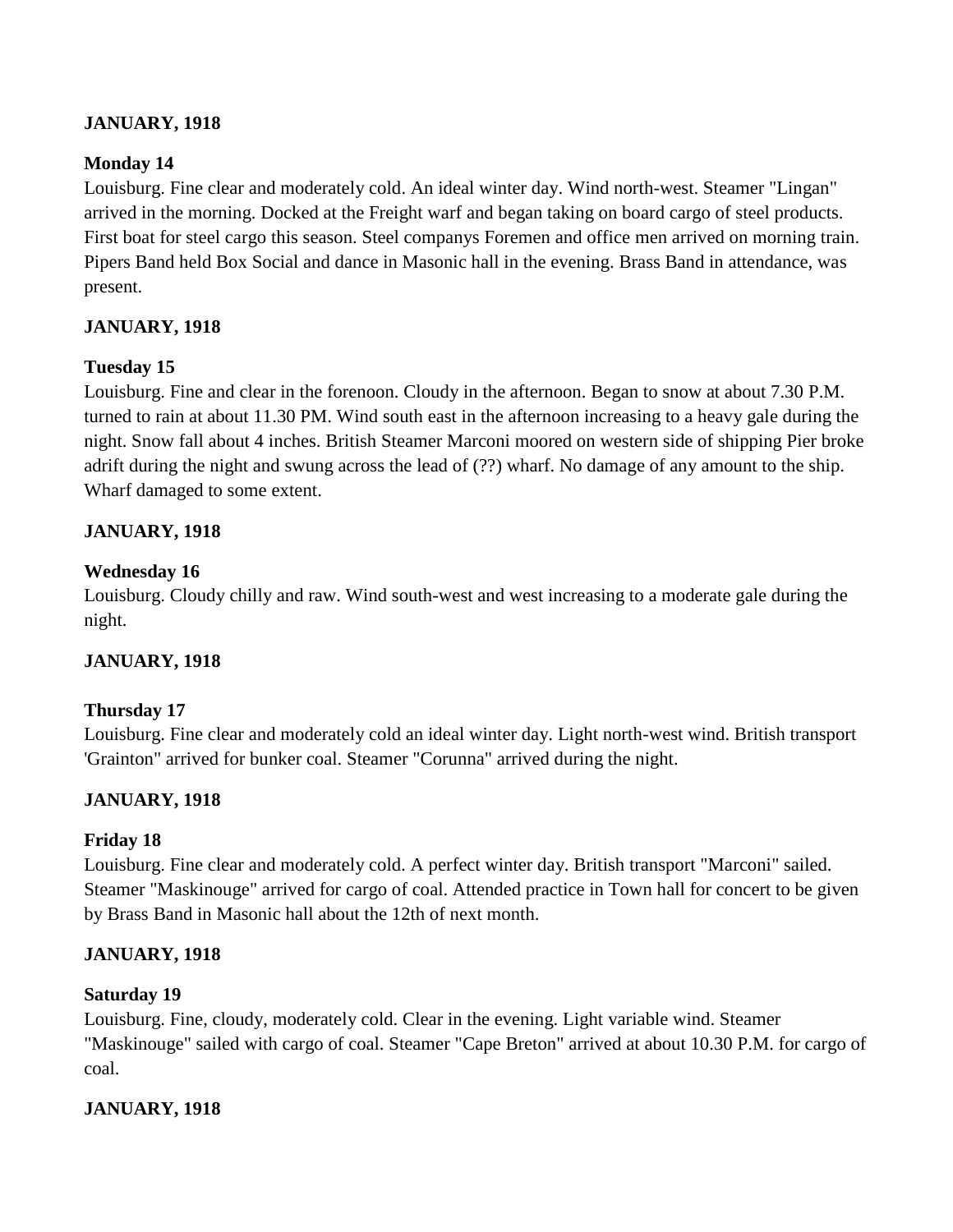### **Sunday 20**

Louisburg. Fine clear and moderately cold. United States Steamer "Melrose" arrived during the night for cargo of coal. Spent part of the afternoon and had tea at Z.W. Townsends. Attended service in the Methodist church at 11 A.M. and 7 P.M. Preacher Rev. Joseph Hale.

### **JANUARY, 1918**

### **Monday 21**

Louisburg. Fine Cloudy and cold. Wind westerly. Steamer Cape Breton sailed with cargo of coal. French mail Steamer "Propatria" arrived during the night. Attended Band practice at 9.45 PM.

# **JANUARY, 1918**

# **Tuesday 22**

Louisburg. Fine. Partly clear and moderately cold. Steamers 'Batiseau" and "Nevada" arrived for cargo of coal for Boston. United States Steamer "Melrose" sailed with cargo of coal for Boston. Lake Steamer "German" arrived. Fishery protection Cruiser "Petrel" arrived during the night. Louisburg Brass Band held Dance in Masonic hall in the evening. Band in attendance. Was present.

### **JANUARY, 1918**

### **Wednesday 23**

Louisburg. Begun to snow at about 2 A.M. and continued moderately until about 6 P.M. Snow fall about 4 inches. Light northerly wind. Steamer "Corunna" arrived for cargo of coal. British transport "War Soldier" arrived for bunker coal. British transport arrived. Disastrous explosion in Allan Shaft Stellarton, Pictou County. 87 miners killed. Attended choir practice in Methodist church at 9 P.M.

# **JANUARY, 1918**

#### **Thursday 24**

Louisburg. Fine clear and moderately cold. Wind north west. Steamer "Batiseau" sailed with cargo of coal. French Steamer "Acadian" (formerly Canadian Steamer Senlac) arrived during the night. British transport "War Soldier" sailed after bunkering. United States naval tug "Acushnet" arrived in the evening. Went to Z.W. Townsends at 9.30 P.M. to practice songs for a social to be held in the Methodist Parsonage on Tuesday evening next.

#### **JANUARY, 1918**

#### **Friday 25**

Louisburg. Fine clear and moderately cold. An ideal winter day. Wind north west. Steamer "Sheba" arrived for cargo of coal. Wrecking Steamer Rossana B. arrived and proceeded to the wreck of the Steamer "Angulerne" at Mainadieu. United States naval tug "Acushnet" sailed for Mainadieu to assist in salvaging steamer "Anguleme" ashore at that place.

#### **JANUARY, 1918**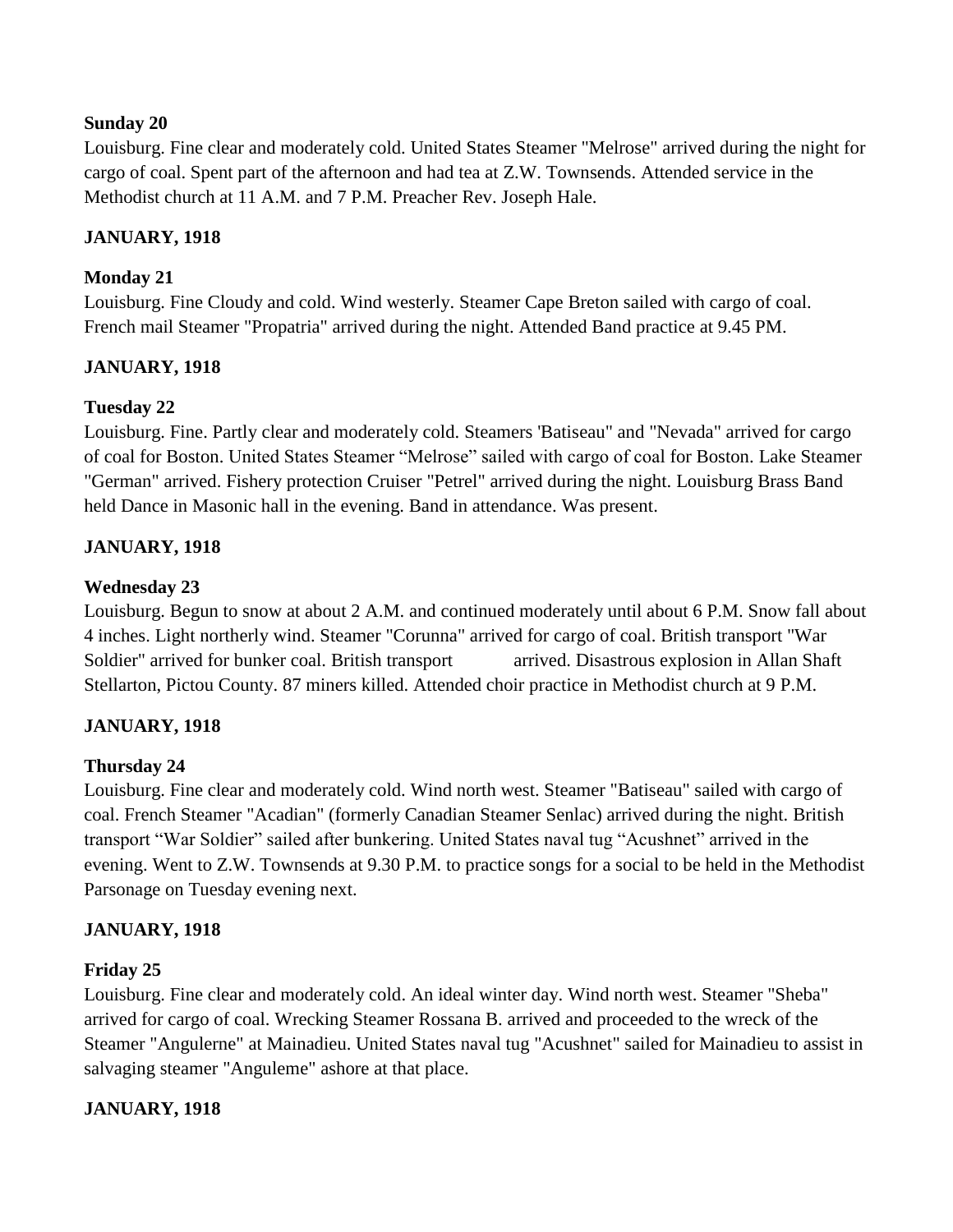### **Saturday 26**

Louisburg. Cloudy, moderately cold. Snowed moderately for about three hours in the evening. Wind variable. Fine during the night. Steamers "Nevada" and "Maskinouge" arrived for cargoes of coal. United States Steamer "Woonsocket" arrived in the afternoon partialy disabled.

# **JANUARY, 1918**

### **Sunday 27**

Louisburg. Fine clear and cold. Wind north west. Attended service in the Methodist church at 11 A.M. and 7 P.M. Preacher Rev Joseph Hale.

# **JANUARY, 1918**

# **Monday 28**

Louisburg. Fine clear and very cold. Below zero in the morning and mercury hovering around the zero mark all day falling to 4 below in the evening and remaining there until midnight. Attended Band practice at 9.30 P.M.

### **JANAURY, 1918**

### **Tuesday 29**

Louisburg. Fine cloudy and cold. Calm. Snowed moderately for a short time in the evening. Snow fall about 1 inch. Fine and cold during the night. Nominations for Town elections to take place next Tuesday. For Mayor W.E. McAlpine. For Councillors: Louis Caum, Patrick Burke, Norman McRury, Jerimiah Smith. Attended "Birthday Social" in the Methodist Parsonage in the evening.

#### **JANUARY, 1918**

# **Wednesday 30**

Louisburg. Fine clear and cold. Fresh northerly wind. Attended choir practice in Methodist church at 9 P.M. Attended Dance in Masonic hall in the evening given by the officers of the United States Steamer "Woonsocket" Band in attendance.

#### **JANUARY, 1918**

#### **Thursday 31**

Louisburg. Fine and cold. Partly clear. Fresh northerly wind in the forenoon milder in the afternoon. Min. temperature about 4 below zero. Steamer "Batiseau" arrived for cargo of coal. Attended practice in Town hall for Band concert at 9 P.M.

# **FEBRUARY, 1918**

# **Friday 1**

Louisburg. Fine and cold. Partly clear. Min. Temperature about 6 below zero. United States Steamer "Melrose" sailed with cargo of coal for Boston. Steamer "Seal" arrived.

#### **FEBRUARY, 1918**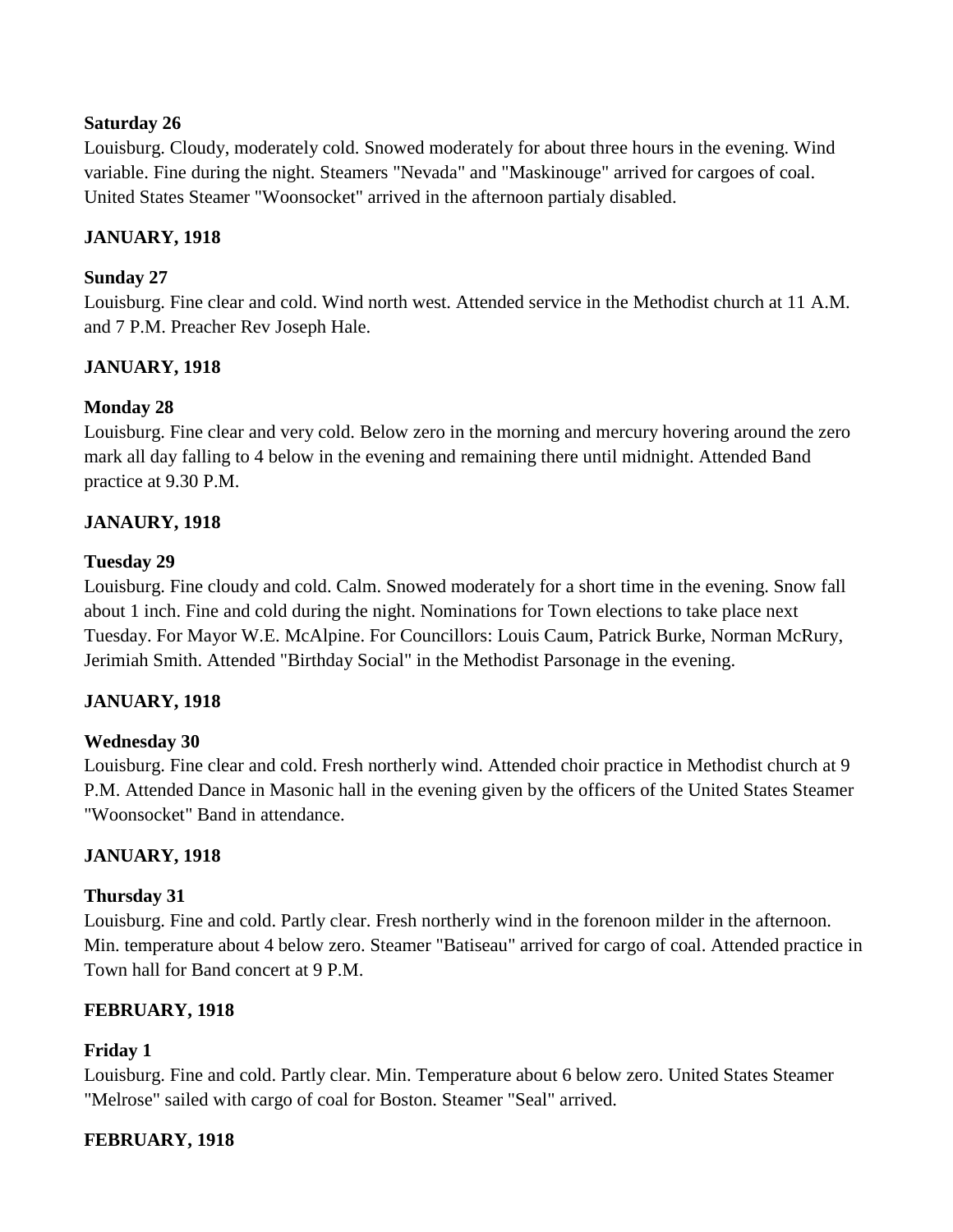# **Saturday 2**

Louisburg. Fine and very cold. Partly clear. Temperature remaining near the zero mark all day. Min. temperature A.M. about 12 below. P.M. about 8 below. Light north-west wind. Steamer "Seal" sailed.

# **FEBRUARY, 1918**

# **Sunday 3**

Louisburg. Fine and very cold. Partly clear. Min. Temperature about 10 below zero. Wind north west changing to Easterly during the evening. Steamers "Maskinouge" and "Nevada" arrived for cargoes of coal. Called at Mr. Verners in the afternoon. Attended service in the Methodist church at 11 A.M. and 7 P.M. Preacher Rev. Joseph Hale.

# **FEBRUARY, 1918**

# **Monday 4**

Louisburg. Snow storm in the early morning. Stopped snowing at about 7.30 A.M. Fine and mild during the remainder of the day. Steamer "Nevada" sailed with cargo of coal for Boston Mass. "Red Cross" Society held Box Social and dance in Masonic hall in the evening. Band in attendance. Was present.

# **FEBRUARY, 1918**

### **Tuesday 5**

Louisburg. Fine and cold. United States transport "Woonsocket" which arrived here on the 26th ult. sailed. Steamer "Nevada" ran ashore near Canso NS on passage from Louisburg to Boston. Town elections Result as follow: W.E. McAlpine, Mayor, acclamation. Councillors: Lewis Caum, \_\_ Patrick Burke, 154 Norman McRury, 150 Jerimiah Smith, 140. First three elected. Attended practice for Band Concert in Town hall in the evening.

# **FEBRUARY, 1918**

# **Wednesday 6**

Louisburg. Fine and very cold. Min. temperature below zero. Attended choir practice in Methodist church at 9 P.M.

# **FEBRUARY, 1918**

**Thursday 7** Louisburg. Fine and cold. Partly clear.

# **FEBRUARY, 1918**

# **Friday 8**

Louisburg. Fine clear and cold. Min. Temperature about 3 below zero. Wind northerly. Reid Nfld. Steamer "Sagona" arrived in the evening with freight and passengers. First trip of the Reid Nfld. boats this season. Attended practice for Band Concert in Town hall in the evening. Death of Mrs. Alex McDonald Havenside.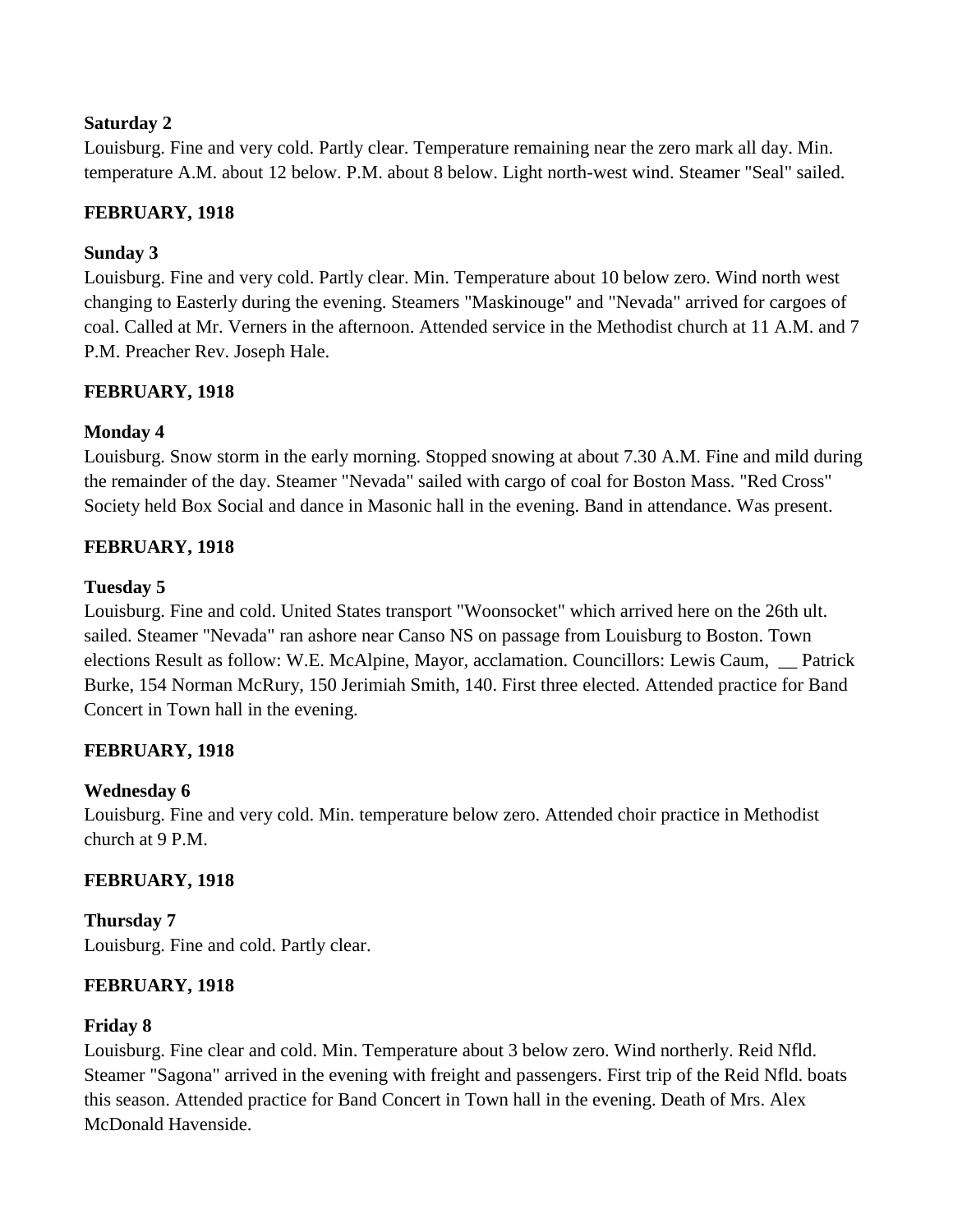# **FEBRUARY, 1918**

# **Saturday 9**

Louisburg. Fine. Clear and cold in the morning. Cloudy and milder in the afternoon and evening. Wind north west in the morning, changing to south-west in the afternoon. Storm threatening. Min temperature A.M. below zero. Reid Nfld. Steamer 'Kyle' arrived in the evening. First trip this season. Steamer "Batiseau" and "Corunna" arrived for cargoes of coal.

# **FEBRUARY, 1918**

# **Sunday 10**

Louisburg. Snow storm in the early morning beginning at about 12.15 A.M. and continuing until after daylight. Clearing at about 8 A.M. Clear and mild during the remainder of the day. Colder in the evening. Steamers "Maskinouge" and "Minice" arrived. United States Steamer "Melrose" arrived in the afternoon for cargo of coal.

# **FEBRUARY, 1918**

# **Monday 11**

Louisburg. Fine clear and moderately cold. An ideal winter day. Attended funeral of the Late Mrs. Alex McDonald (Havenside) at 2 P.M. Internment in the Presbyterian cemetery.

# **FEBRUARY, 1918**

# **Tuesday 12**

Louisburg. Cloudy, mild. Light snow squall. Louisburg Brass band held a concert in Masonic hall at 8 P.M. was present and took part. Sang solo entitled "The All Love Jack" Encore "Mother Machree".

# **FEBRUARY, 1918**

# **Wednesday 13**

Louisburg. Misty and foggy in the forenoon. Fine in afternoon. Attended choir practice in Methodist church at 9 P.M.

# **FEBRUARY, 1918**

# **Thursday 14**

Louisburg. Fine. Partly clear mild. Steamer "Arranmore" arrived in the afternoon. French steamer "Acadian" which had been here since the 24th ult. sailed for St. Pierre.

# **FEBRUARY, 1918**

# **Friday 15**

Louisburg. Misty and foggy. Heavy rain in the afternoon. Fine in the evening. Wind south-west.

# **FEBRUARY, 1918**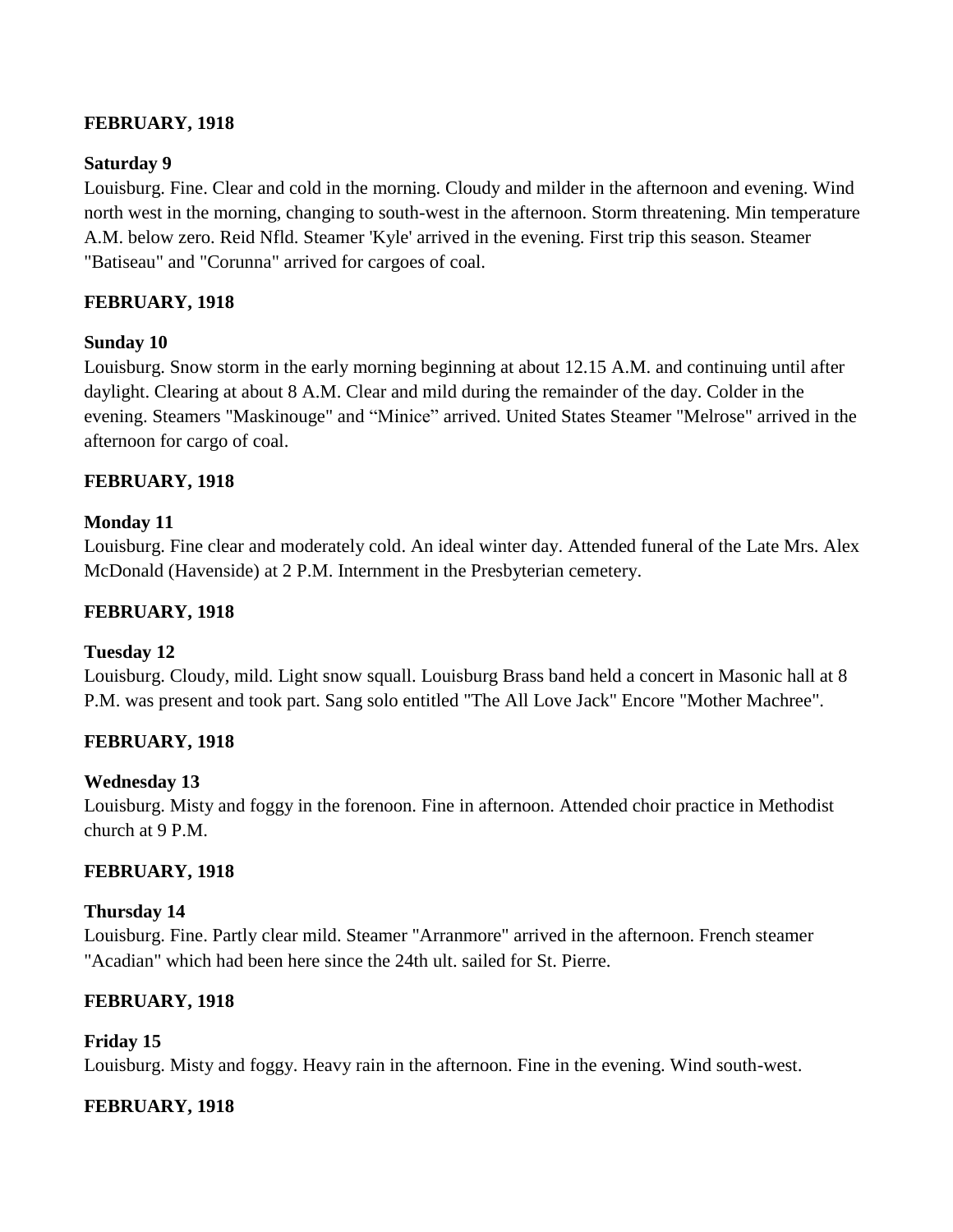### **Saturday 16**

Louisburg. Fine clear and moderately cold. Wind north west.

### **FEBRUARY, 1918**

### **Sunday 17**

Louisburg. Cloudy. Begun to snow moderately at about 10.30 A.M. increasing to a severe snow storm in the afternoon and evening. Stopped snowing at about 11 P.M. Snow fall about 12 inches. Wind East and north-east. Steamer "Maskinouge" arrived in the morning for cargo of coal. Attended service in the Methodist church at 11 A.M. Preacher Rev Joseph Hale. No service in the Methodist church in the evening on account of the severity of the storm.

### **FEBRUARY, 1918**

### **Monday 18**

Louisburg. Fine clear and moderately cold wind north west. Government steamer "Arranmore" sailed.

### **FEBRUARY, 1918**

#### **Tuesday 19**

Louisburg. Fine and clear in the morning Cloudy in the afternoon. Snow squalls and sleet during the early part of the night turned to rain at about 10P.M. wind south-west. Steamer "Maskinouge" sailed with cargo of coal. Steamer "Louisburg" arrived for cargo of coal.

#### **FEBRUARY, 1918**

#### **Wednesday 20**

Louisburg. Heavy rain in the early morning. Rainy misty and foggy throughout the day. Fine at night with light frost. Wind south west.

#### **FEBRUARY, 1918**

#### **Thursday 21**

Louisburg. Fine clear and cold. Wind north west. Streets very slippery. Min. Temperature P.M. 8 below zero.

#### **FEBRUARY, 1918**

#### **Friday 22**

Louisburg. Fine clear and very cold. Light north-west wind. Almost calm. Thermometer readings as follows: 7A.M. 14 below, 9 A.M. 7 below, 11 A.M. 4 below noon zero, 1 to 3 P.M. about 6 above 6 P.M. 4 below 10 P.M. 6 below, midnight zero. United States Steamer "Melrose" arrived for cargo of coal. Attended Band practice at 9.30 PM.

#### **FEBRUARY, 1918**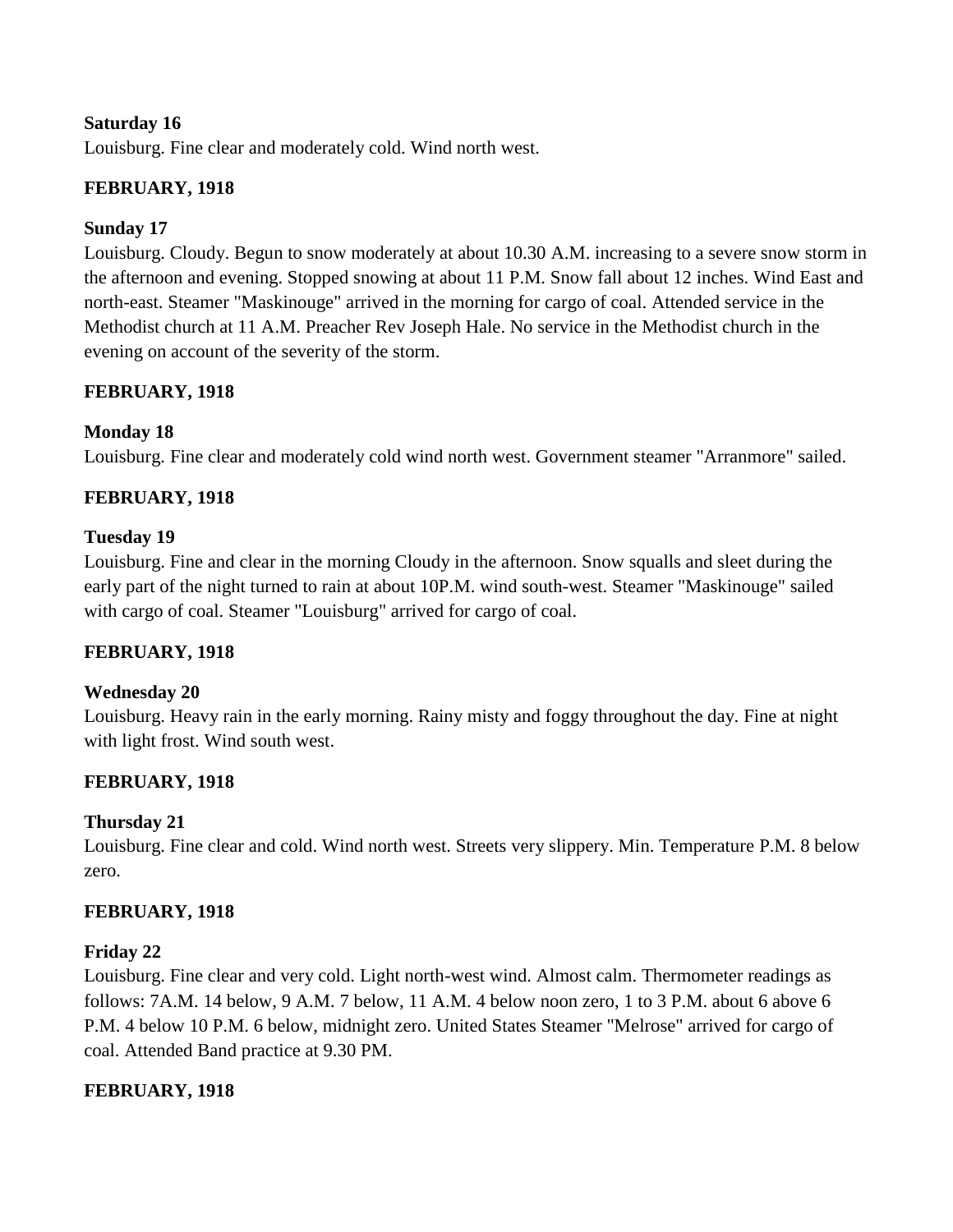### **Saturday 23**

Louisburg. Snow storm. Begun to snow at about 11 A.M. and continued until about midnight. Easterly wind increasing to a gale in the afternoon. Snow fall about 12 inches.

# **FEBRUARY, 1918**

# **Sunday 24**

Louisburg. Fine, clear, moderately clod. Heavy gale in the early morning. Moderated at about 6 A.M. Light north-west wind during the day. Changing to southerly during the night. Streets almost unpassable on account of yesterdays storm. Steamer "Maskinonge" arrived during the night for cargo of coal. Funeral of the Late Fred Curry, whose body arrived here on Saturdays train, took place in the afternoon. Spent part of the afternoon and had tea at Mrs Verners. Attended service in the Methodist church at 11 am. And 7 P.M. Preacher Joseph Hale.

# **FEBRUARY, 1918**

### **Monday 25**

Louisburg. Rained in the morning. Clear and mild in the afternoon. Light frost at night. Steamer "Hochelaga" arrived in the early morning for cargo of steel products. Docked and proceeded to load. Steamer "Turret Cape" arrived during the night for cargo of steel products. Steamer "Sheba" arrived during the night for cargo of coal. Nfld. Steamer "Kyte" arrived.

# **FEBRUARY, 1918**

**Tuesday 26** Louisburg. Cloudy, foggy and mild. Showery. Wind south-east and south-west.

# **FEBRUARY, 1918**

**Wednesday 27** Louisburg. Fine. Attended choir practice in the Methodist Church at 9 PM.

# **FEBRUARY, 1918**

**Thursday 28** Louisburg.

#### **MARCH, 1918**

#### **Friday 1**

Louisburg. Fine. Beginning today time of arrival of train changed from 9.45 A.M. to 10A.M. Time of departure changed from 4 P.M. to 3.45 P.M.

# **MARCH, 1918**

#### **Saturday 2**

Louisburg. Fine, clear and moderately cold. Steamers "Carunna" and "Louisburg" arrived for cargoes of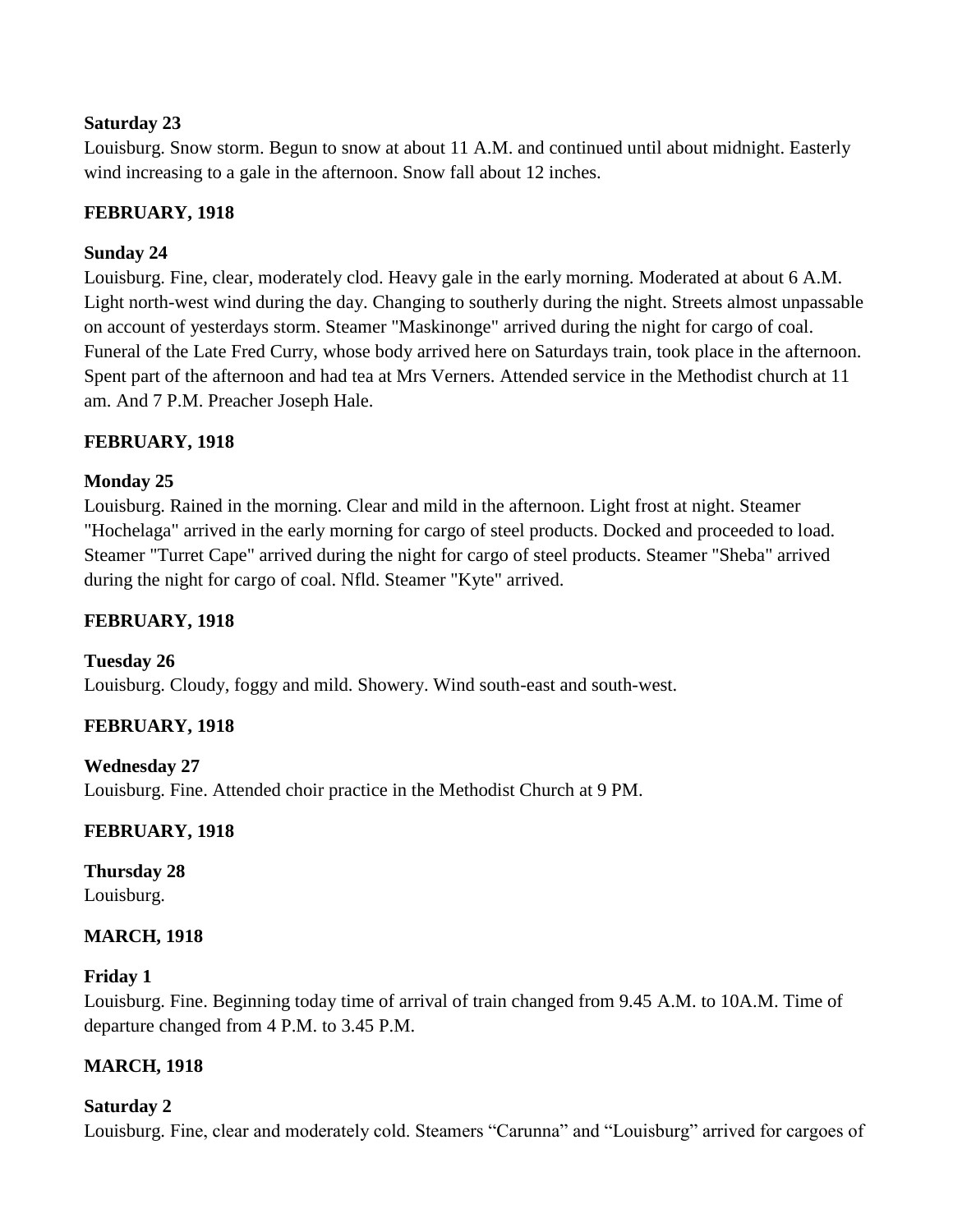coal. Wentworth and Beatrice arrived on the morning train for a short visit. Was to the railway station to meet them.

# **MARCH, 1918**

# **Sunday 3**

Louisburg. Cloudy. Began to snow at about 10 AM and continued moderately until night. Wind easterly changing to north and developing into a terrific gale during the night. Snowfall about 5 inches. Steamer "Seal" arrived. Attended service in the Methodist Church at 11 AM, Preacher Rev. Joseph Hale. Attended Presbyterian service in the evening with Wentworth and Beatrice. Preacher Rev. D.A. McMillan.

# **MARCH, 1918**

# **Monday 4**

Louisburg. Clear and very cold. Strong northerly wind. Blustery min temperature A.M. about 6 below zero. P.M. 2 below. Steamer "Maskinonge" arrived for cargo of coal.

# **MARCH, 1918**

# **Tuesday 5**

Louisburg. Cloudy, moderately cold in the morning. Mild at noon cold at night. Storm threatening. Steamer "Hochelaga" sailed with cargo of steel products.

# **MARCH, 1918**

# **Wednesday**

Louisburg. Fine cloudy moderately cold.

# **MARCH, 1918**

# **Thursday 7**

Louisburg. Cloudy, cold and chilly wind north-east. Snow squalls during the evening and night snow fall about 4 inches. Steamer "Turret Court" arrived during the night for cargo of steel products. Wentworth and Beatrice left here on the evening train for Sydney on their way to Salmon River.

# **MARCH, 1918**

# **Friday 8**

Louisburg. Fine clear and cold. Milder in the afternoon. Cold at night. British transport "Begurn" arrived in the afternoon for bunker coal. Steamer "Turret Cape" finished loading cargo of steel products and anchored in the upper harbour. Attended Band practice at 9.30 P.M.

# **MARCH, 1918**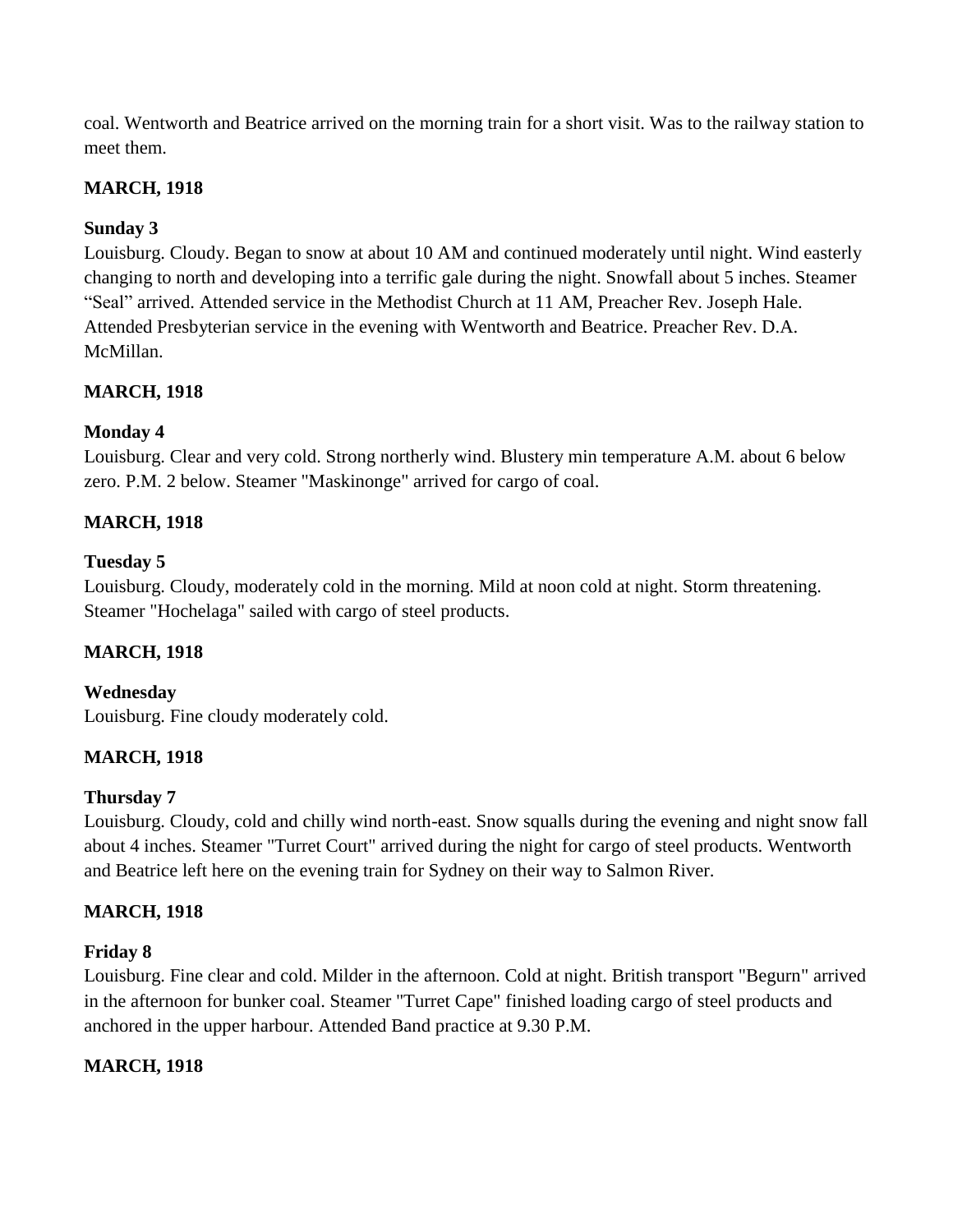# **Saturday 9**

Louisburg. Fine clear and moderately cold. Mild in the afternoon. Steamer "Sheba" arrived for cargo of coal. United States Steamer "Melrose" and British Steamer "Batiseau" arrived for cargos for coal.

# **MARCH, 1918**

# **Sunday 10**

Louisburg. Cloudy. Begun to snow at about noon and continued the afternoon and part of the night turning to hail at about 11 P.M. Wind north-east increasing to moderate gale. British transport "Begurn" bunkered at the pier during the day. Spent part of the afternoon and had tea at Marine hospital. Attended service in the Methodist church at 11 .m. and 7 P.M. Preacher Rev. Joseph Hale.

# **MARCH, 1918**

# **Monday 11**

Louisburg. Rain and mist from about 1 to 3 A.M. Teriffic gale beginning at about 3.30 A.M. Gale moderated at about 8 A.M. But continued to blow a moderate all day. Wind north, snow squalls and frost min temperature about 2 below zero. Small American steamer "Sagamore" drifted ashore at old Town during the gale in the early morning. Floated during the forenoon. Attended Band practice at 9.30 P.M.

# **MARCH, 1918**

# **Tuesday 12**

Louisburg. Fine clear and moderately cold in the forenoon. Cloudy and chilly in the afternoon. Begun to snow at about 8 P.P. Snow fall about 4 inches. Wind south west in the afternoon changing to south and south east in the evening. Steamers "Louisburg" and "Corunna" arrived for cargoes of coal.

# **MARCH, 1918**

# **Wednesday 13**

Louisburg. Cloudy and moderately cold. Begun to snow at about 11 A.M. and continued to snow moderately nearly all day. Wind southerly changing to North-west in the evening. And increasing to a moderate gale very blustery during the night. Snow fall about 4 inches. Steamer "Maskinonge" arrived for cargo of coal. Pilot Commission arrived on morning train and took evidence respecting Pilotage conditions at this port. Left on 3.45 P.M. train.

# **MARCH, 1918**

# **Thursday 14**

Louisburg. Fine clear and mild an ideal day. Cloudy in the evening. Storm threatening. Government Steamer "Lady Laurier" arrived. Reid Nfld. Steamer "Sagona" arrived in the morning. Sailed during the night. Steamer "Batiseau" sailed for St John N.B. with cargo of coal.

# **MARCH, 1918**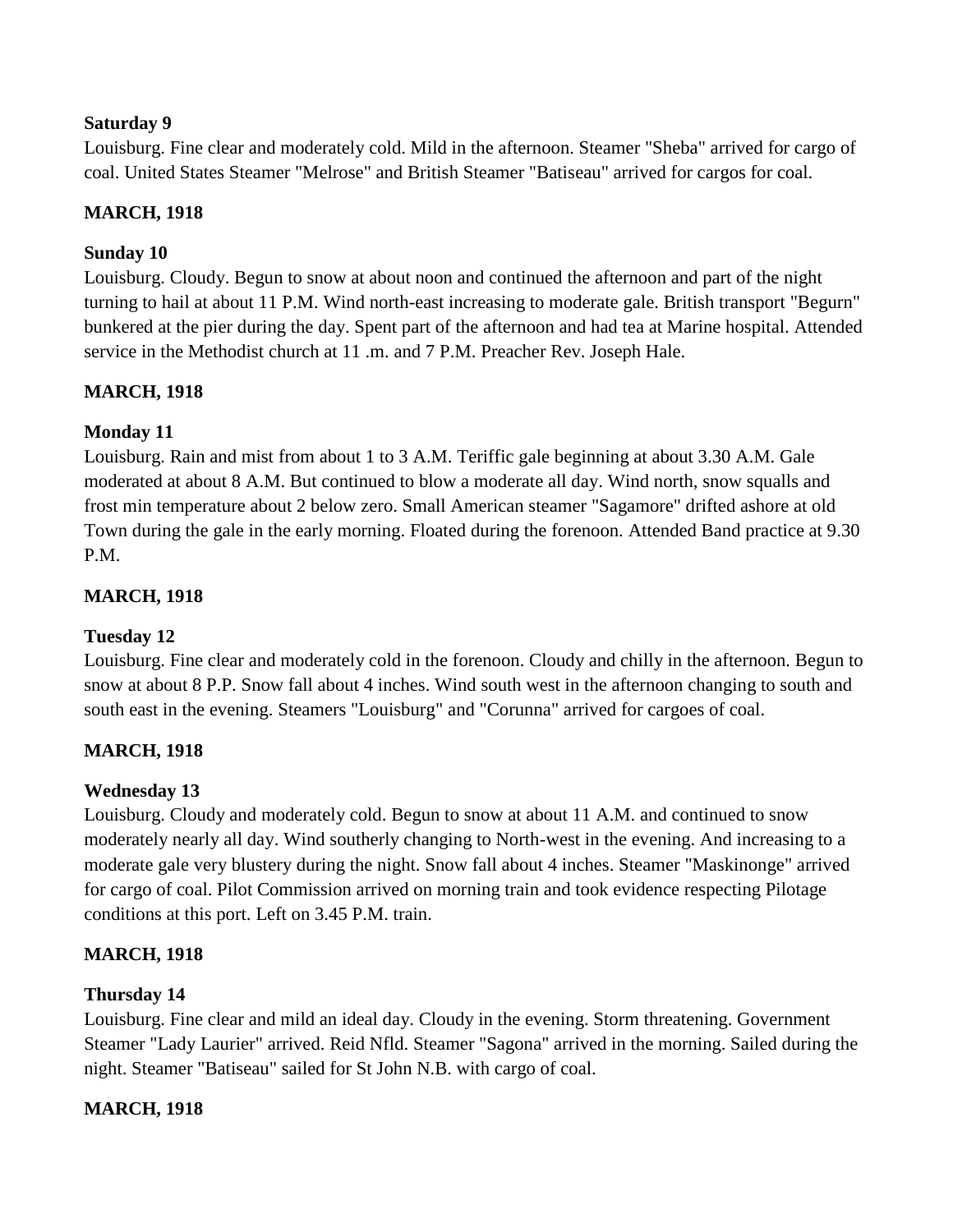# **Friday 15**

Louisburg. Snow storm in the early morning. Turned to mist and rain at about 10 A.M. Stopped raining at about 11 A.M. Fine in the afternoon. Wind south-east changing to north-west in the afternoon. And increasing to a moderate gale during the evening. Cold at night. Snow fall about 4 inches. Reid Nfld. Steamer "Kyle" arrived at about 5 P.M. with about 140 passengers and freight from Newfoundland.

# **MARCH, 1918**

# **Saturday 16**

Louisburg. Gale from north-west. Clear and cold. Wind moderated in the evening. Temperature about zero in the morning, rising to 12 above during the day. Steamer "Cape Breton" arrived.

# **MARCH, 1918**

# **Sunday 17**

Louisburg. Fine, clear, moderately cold. Mild at noon. Cloudy in the evening. An ideal day. Wind southwest changing to south-west. Government steamers "Stanley" and "Lady Laurier" arrived. Spent part of the afternoon and had tea at Ronald McLeans (Marine Hospital). Reid Nfld Steamer "Kyle" sailed in the early morning for Nfld. Attended service in the Methodist Church at 11 AM and 7 PM Preacher Rev. Joseph Hale.

# **MARCH, 1918**

# **Monday 18**

Louisburg. Cloudy. Light snow squalls. Partly clear in the afternoon. Moderately cold in the morning and evening. Mild at noon. Wind northerly. Steamer "Corunna" sailed. Ward received that the Steamer "Batiscan" Capt. Evans which left here on last Thursday for St John N.B. with a cargo of coal had been lost with all hands near Yarmouth N.S. Attended Band practice at 9.30 P.M.

# **MARCH, 1918**

# **Tuesday 19**

Louisburg. Fine clear and moderately cold. Wind northerly.

# **MARCH, 1918**

# **Wednesday 20**

Louisburg. Fine clear and mild. Light wind. Steamer "Turret Court" sailed with cargo of steel products for Halifax, where she joins a convoy for France. Attended choir practice in the Methodist church at 9 P.M.

# **MARCH, 1918**

# **Thursday 21**

Louisburg. Fine clear and mild. Thawing streets very slushy. An ideal day. Reid Nfld. Steamer "Kyle"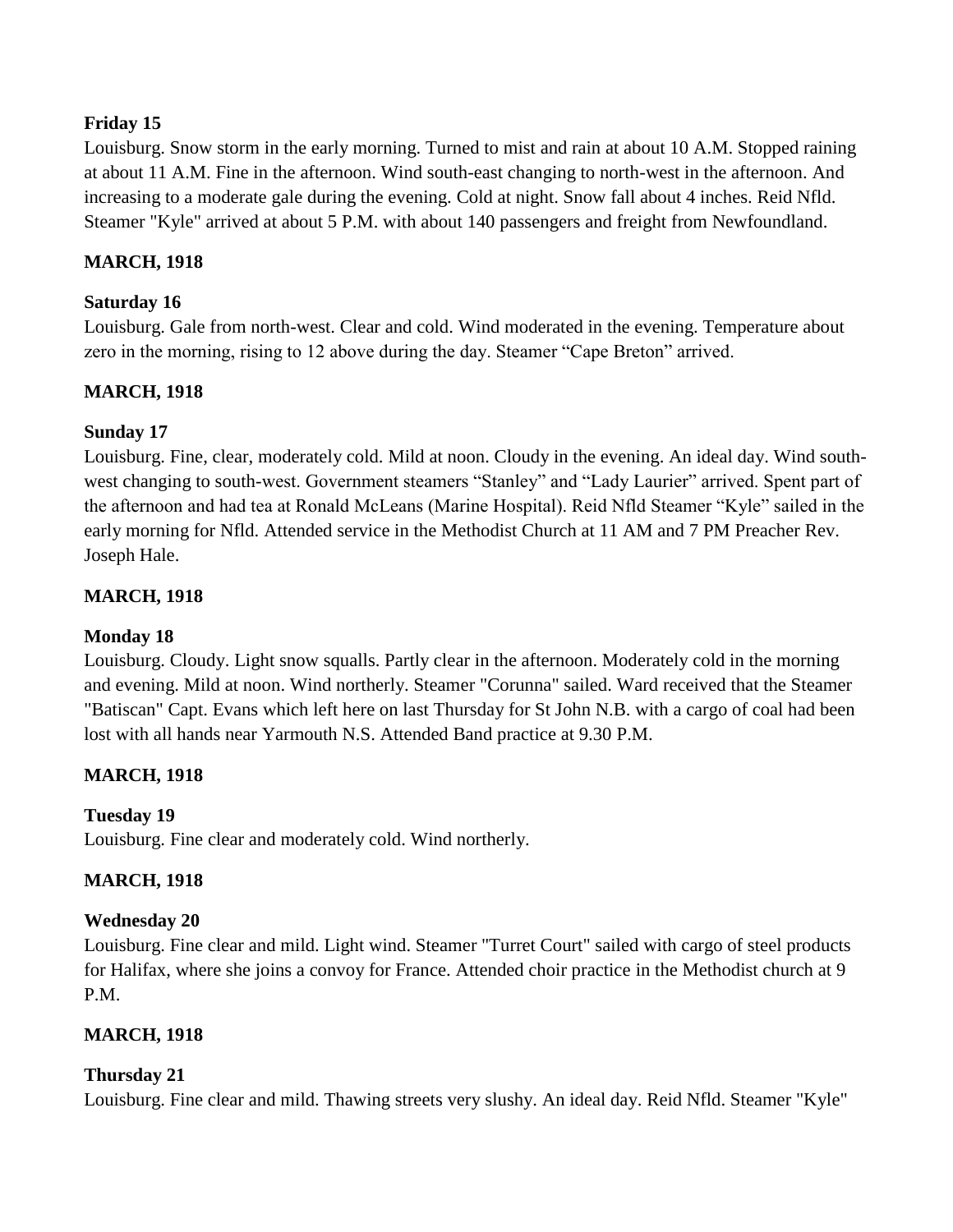arrived in the evening with passengers from St Johns Nfld. Steamer "Louisburg" arrived for cargo of coal. Great German offensive started on the western front.

# **MARCH, 1918**

# **Friday 22**

Louisburg. Fine clear and mild. Cloudy in the afternoon. Storm threatening. Steamer "Louisburg" sailed with cargo of coal. Reid Nfld. Steamer "Kyle" sailed for Newfoundland with passengers and freight. Among the passengers were quite a large number of returned soldiers.

# **MARCH, 1918**

# **Saturday 23**

Louisburg. Cloudy, mild. Light snow flurries. Wind north. Steamer "Maskinonge" arrived and loaded cargo of coal.

# **MARCH, 1918**

# **Sunday 24**

Louisburg. Cloudy and cold. Very chilly and raw. Light snow flurries. Wind west and north-west. Reid Nfld Steamer "Sagorra" arrived at about 8:30 AM with passengers and freight from Newfoundland. Reid Nfld. Steamer "Kyle" arrived during the night with passengers from Nfld. Steamer "Maskinonge" sailed with cargo of coal. Barge on tow of the "Cruizer" arrived. Attended service in the Methodist Church at 11 AM and 7 PM Preacher Rev. Joseph Hale.

# **MARCH, 1918**

# **Monday 25**

Louisburg. Fine, clear and moderately mild. Thawing. Streets slushy. Light westerly wind. Attended band practice at 9:30 P.M.

# **MARCH, 1918**

#### **Tuesday 26**

Louisburg. Snowed all day. Wind north-east and north. Strong breeze increasing to a moderate gale in the afternoon. Fine at night and moderately cold. Snow fall about 5 inches. Norwegian Steamer "Lorna" arrived and bunkered. Steamers "Louisburg" and "Sheba" arrived for cargoes of coal. Reid Nfld. Steamers "Kyle" and "Sagona" sailed in the evening for Nfld. with passengers and freight.

# **MARCH, 1918**

# **Wednesday 27**

Louisburg. Cloudy and mild. Colder at night. Streets slushy. Wind west and north-west.

# **MARCH, 1918**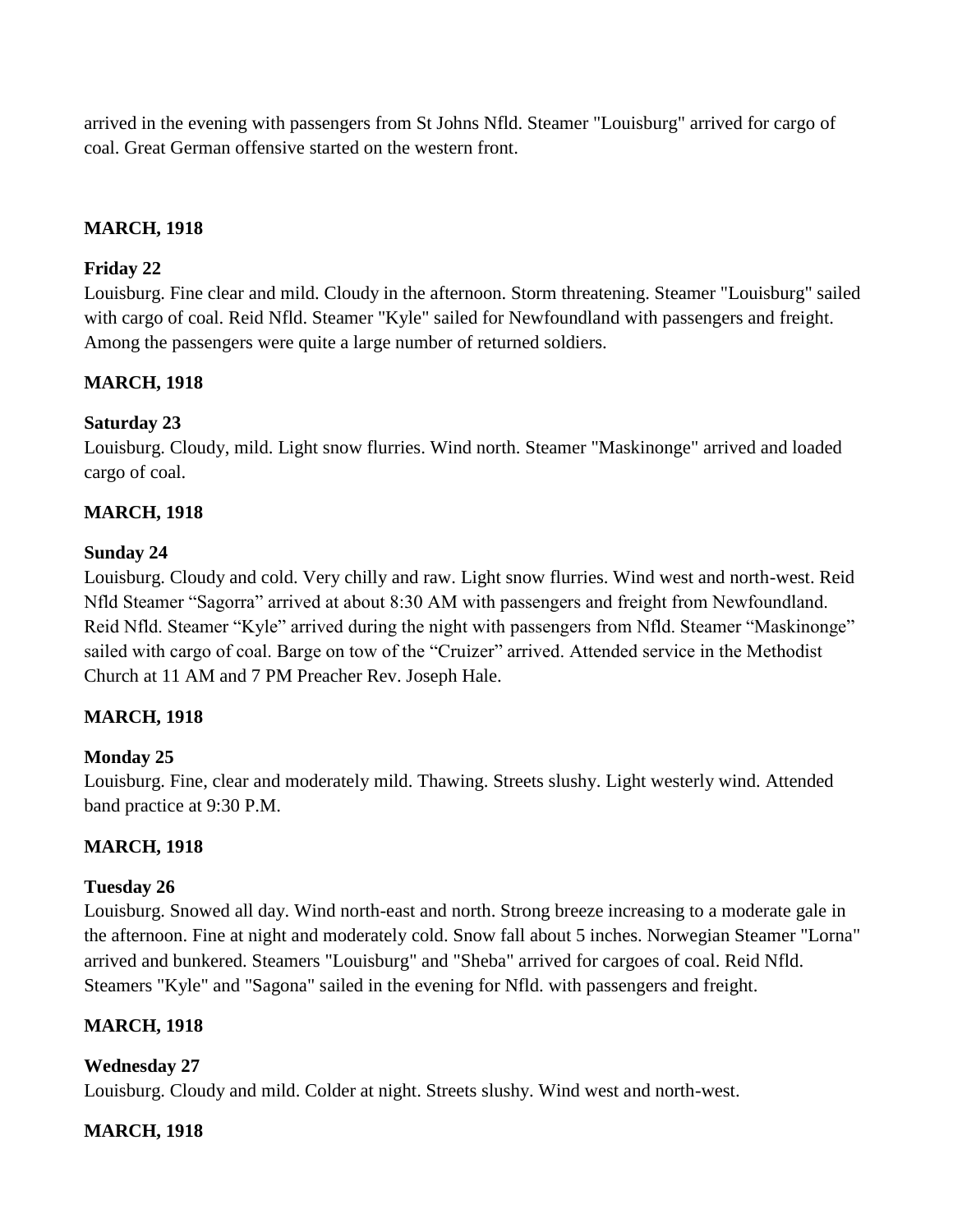Louisburg. Cloudy. Chilly. Thawing a little during the day. Frost at night. Wind north-west changing to north-east in the evening. Steamer "Corunna" sailed with cargo of coal for St. Johns Nfld.

# **MARCH, 1918**

# **Friday 29**

Louisburg. Fine, clear and mild. An ideal day. Light variable wind. South-west in the afternoon. Public holiday. All places of business closed. Had store closed but worked at my books nearly all day. Attended service in the English Church at 7:30 P.M. Preacher Rev. T. F. Draper.

# **MARCH, 1918**

# **Saturday 30**

Louisburg. Fine and mild. Partly clear. Steamers "Louisburg" and "Cape Breton" arrived for cargoes of coal.

# **MARCH, 1918**

# **Sunday 31**

Louisburg. Silver thaw in the early morning. Cloudy and chilly during the day. Partly clear in the evening. Steamer "Maskinonge" arrived for cargo of coal. Reid Nfld. Steamer "Sagona" arrived in the evening. Two steamers anchored in the upper harbour. Attended service in the Methodist church at 11 A.M. and 7 P.M. Preacher at morning service Rev Joseph Hale at evening service Rev Mr. Purdy.

# **APRIL, 1918**

#### **Monday 1**

Louisburg. Fine clear and mild. Streets slushy. Three Steamers arrived and anchored in the upper harbour. Reid Nfld. Steamer "Kyle" arrived with passengers. Among which were over 100 Newfoundland soldiers on their way to the front. Methodist congregation held Bean Supper and fancy sale in Masonic hall in the evening. Was present for a short time and had tea. Attend Band practice a 930 P.M. Anti Conscription riots in Quebec City. Soldiers fire on the mob killing 4, 5 soldiers wounded.

# **APRIL, 1918**

# **Tuesday 2**

Louisburg. Cloudy, Foggy, misty and drizzily with occasional showers wind south west. Streets bare in some places and very dirty. Reid Nfld. Steamer "Sagona" sailed in the morning for Nfld.

#### **APRIL, 1918**

#### **Wednesday 3**

Louisburg. Fine clear and moderately warm. A perfect day. Snow thawing. Very frost. Streets almost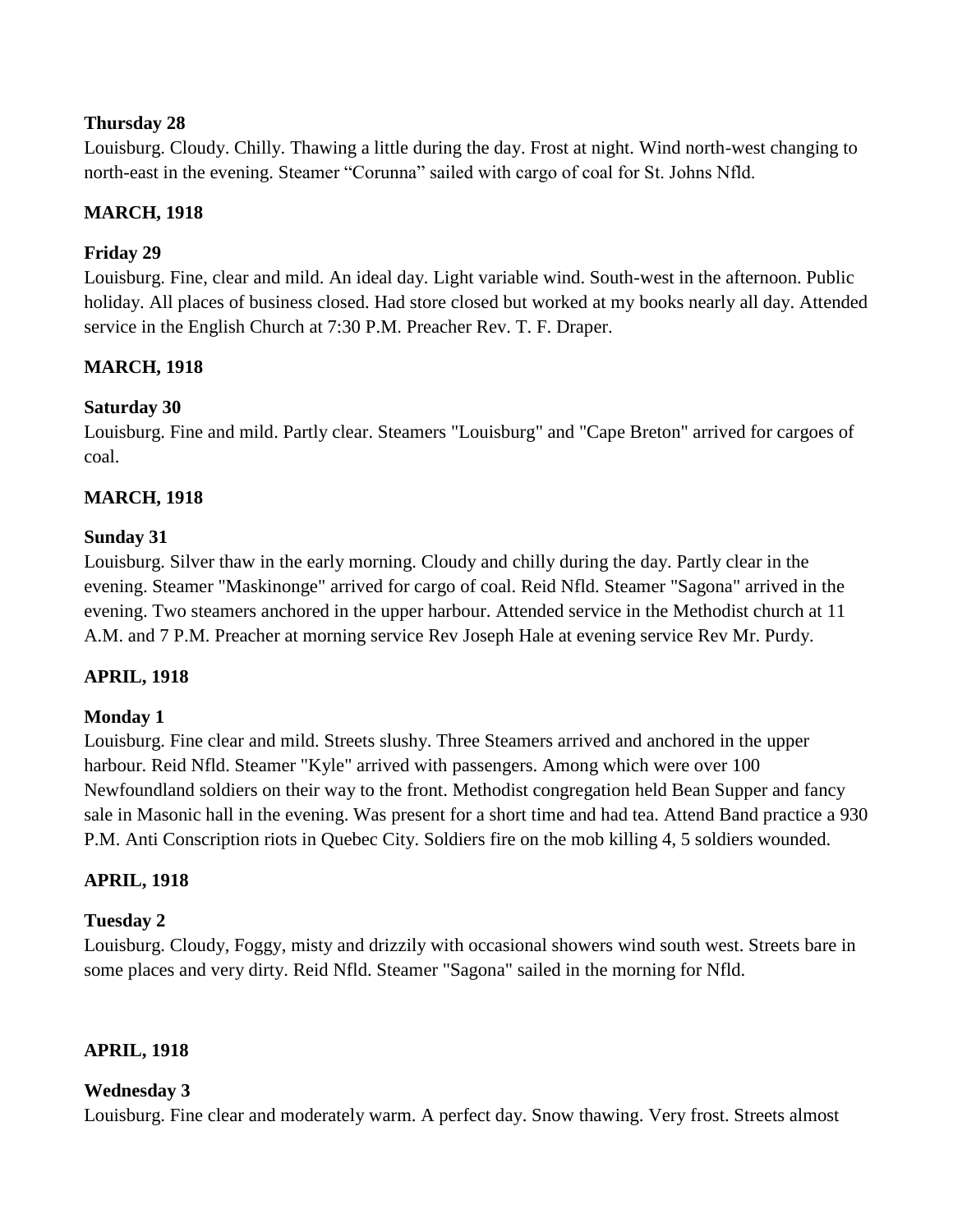bare and very muddy in some places. Reid Nfld. Steamer "Kyle" sailed in the afternoon for Nfld. with freight and passengers.

# **APRIL, 1918**

# **Thursday 4**

Louisburg. Fine. Partly clear in the forenoon. But cloudy the most of the day. Chilly in the afternoon. Light south-east wind changing to East and north-east. Begun to snow at about 11 P.M. Reid Nfld. Steamer "Sagona" arrived during the night. Louisburg Bras Band held a dance in Masonic hall in the evening. Proceeds for benefit of Frank Keefe. Was present.

# **APRIL, 1918**

# **Friday 5**

Louisburg. Snow storm which began last night continued throughout the day. Very disagreeable. Stopped snowing at about 5 P.M. Fine during the night. Snow fall about 8 inches. Wind north-east. Steamer "Sheba" arrived for cargo of coal. Reid Nfld. Steamer "Kyle" arrived at about 5 P.M. with passengers from Nfld. Angus McLean, of Clarke Road, a shipper on the coal pier, very badly hurt when a car he was working on was struck by a run-a-way car, near the Drop Table. Was sent to Glace Bay General Hospital by special train at about 8 P.M. Slight hopes held out for his recovery.

# **APRIL, 1918**

# **Saturday 6**

Louisburg chilly and raw. Partly clear. Wind northerly. Steamer "Corunna" arrived in the evening for cargo of coal. Reid Nfld. Steamers "Sagona" and "Kyle" sailed for Nfld. British Steamer "Millais" arrived for bunker coal.

# **APRIL, 1918**

# **Sunday 7**

Louisburg. Fine and clear. Very chilly. Fresh north-north-east wind. Cold during the night. Steamer "Louisburg" arrived for cargo of coal. Russian Steamer "Vologda" which had been here since about March 29th sailed. Attended practice for Sacred concert in Presbyterian Church at 4 P.M. Attended Service in the Methodist church at 11 A.M. and 7 P.M. Preacher Rev. Mr Patterson.

# **APRIL, 1918**

# **Monday 8**

Louisburg. Fine, clear and cold. Very chilly. Wind north-east. Drift ice in sight off the harbour. Steamer "Maskinonge" arrived for cargo of coal. Steamer "Corunna" sailed with cargo of coal. Shippers on Dominion Coal Company pier went out on strike in the evening. Attended Dance in Masonic hall, in the evening, given by soldiers of detachment of 94th Batt. Stationed at Marconi Towers.

# **APRIL, 1918**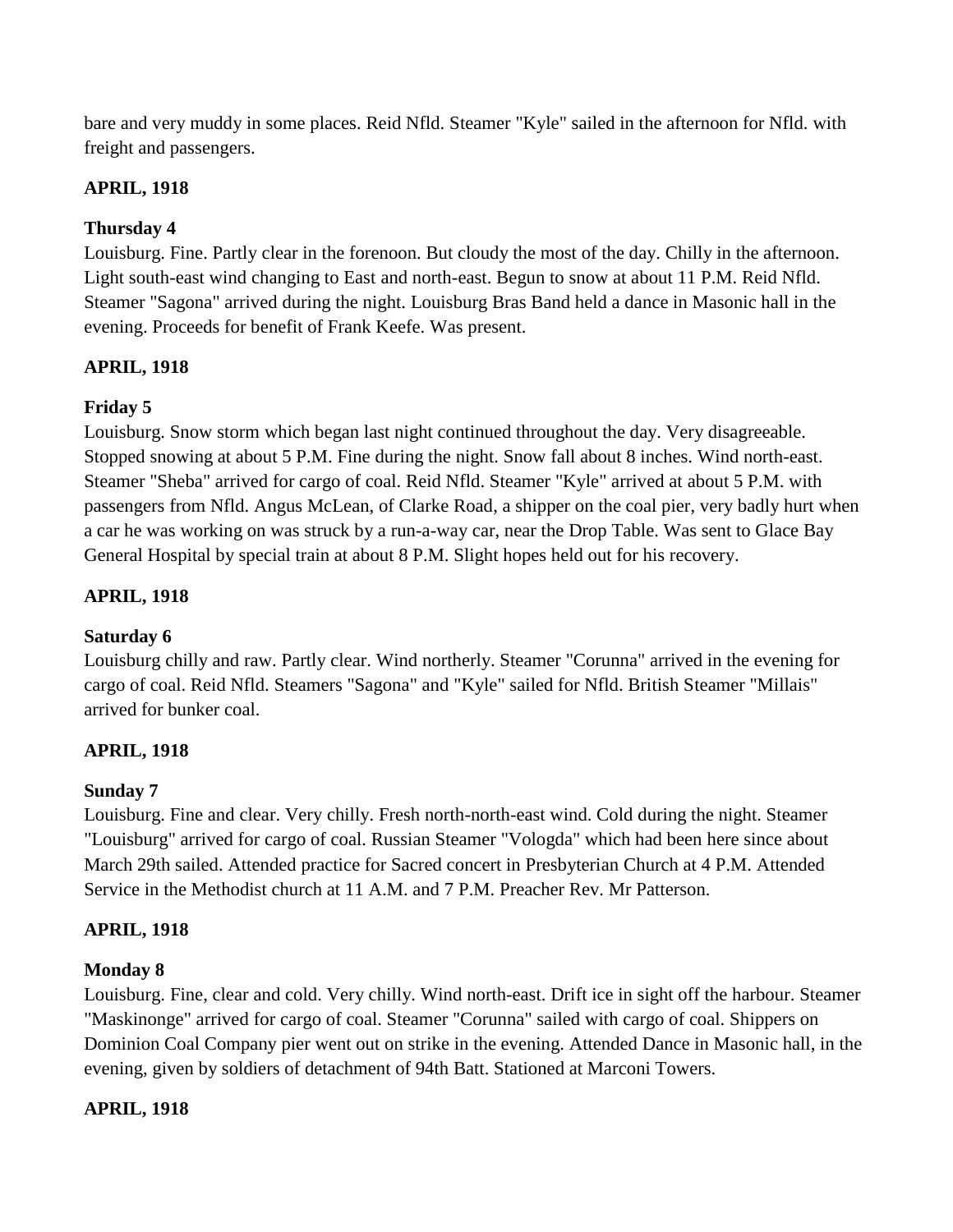Louisburg. Partly clear in the forenoon. Cloudy in the afternoon. Drizzily during the night. Very chilly and raw. Wind north-east. Reid Nfld. Steamer "Kyle" arrived in the morning with passengers from Nfld. British Steamer "Millais" sailed. Dominion Coal Company Shippers who went out on strike yesterday evening returned to work after noon, on conditions of having their grievances ajusted later.

### **APRIL, 1918**

# **Wednesday 10**

Louisburg. Drizziling rain and mist which commenced at about 9 P.M. yesterday continued throughout the day. Tremendous silver thaw. All out doors covered with a thick coat of ice. Freezing all day. Heavy gale wind about north-north-east. Telegraph and telephone service demoralized owing to the storm. Several telephone poles broken and wires down in the street. House owned and occupied by Thos. Hart and house owned by William Tutty and occupied by Capt. Dan Harris were totally destroyed by fire at about 9 P.M. Death of Mrs. Albert Jewell.

### **APRIL, 1918**

#### **Thursday 11**

Louisburg. Snow storm snowed until about 3 P.M. Chilly and cold. Very winter like. Moderate gale from north-east. Very disagreeable. Reid Nfld. Steamer "Sagona" arrived in the afternoon with passengers from Nfld. Barge in tow of tug "Cruizer" sailed for Halifax at about 1 P.M. Rented my house on Spencer St. to Capt. Dan Harris, occupation to take place in a few days. Moved part of his furniture in in the afternoon.

#### **APRIL, 1918**

#### **Friday 12**

Louisburg. Fine clear and mild. Cloudy in the evening. Reid Nfld. Steamer "Sagona" sailed with passengers and freight for Nfld. Funeral of the Late Mrs. Albert Jewell at 1.30 P.M. Funeral of Infant daughter of Mr. and Mrs. Arthur Keefe at 3 P.M. Dan McNeil and family who have occupied my house on Main street since March 5th 1914 moved today. Are taking up their residence in the old Louisburg Hotel.

#### **APRIL, 1918**

#### **Saturday 13**

Louisburg. Cloudy and mild. Light easterly wind Streets very muddy. Steamers "Louisburg" and "Nevada" arrived for cargoes of coal. First trip of "Nevada" to this port since she ran ashore near Canso on Feb. 5th. Has been undergoing repairs at Halifax in the meantime.

#### **APRIL, 1918**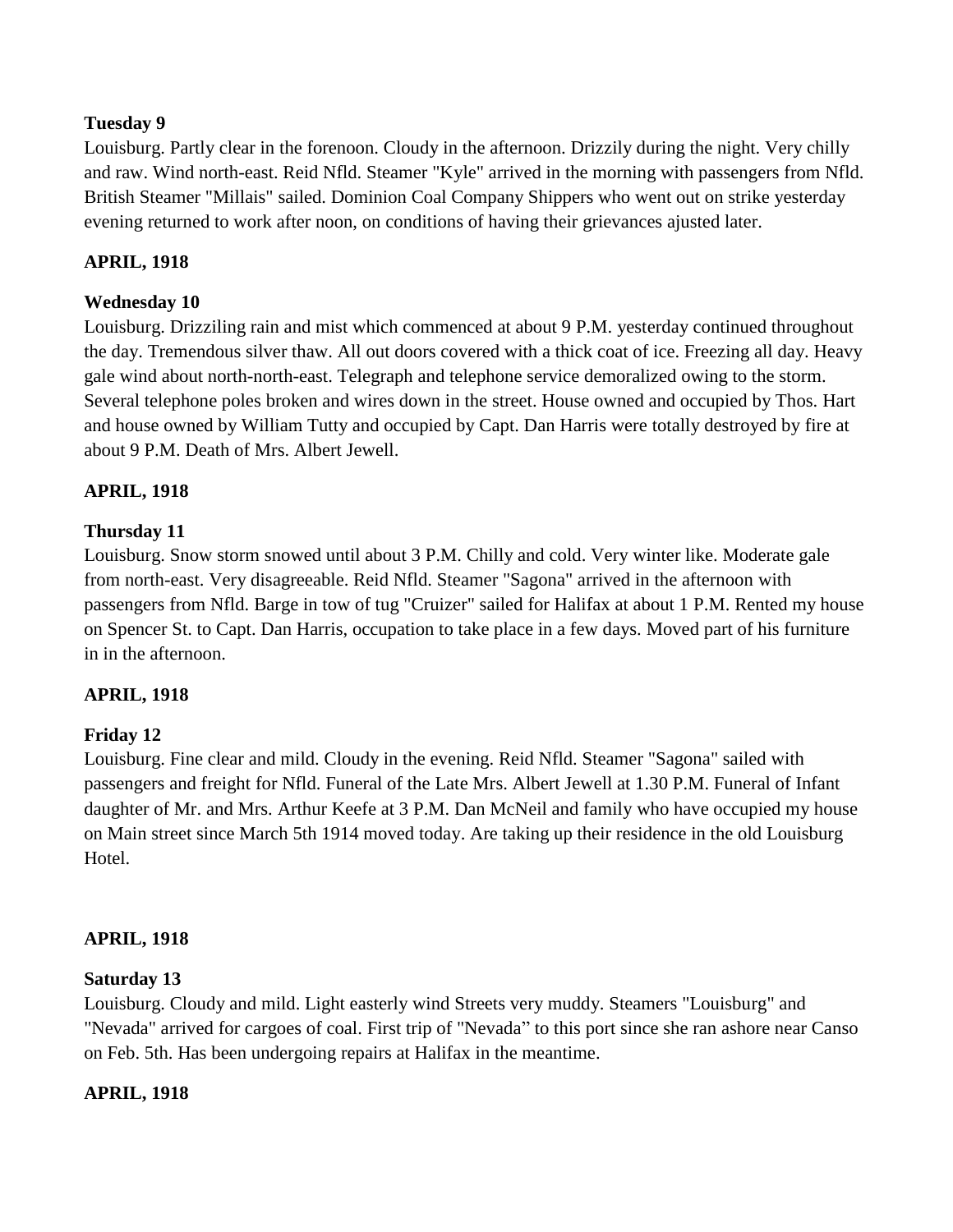### **Sunday 14**

Louisburg. Cloudy, misty, chilly and showery. Light south-east wind changing to north-east in the evening. Disagreeable. Steamer "Fogoto" arrived. Reid Nfld. Steamer "Sagona" arrived in the evening. Drift ice on the shore. Mouth of the harbour blocked and a small quantity in the upper end. First drift ice to enter the harbour this season. Daylight saving law came into effect this morning at 2 P.M. Clocks to be set ahead one hour until Oct 31st. Attended service in the Methodist church at 11 A.M. and 7 P.M. Preacher Rev. Joseph Hale.

# **APRIL, 1918**

# **Monday 15**

Louisburg. Cloudy, misty, and mild. Light East and north-east wind. Finer in the evening. Reid Nfld. Steamer "Kyle" arrived at noon with passengers and freight from Nfld. Reid Nfld Steamer "Sagona" sailed. Moved my furniture and other belongings from the Spencer St. house to the Main St. house where I intend to reside in the future. Capt. Harris family moved into Spencer St. house to-day.

### **APRIL, 1918**

#### **Tuesday 16**

Louisburg. Fine clear and cool. Chilly. Wind north-west. Cold during the night. Reid Nfld. Steamer "Kyle" sailed in the morning for Nfld. Steamers "Nevada" and "Louisburg" sailed with cargoes of coal. English church congregation held tea and fancy sale in the Parish hall in the evening. Was present and had tea.

#### **APRIL, 1918**

# **Wednesday 17**

Louisburg. Fine Cloudy in the forenoon Clear in the afternoon, chilly. Wind westerly. A small quantity of loose drift ice in the harbour. Steamer "Thomas J. Durmmond" arrived to load cargo of freight for Nfld. Steamer "Cape Breton" arrived. Attended choir practice in the Methodist Church at 9 P.M. Having been rooming at the Crowdis House since I moved from the Spencer St house on Friday last. Intend rooming at the Main St. house in future, beginning tonight.

#### **APRIL, 1918**

#### **Thursday 18**

Louisburg. Cloudy, chilly. Snowed moderately from about 10.30 A.M. until about 3 P.M. Snow fall about 3 inches. Steamer "Maskinonge" arrived for cargo of coal. Reid Nfld. Steamer "Sagona" arrived.

#### **APRIL, 1918**

#### **Friday 19**

Louisburg. Cloudy and chilly. Snow squalls. Clear and cold in the evening. Heavy frost during the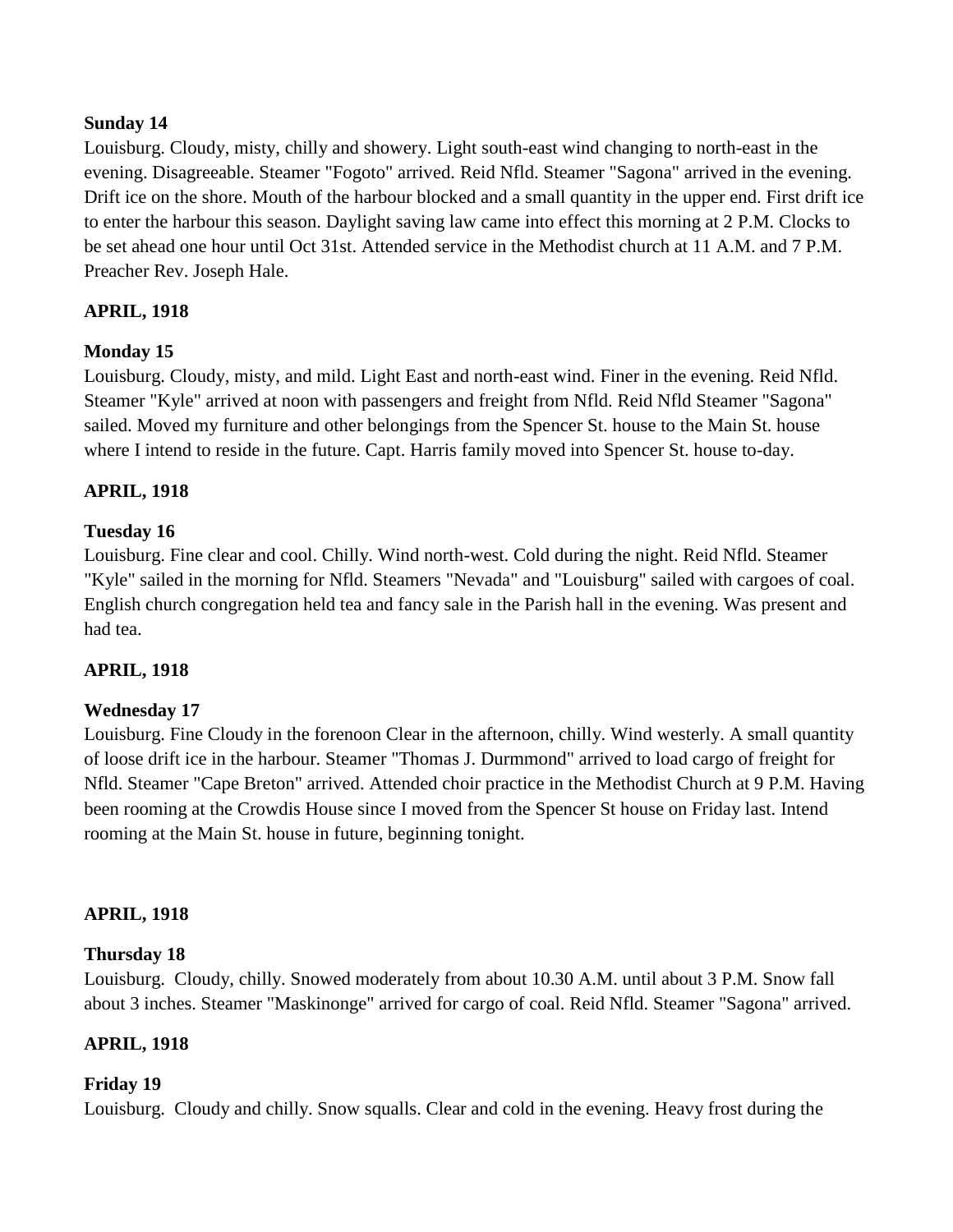night. Presbyterian Choir held sacred concert in Presbyterian Church in the evening. Was present and took part. Sang solo entitled "Abide with us".

# **APRIL, 1918**

# **Saturday 20**

Louisburg. Fine clear and chilly. Loose scattered ice in the harbour. Wind about west south west. Steamer "Lingan" arrived from New York where she had been undergoing repairs. Reid. Nfld. Steamer "Kyle" arrived in the evening from Nfld. Steamer "Sheba" arrived.

# **APRIL, 1918**

# **Sunday 21**

Louisburg. Fine and clear, chilly. Cloudy in the evening. Light south-west wind. Reid Nfld. Steamer "Kyle" sailed for St John Nfld. with passengers and freight. Steamers "Corunna" and "Terra Nova" arrived for cargoes of coal. Barge in tow of tug "Cruizer" arrived for cargo of coal. Attended service in the Methodist Church at 11 A.M. and 7 P.M. Preacher Mr Ewing.

# **APRIL, 1918**

# **Monday**

Louisburg. Rained during the early part of the day. Stopped raining at about noon. Misty and foggy during the afternoon and evening. Wind south west. Reid Nfld. Steamer "Sagona" arrived in the early morning from Nfld.

# **APRIL, 1918**

# **Tuesday 23**

Louisburg. Fine Clear and mild. Light south west wind. Spring like. I.O.G.T. held concert and pie social in the Masonic hall in the evening.

# **APRIL, 1918**

# **Wednesday 24**

Louisburg. Spent the night at B.M. Spencers assisting in taking care of Elden Magee who has become mentally deranged. Fill in with Magee at about 10.30 P.M. and took him to his home, from whence he had escaped. Attended Choir practice in the Methodist Church at 9 P.M.

# **APRIL, 1918**

**Thursday 25** Louisburg. Fine, and chilly. Partly clear. Strong north wind.

# **APRIL, 1918**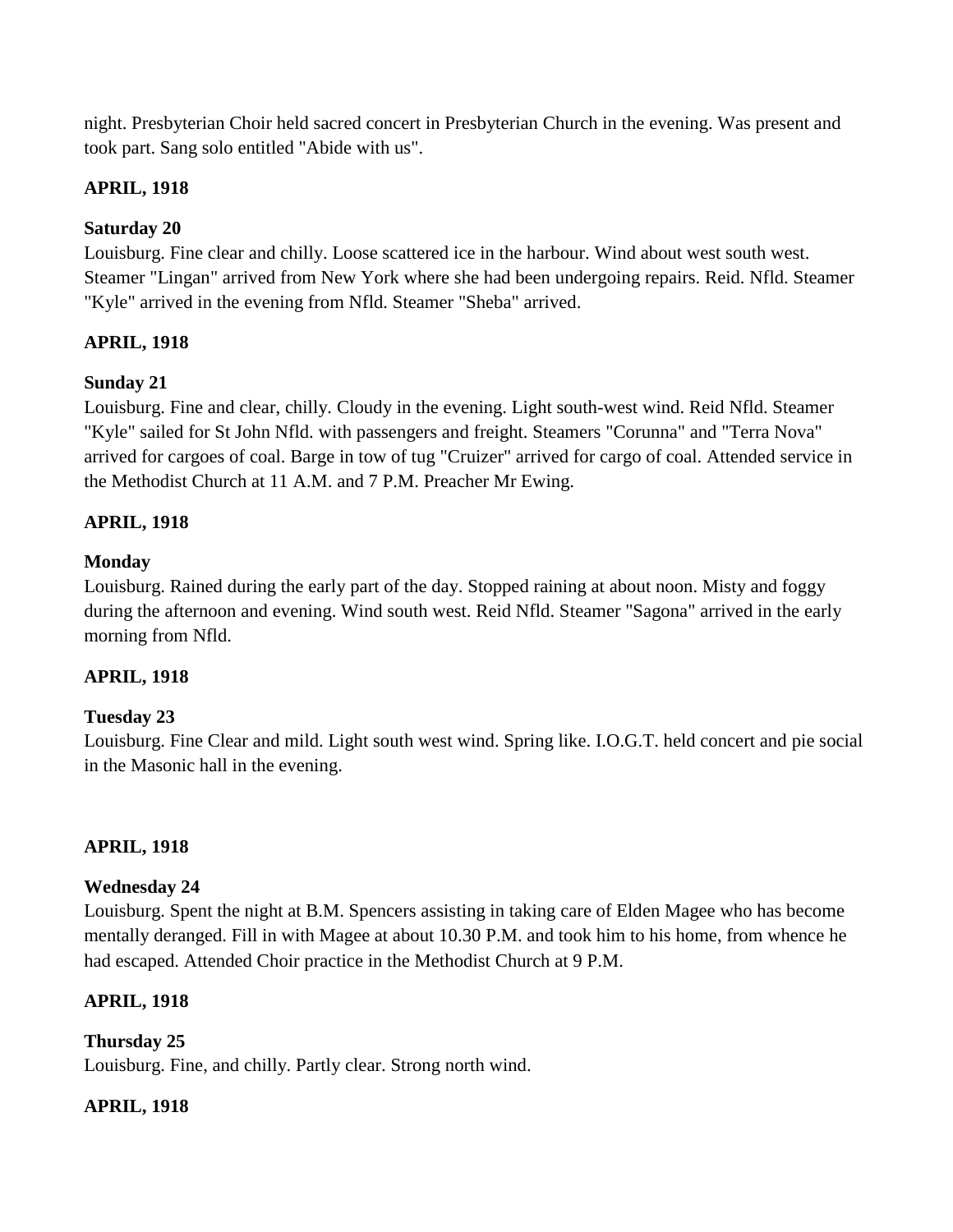# **Friday 26**

Louisburg. Cloudy and chilly. Gale of wind from the north. Disagreeable. Steamer "Maskinonge" arrived and loaded cargo of coal. Attended Band practice at 9.30 P.M.

# **APRIL, 1918**

# **Saturday 27**

Louisburg. Fine clear and mild. Light northerly wind changing to south west. Drift ice in sight off the coast. Steamer "Seal" arrived. Reid Nfld. Steamers "Kyle" and "Sagona" which had been running to this port for the last two months, arrived at North Sydney this morning. Steamer "Cape Breton" arrived during the night.

# **APRIL, 1918**

# **Sunday 28**

Louisburg. Fine, clear and moderately warm. Light Easterly wind. An ideal day. Drift ice in sight off the coast. Steamers "Seal" "Neptune" "Corunna" and "Lingan" arrived. Steamer "Olive" sailed for North Sydney, but had to return on account of meeting drift ice. Death of Mrs. Orr. Attended service in the Methodist church at 11 A.M. and 7 P.M. Preacher Rev. Joseph Hale.

# **APRIL, 1918**

# **Monday 29**

Louisburg. Fine Clear and cool. Drift ice on the coast. Steamer "Neptune" sailed.

# **APRIL, 1918**

# **Tuesday 30**

Louisburg. Cloudy. Chilly. Misty. Foggy. Heavy showers in the afternoon. Light south-east wind. Coast blocked with drift ice. Steamer "Nevada" arrived in the forenoon for cargo of coal. Attended funeral of the Late Mrs. Orr at 3.3- P.M. Funeral service in English church conducted by Rev. Mr. Draper. Burial in English church cemetery.

# **MAY, 1918**

# **Wednesday 1**

Louisburg. Cloudy misty and very foggy. Loose drift ice in the harbour. Wind southerly. Tug "Douglas H Thomas" which had been severely damaged in the Halifax explosion of Dec. 6/1917 arrived from Liverpool N.S. via Halifax, where she had been undergoing repairs during the winter. Attended choir practice in the Methodist Church in the evening.

# **MAY, 1918**

# **Thursday 2**

Louisburg. Cloudy and chilly. Cleared in the evening. Wind southerly in the morning, changing to north west in the forenoon. Drift ice moved off the coast during the day. Harbour clear. Steamers "Nevada"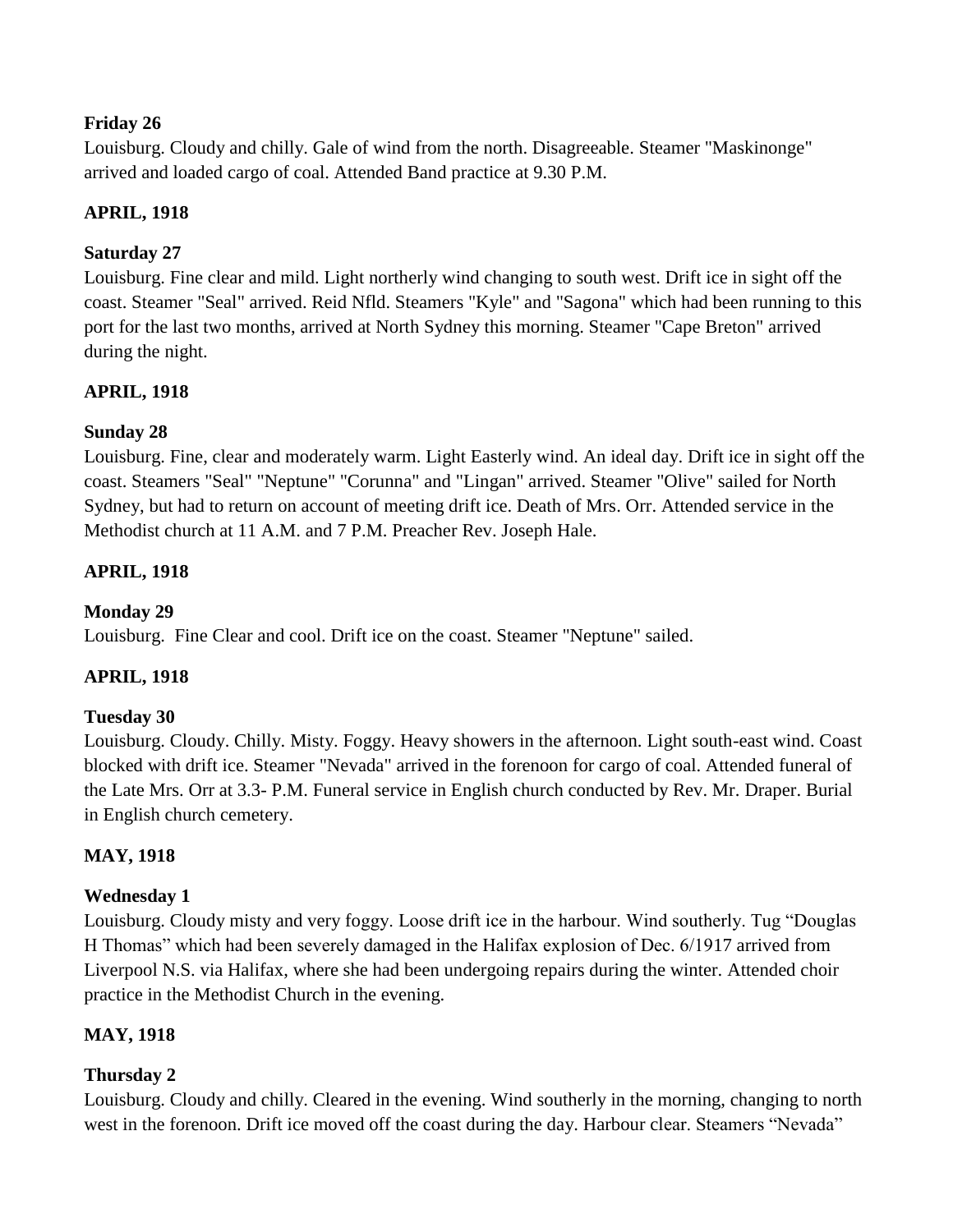and "Cape Breton" sailed with cargoes of coal. Steamer "Thomas J. Drummond" sailed with general cargo for Newfoundland. Steamer "Corunna" sailed with cargo of coal. Steamer "Lingan" and Tug Douglas H. Thomas sailed for Sydney but had to return on account of meeting drift ice.

# **MAY, 1918**

# **Friday 3**

Louisburg. Fine. Partly clear, chilly. Fresh south-west wind. Steamer "Lingan" sailed for Sydney. Tug "Douglas H. Thomas" sailed for Sydney. Steamer "Louisburg" sailed for St Johns Nfld. with cargo of coal. Steamer "Hochelaga" arrived from Europe and proceeded to Sydney.

# **MAY, 1918**

# **Saturday 4**

Louisburg. Fine clear and cool. Tug "C.M. Winch" sailed for Sydney. But met drift-ice and returned to port.

# **MAY, 1918**

# **Sunday 5**

Louisburg. Fine. Chilly partly clear. Steamer "Cape Breton" arrived in the morning and proceeded to Sydney. Steamer "Alert" sailed. Tug "C.M. Winch" sailed for Sydney. Attended service in the Methodist church at 11 A.M. and 7 P.M. Preacher Rev. Joseph Hale.

# **MAY, 1918**

**Monday 6**

Louisburg. Fine cloudy and cool.

# **MAY, 1918**

**Tuesday 7** Louisburg. Cloudy chilly and raw. Wind north-east.

# **MAY, 1918**

# **Wednesday 8**

Louisburg. Cloudy and foggy in the morning. Partly clear at noon. Foggy in the evening. Showers during the night. Attended choir practice in the Methodist Church at 9 P.M.

# **MAY, 1918**

# **Thursday 9**

Louisburg. Cloudy and foggy. Partly clear during the day. Clear in the evening. Wind south-west. Italian Steamer "Vesuvio" arrived in the afternoon for bunker coal. Steamer "Nevada" arrived for cargo of coal.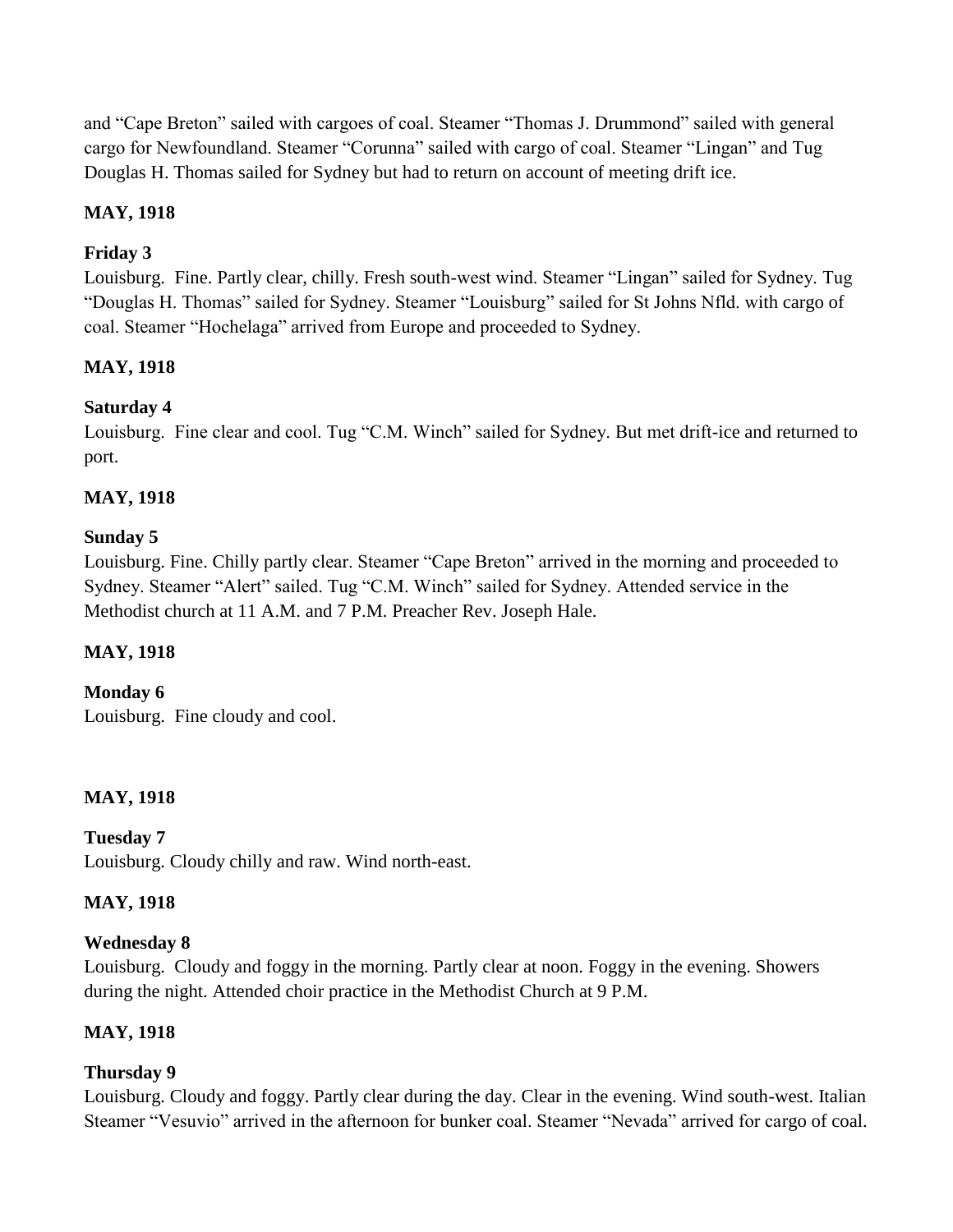# **MAY, 1918**

### **Friday 10**

Louisburg. Fine, clear and moderately warm. Light south west wind. Italian Steamer "Vesuvio" sailed. James Dowd and Geo Siteman began work at repairing roof of my house on Main St.

### **MAY, 1918**

#### **Saturday 11**

Louisburg. Cloudy. Misty. Foggy and chilly. Wind south west changing to northerly at night. Steamer "Masksinonge" arrived in the evening for cargo of coal.

### **MAY, 1918**

#### **Sunday 12**

Louisburg. Fine clear and moderately warm. Light Easterly wind. Attended service in the Methodist Church at 11 A.M. and 7 P.M. Preacher Rev Joseph Hale.

### **MAY, 1918**

# **Monday 13**

Louisburg. Cloudy. Foggy and cool.

### **MAY, 1918**

# **Tuesday 14**

Louisburg. Cloudy, and foggy. Cleared at noon. Fine and moderately warm in the afternoon. Wind south west. Marriage of Geo Ellis of Bedford N.S. to Mildred Troke of this Town.

#### **MAY, 1918**

#### **Wednesday 15**

Louisburg. Cloudy and foggy in the morning. Cleared at about 8.30 A.M. Fine clear and moderately warm during the day. Cool in the evening. Wind south-west changing to north-west in the forenoon. William Phalen and Margaret McLeod married.

#### **MAY, 1918**

#### **Thursday 16**

Louisburg. Fine clear and moderately warm. Wind north west and south west.

#### **MAY, 1918**

**Friday 17** Louisburg. Fine clear and cool. Wind south west.

#### **MAY, 1918**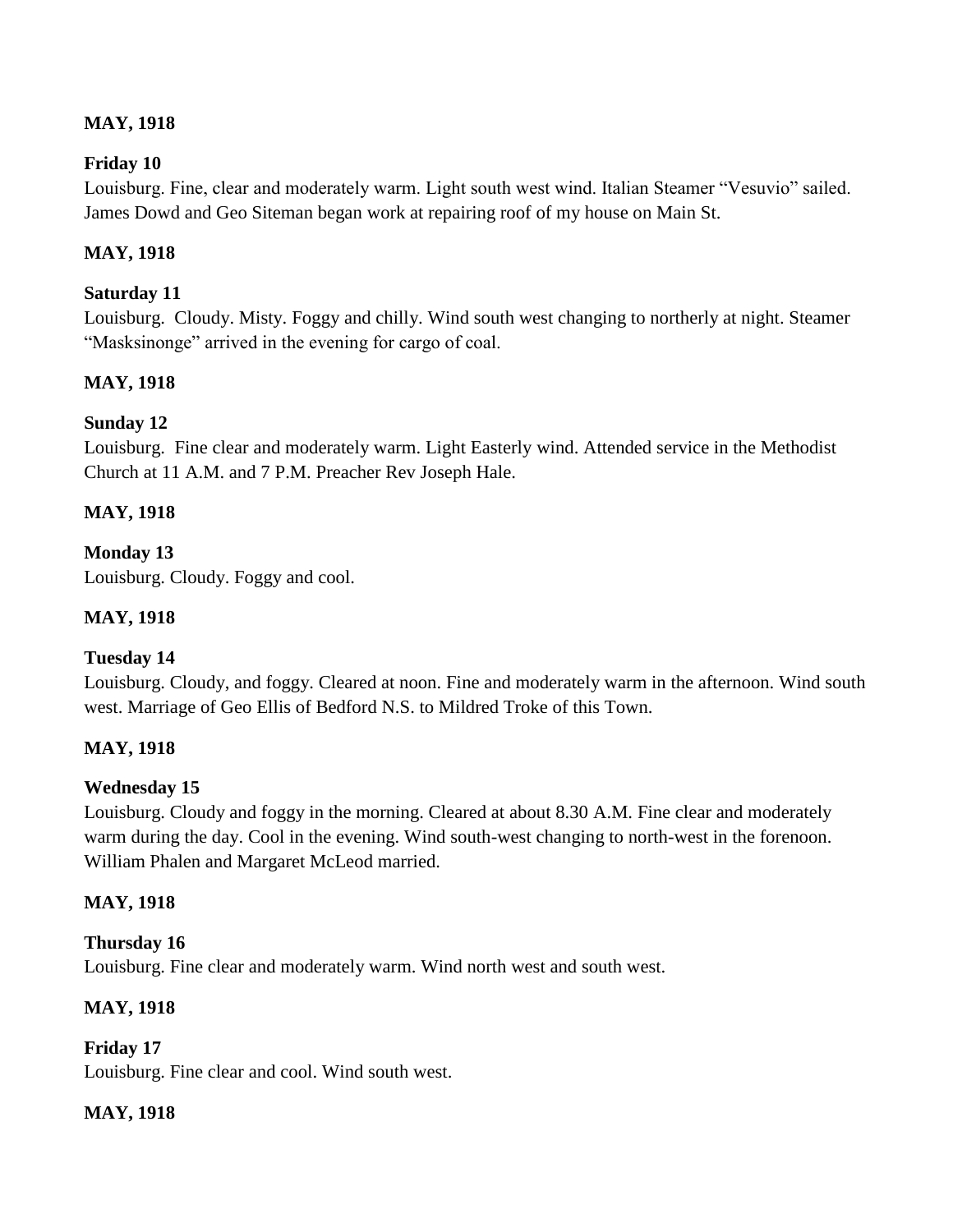### **Saturday 18**

Louisburg. Fine clear and very warm all day. Max temperature over 80 degrees for several hours. Continued warm during the evening and late into the night. A very unusual day for this time of year. Wind north-west. Steamer "Hochelaga" arrived at about noon with cargo of Iron ore from Waharia for Sydney. Unable to reach Sydney on account of ice blockade. Anchored in the upper harbour. Steamer "Nevada" arrived.

# **MAY, 1918**

# **Sunday 19**

Louisburg. Fine clear and warm. Max temperature about 70 degrees. Light wind. North west in the morning. South west in the afternoon, changing to north-east in the evening. Cool at night.

### **MAY, 1918**

# **Monday 20**

Louisburg. Cloudy foggy and cool. Harbour blocked with drift ice. Wind south-east.

### **MAY, 1918**

#### **Tuesday 21**

Louisburg. Fine. Foggy in the forenoon. Partly clear at noon. Light showers in the afternoon. Moderately warm. Light variable wind. Harbour blocked with ice which moved out during the day.

#### **MAY, 1918**

#### **Wednesday 22**

Louisburg. Fine and clear. Attended choir practice in the methodist church at 9 P.M.

# **MAY, 1918**

# **Thursday 23**

Louisburg. Cloudy foggy, and misty rained moderately for a short time in the afternoon.

#### **MAY, 1918**

#### **Friday 24**

Louisburg. Fine clear and cool. Gale of wind from the north. Moderated in the evening. Holiday with almost everybody except Dominion Coal Companys employees who will take a holiday tomorrow instead. Drift ice moved off during the day. Steamer "Angulerne" which ran ashore at Mainadieu on Jan.  $6<sup>th</sup>$  last was floated today and arrived here during the night.

#### **MAY, 1918**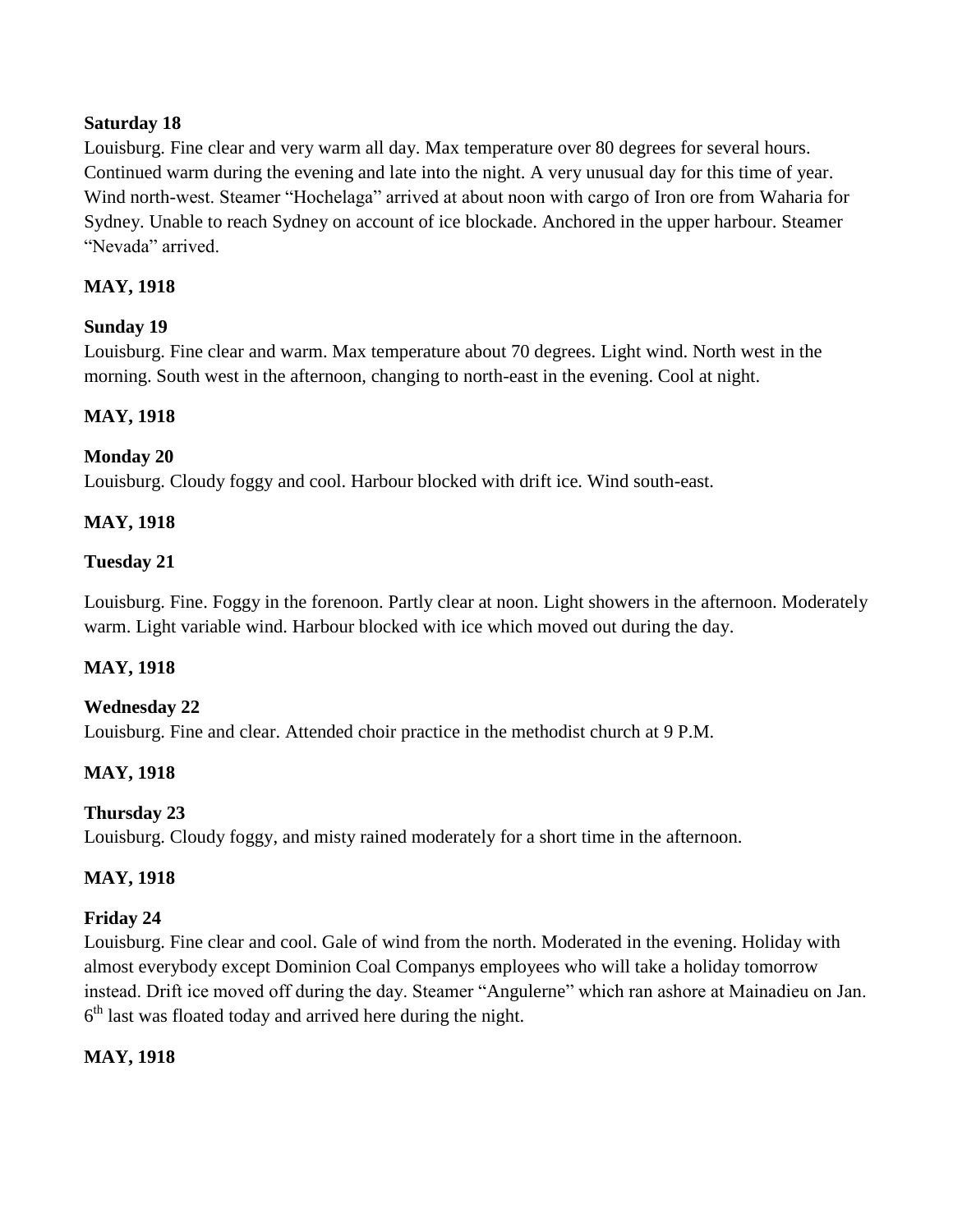# **Saturday 25**

Louisburg. Fine clear and cool wind south west changing to north-east at night. Holiday with Dominion Coal Company Employees.

# **MAY, 1918**

# **Sunday 26**

Louisburg. Fine clear and very chilly. Strong north-east wind. Steamer "Hochelaga" which arrived here on the 18<sup>th</sup> inst with a cargo of Iron ore for Sydney sailed in the morning for Sydney. Attended service in the Methodist Church at 11 A.M. and 7 P.M. Preacher Rev. Jospeh Hale.

# **MAY, 1918**

# **Monday 27**

Louisburg. Fine and clear. Cloudy in the afternoon and evening. Very chilly and raw. Wind south west, scattered drift-ice in sight and a small quantity in the harbour.

# **MAY, 1918**

# **Tuesday 28**

Louisburg. Cloudy, and misty and foggy. Rained moderately during the afternoon and night. Wind southerly. Death of Miss Mary Roach.

# **MAY, 1918**

# **Wednesday 29**

Louisburg. Fine and cloudy. Clear in the afternoon, very chilly, wind north-east. Heavy frost during the night. Steamer "Corunna" arrived for cargo of coal. Attended choir practice in the Methodist Church at 9 P<sub>M</sub>

# **MAY, 1918**

# **Thursday 30**

Louisburg. Fine clear and cool. Italian Steamer "Vesuvio" arrived for bunker coal. Steamer "Angulerne" sailed for Halifax in tow of steamer "Lady Laurier". Attended funeral of the late Miss Mary Roach at 1.30 P.M. Burial in Methodist Cemetery.

# **MAY, 1918**

# **Friday 31**

Louisburg. Cloudy and chilly, misty. Rain during the night.

# **JUNE, 1918**

# **Saturday 1**

Louisburg. Cloudy. Foggy, and mild. Light southerly wind.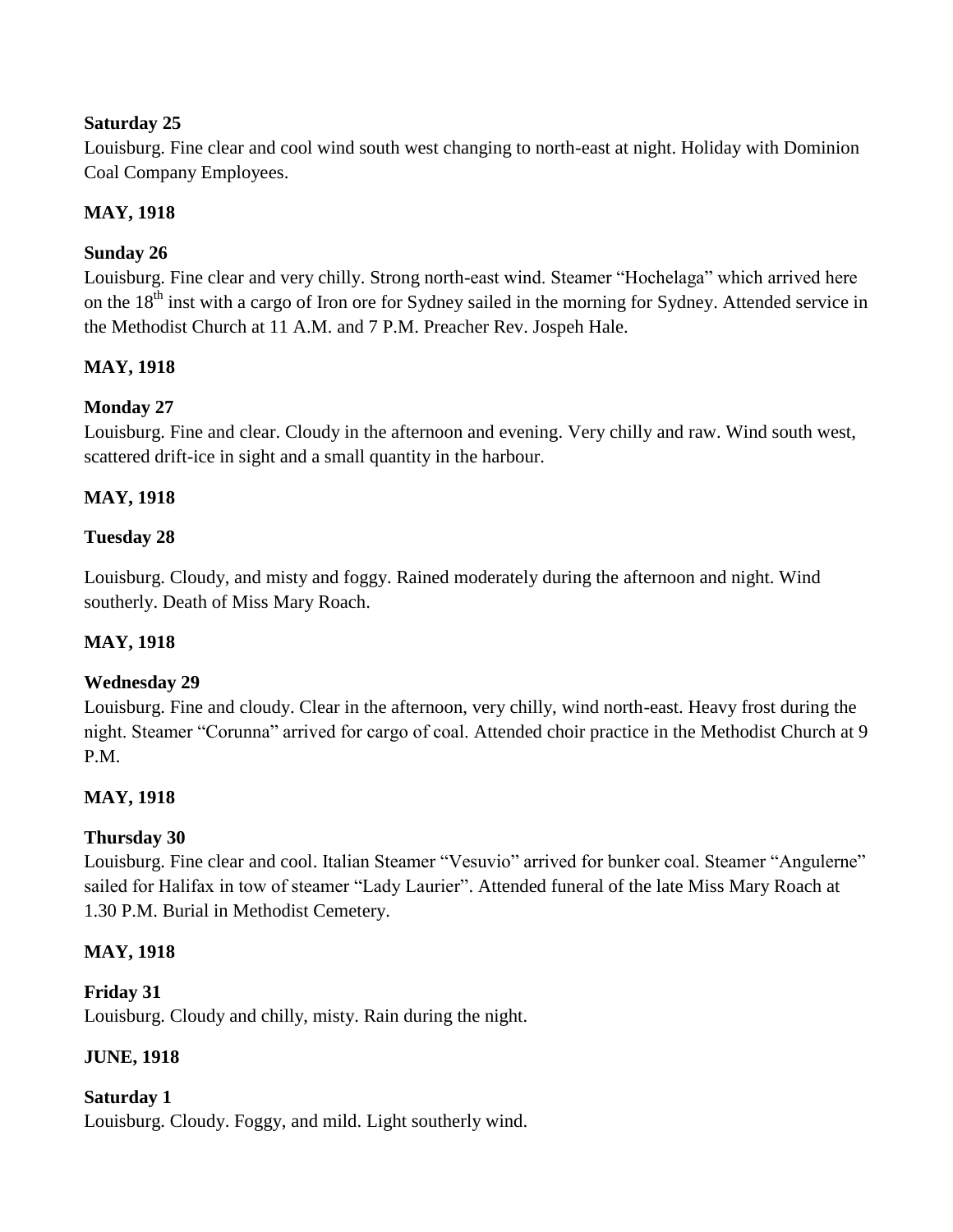# **JUNE, 1918**

# **Sunday 2**

Louisburg. Rained moderately in the morning. Cloudy and foggy during the day. Cleared at about 4 P.M. Wind changing from south west to north west. Foggy and chilly during the night. Wind again changing to south-west. Three masted schooner "Daniel Getson" arrived for cargo of sulphate of ammonia. Attended service in the Methodist Church at 11 A.M. and 7 P.M. Preacher Rev. Joseph Hale.

# **JUNE, 1918**

# **Monday**

Louisburg. Fine clear and moderately warm.

# **JUNE, 1918**

# **Tuesday 4**

Louisburg.

# **JUNE, 1918**

# **Wednesday 5**

Louisburg. Fine and clear, cool. Annual District Meeting of Methodist Churches in Sydney district convened here to-day on arrival of morning train. Attended service in the Methodist Church at 8 P.M. Preacher Rev Mr Bartlett of Sydney. Attended choir practice after service.

# **JUNE, 1918**

# **Thursday 6**

Louisburg. Fine clear and moderately warm.

# **JUNE, 1918**

# **Friday 7**

Louisburg. Clear in the morning. Cloudy at noon showery and misty in the afternoon. Rain during the night accompanied by strong southerly wind. Attended practice in room ajoining Town hall for Band concert to take place on July  $1<sup>st</sup>$ 

# **JUNE, 1918**

# **Saturday 8**

Louisburg. Fine clear and moderately warm. A beautiful summer day. "S.S. Corunna" arrived at about 10 P.M. for cargo of coal. Fish trap owned by A.L. Bates and several others of this town broke adrift and washed ashore during last nights storm. Almost totaly destroyed.

# **JUNE, 1918**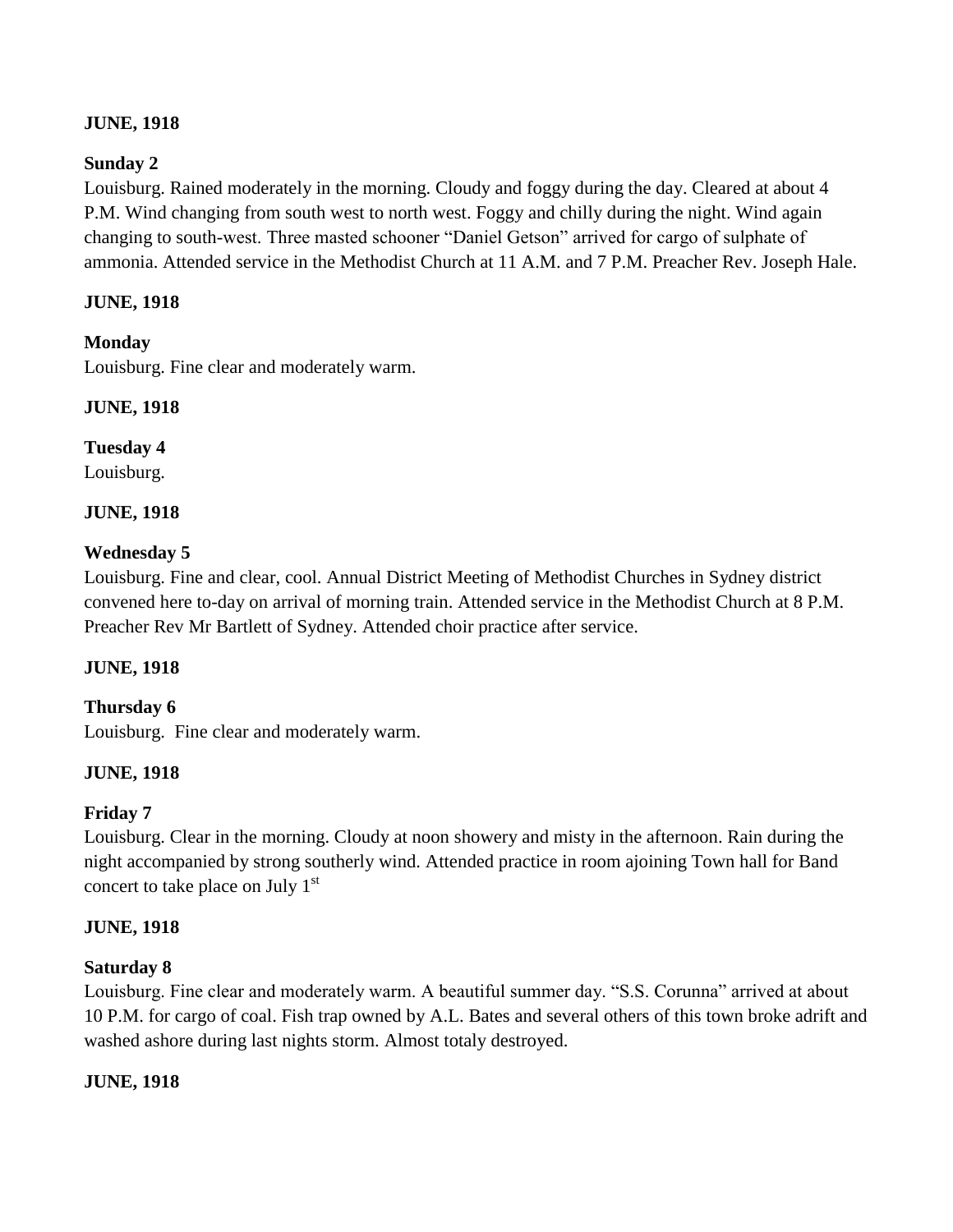# **Sunday 9**

Louisburg. Cloudy and chilly wind south west. Special train left here at about 1 P.M. for Sydney with members of Brotherhood of Railway Trainmen" to attend memorial service. Attended service in the Methodist church at 11 A.M. and 7 P.M. Preacher Rev Joseph Hale.

# **JUNE, 1918**

# **Monday 10**

Louisburg. Cloudy misty and showery wind north-east. Attended Band Practice in Town Hall at 9.30 P.M.

# **JUNE, 1918**

# **Tuesday 11**

Louisburg. Cloudy and cool in the forenoon. Cleared in the afternoon, warmer in the evening. Bunker Barge "Inverness" sailed for Sydney in tow of tug "Mulgrave". Three masted Schooner "Daniel Getson" sailed.

# **JUNE, 1918**

# **Wednesday 12**

Louisburg. Cloudy, foggy, and cool. Heavy rain during the night.

# **JUNE, 1918**

# **Thursday 13**

Louisburg. Heavy rain in the early morning. Cloudy foggy and cool with occasional showers throughout the day. Wind south-east and south.

# **JUNE, 1918**

# **Friday 14**

Louisburg. Cloudy, foggy and chilly. Cleared at about 2 P.M. Cloud again in the evening. Wind south west increasing to a moderate gale in the afternoon. Steamers "Corunna" and "Rossana B." arrived for cargoes of coal.

# **JUNE, 1918**

# **Saturday 15**

Louisburg. Marriage of Nelson Lannis and Miss White.

# **JUNE, 1918**

# **Sunday 16**

Louisburg. Fine clear and cool. Wind south west. Attended service in the Methodist Church at 11 A.M. and 7 P.M. Preacher Rev. Joseph Hale.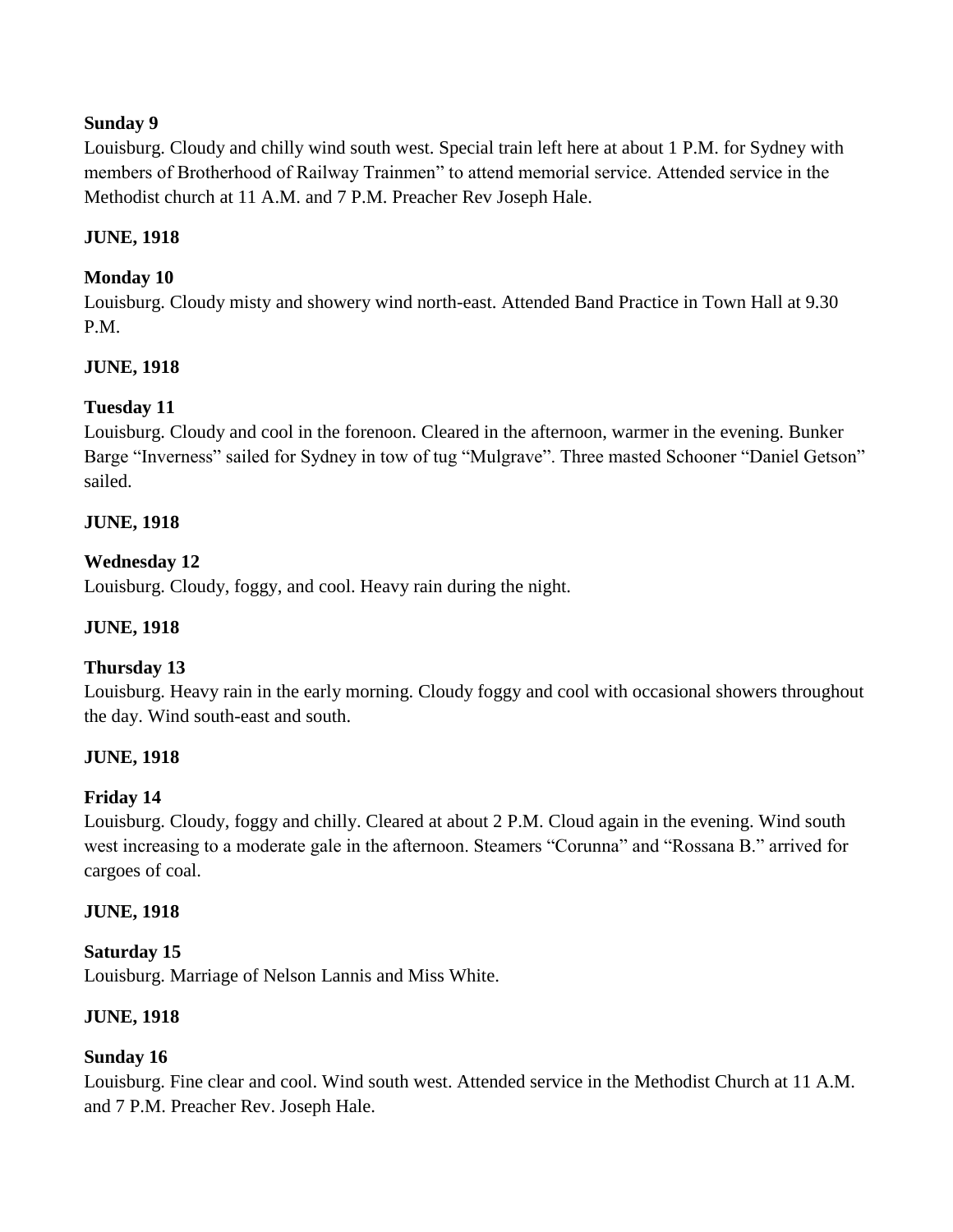# **JUNE, 1918**

# **Monday 17**

Louisburg. Cloudy and rainy. Attended practice in town hall for concert in the evening.

### **JUNE, 1918**

# **Tuesday 18**

Louisburg.

# **JUNE, 1918**

# **Wednesday 19**

Louisburg. Fine clear and cool. Frost during the night. Attended choir practice in the Methodist Church at 9 P.M.

### **JUNE, 1918**

**Thursday 20** Louisburg. Fine and cool.

# **JUNE, 1918**

# **Friday 21**

Louisburg. Fine clear and cool. Frost during the night.

# **JUNE, 1918**

# **Saturday 22**

Louisburg. Fine and cool. Partly cloudy. Wind south west. Cloud at night. Storm threatening. Registration day throughout Canada. All persons over 16 years of age required to register under penalty for neglecting to do so.

# **JUNE, 1918**

# **Sunday 23**

Louisburg. Stormy. Begun to rain at about 9 A.M. and continued the greater part of the day. Heavy gale of wind from Eastward, changing to south and south west in the evening. Foggy at night. Very heavy sea on the coast. Thunder and lightning during the night. Attended service in the Methodist Church at 7 P.M. Preacher Rev Joseph Hale. No service in the morning on account of the storm.

# **JUNE, 1918**

# **Monday 24**

Louisburg. Cloudy Foggy and cool. Wind south west. Steamer "Corunna" arrived and loaded cargo of coal.

# **JUNE, 1918**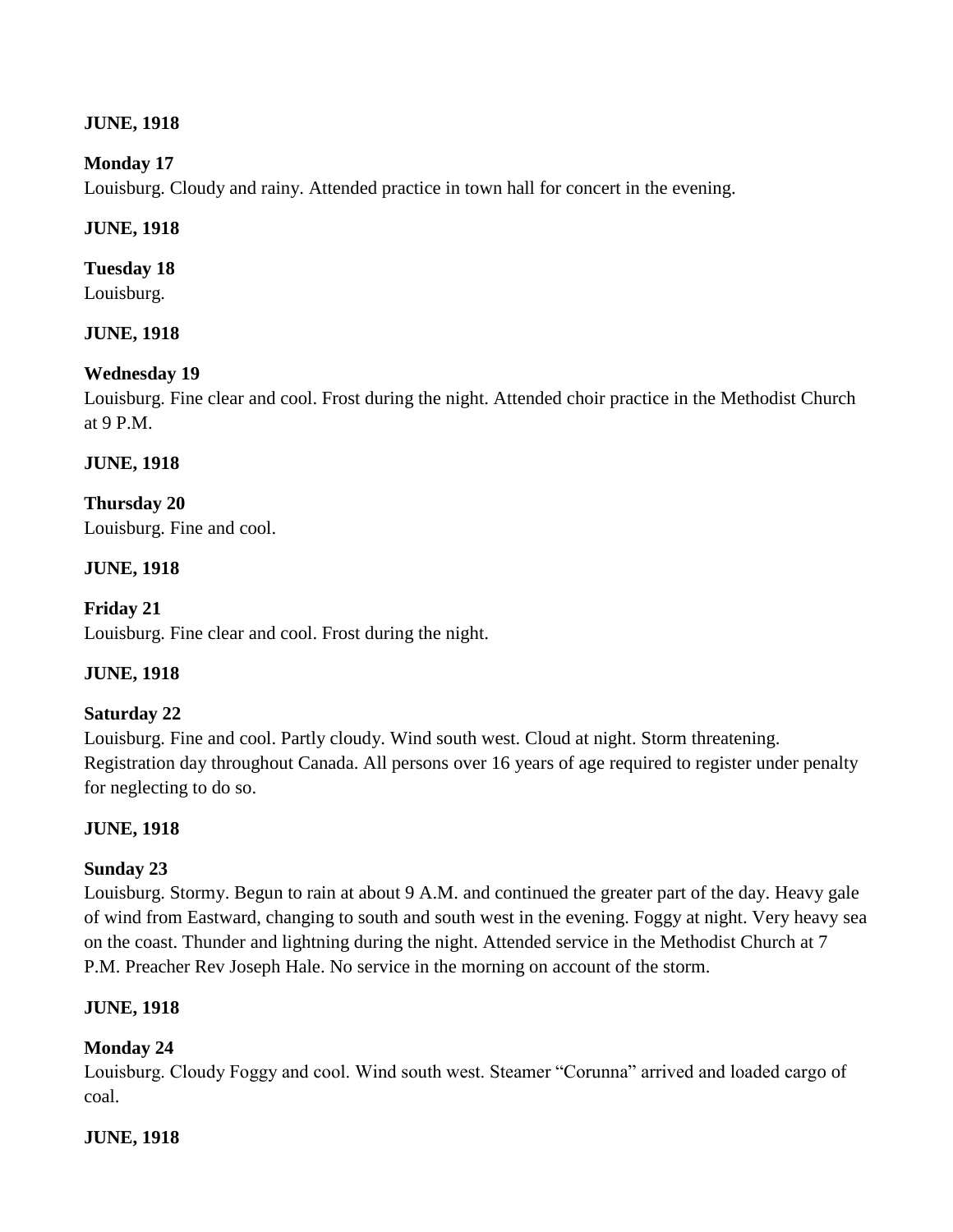Louisburg. Cloudy and cool. Wind south west.

# **JUNE, 1918**

# **Wednesday 26**

Louisburg. Attended choir practice in Methodist Church at 9 P.M.

# **JUNE, 1918**

**Thursday 27** Louisburg.

# **JUNE, 1918**

# **Friday 28**

Louisburg. Cloudy and cool. Attended rehearsal for Band Concert in Masonic hall in the evening.

# **JUNE, 1918**

**Saturday 29** Louisburg. Cloudy and cool.

# **JUNE, 1918**

# **Sunday 30**

Louisburg. Cloudy and dull and cool. Attended service in the Methodist Church at 11 A.M. and 7 P.M. Preacher Rev Joseph Hale.

# **JULY, 1918**

# **Monday 1**

Louisburg. Heavy rain in the morning. Cleared at about 11 A.M. Cloudy again in the evening. Very cool all day. Wind Easterly. General holiday. Places of business closed. Attended and took part in Band parade at 2.30 P.M. Also took part in Band concert in Masonic hall at 8.30 P.M. Sang solo entitled "Go to sea".

# **JULY 1918**

# **Tuesday 2**

Louisburg. Cloudy foggy and cool. Heavy rain during the night.

# **JULY 1918**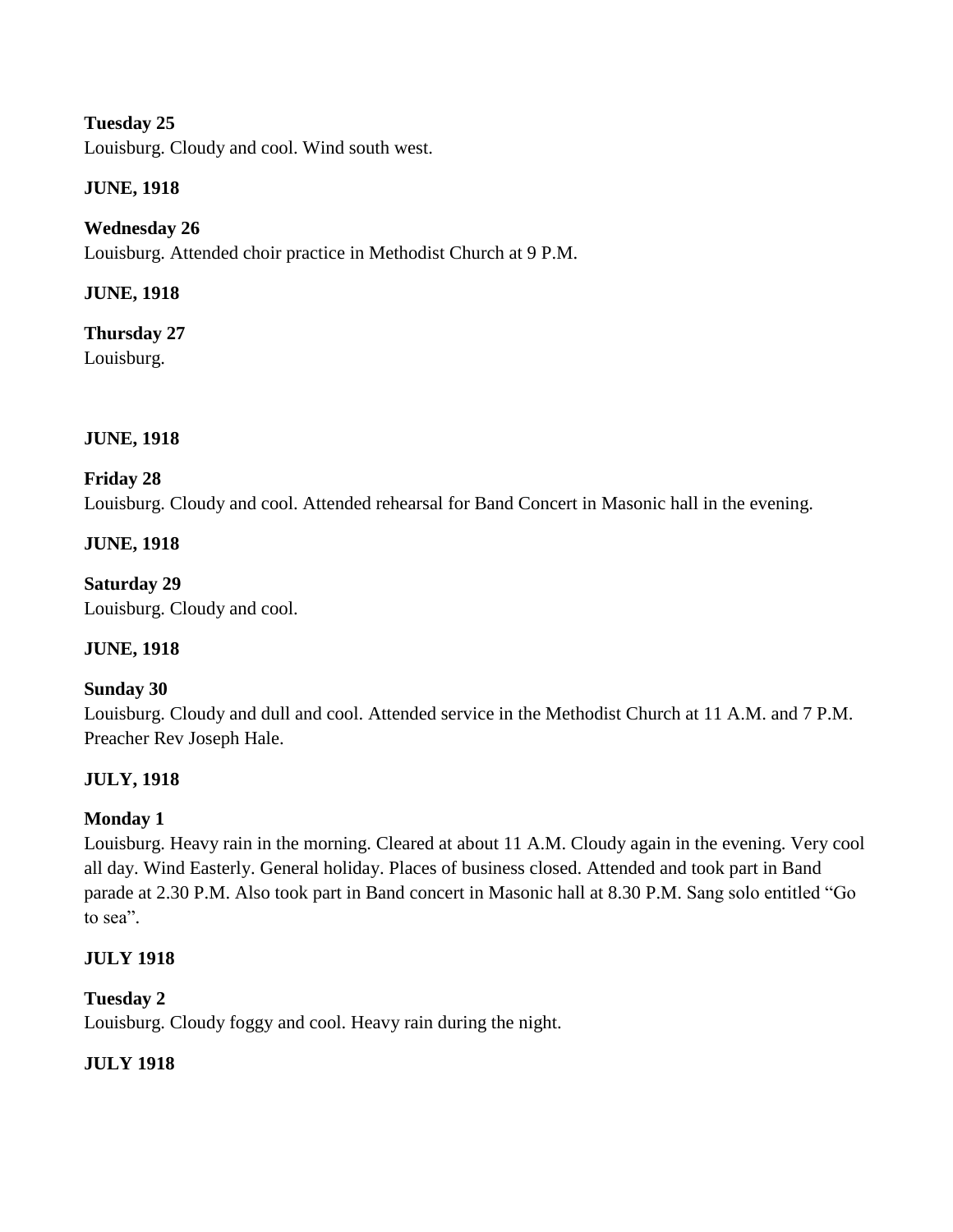# **Wednesday 3**

Louisburg. Cloudy foggy and cool. Wind easterly and southerly. Attended choir practice in Methodist Church at 9 P.M.

# **JULY 1918**

# **Thursday 4**

Louisburg. Cloudy foggy misty and cool. Light easterly wind. Government steamer "Lady Laurier" arrived in the evening. Steamer "Rossana B." arrived.

# **JULY 1918**

# **Friday 5**

Louisburg. Cloudy foggy and cool. Wind easterly. Steamer "McKay Bennett" arrived in the evening.

# **JULY 1918**

### **Saturday 6**

Louisburg. Cloudy and foggy. Moderately warm, wind easterly.

# **JULY 1918**

### **Sunday 7**

Louisburg. Cloudy foggy and chilly. Wind easterly. Steamer "Glenspean" and *(space blank)* arrived in the afternoon. Attended service in the Methodist Church at 11 am and 7 pm. Preacher Rev. Joseph Hale

# **JULY 1918**

#### **Monday 8**

Louisburg. Cloudy foggy and cool. Wind easterly. Red Cross rally in Parish hall in the evening. Brass and Pipe bands in attendance. Speakers H.C.N Levatte, Mayor W.E. McAlpine, Revs. T.F. Draper, D.A. McMilland, M.J. Wallace were present.

# **JULY 1918**

#### **Tuesday 9**

Louisburg. Cloudy foggy and cool. Wind easterly. British steamer "Frankenfels" arrived in the evening for bunker coal. Steamer "Corunna" arrived for cargo of coal.

# **JULY 1918**

# **Wednesday 10**

Louisburg. Cloudy and foggy in the morning. Cleared at about 8:30 am. Cloudy and foggy in the evening. Wind south west. Several patrol boats in port. Two barges in tow of tugs "Cruizer" and "Mulgrave" arrive for cargoes of coal. British steamer "Frankenfels" docked and proceeded to take bunker coal. United States steamer "Lake *(blank space)* arrive in the afternoon. Attended choir practice in the Methodist Church at 9 P.M.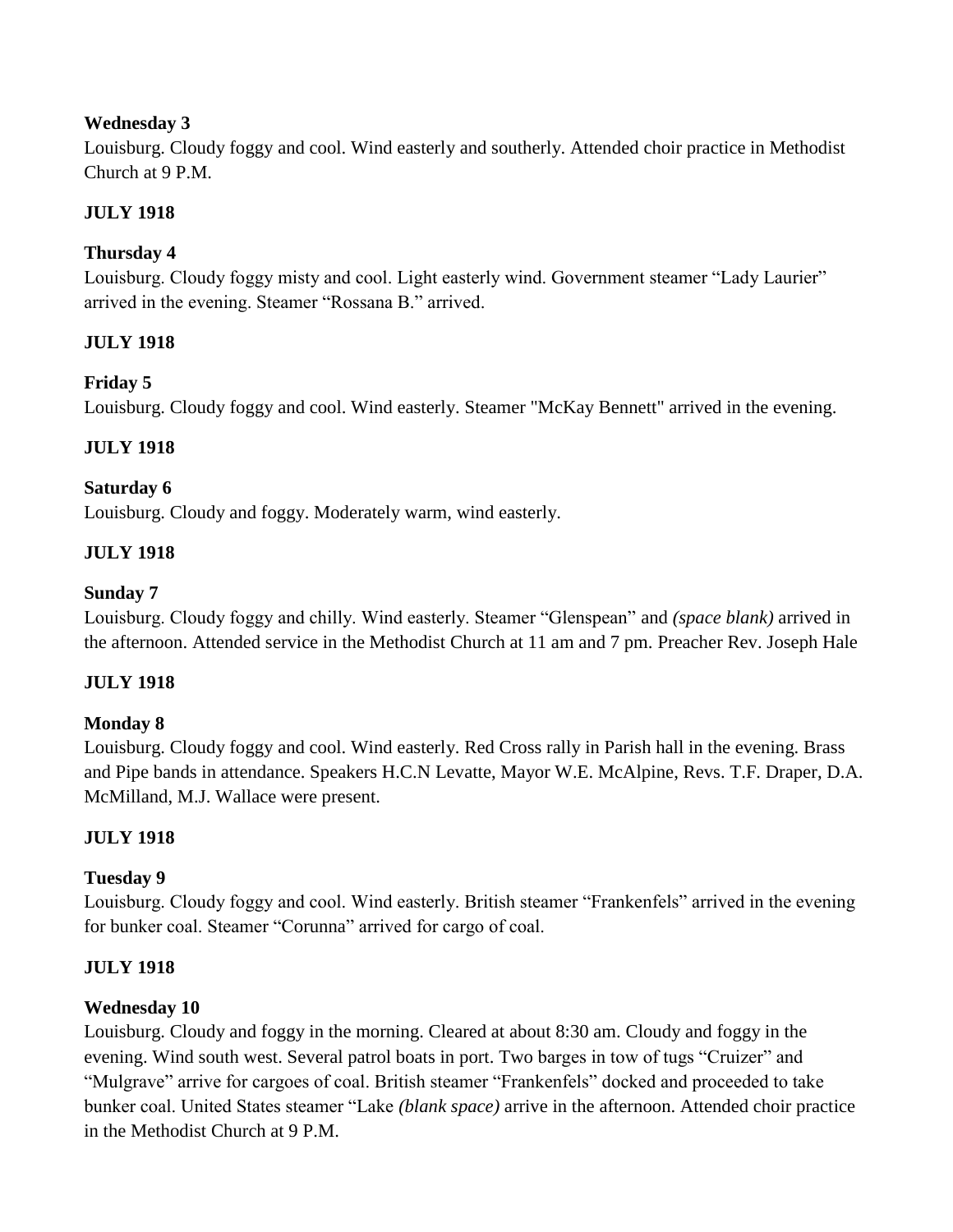# **JULY 1918**

# **Thursday 11**

Louisburg. Cloudy and foggy in the morning. Partly clear for a short time during the day. Very foggy in the evening. Moderately warm. Wind south west. British steamer "Frankenfels" sailed in the evening.

# **JULY 1918**

# **Friday 12**

Louisburg. Fine moderately warm. Partly clear.

# **JULY 1918**

# **Saturday 13**

Louisburg.

# **JULY 1918**

# **Sunday 14**

Louisburg. Cloudy foggy misty and showery. Barge in tow of tug "Cruizer" arrived in the afternoon for cargo of coal. Four Canadian patrol boats in port. Attended service in the Methodist Church at 11 am and 7 pm. Preacher Rev. Joseph Hale.

# **JULY 1918**

# **Monday 15**

Louisburg. Fine cloudy Moderately warm. Attended band practice at 9:30 P.M.

# **JULY 1918**

# **Tuesday 16**

Louisburg. Fine and cloudy Moderately warm.

# **JULY 1918**

# **Wednesday 17**

Louisburg. Fine clear and warm. An ideal summer day. Wind north west. Cloudy in the evening. Rained during the night. British transport "War Setter" and *(blank space)* arrived for bunker coal. Three masted schooner *(blank space)* arrived for cargo of sulphate of ammonia. Death of Ronald McPhee. Attended choir practice in Methodist Church at 9 P.M.

# **JULY 1918**

# **Thursday 18**

Louisburg. Cloudy in the morning. Cleared at about 9:30 A.M. Partly clear in the afternoon and evening. Wind northeast changing to southwest in the afternoon. Moderately warm. Steamer "Corunna" arrived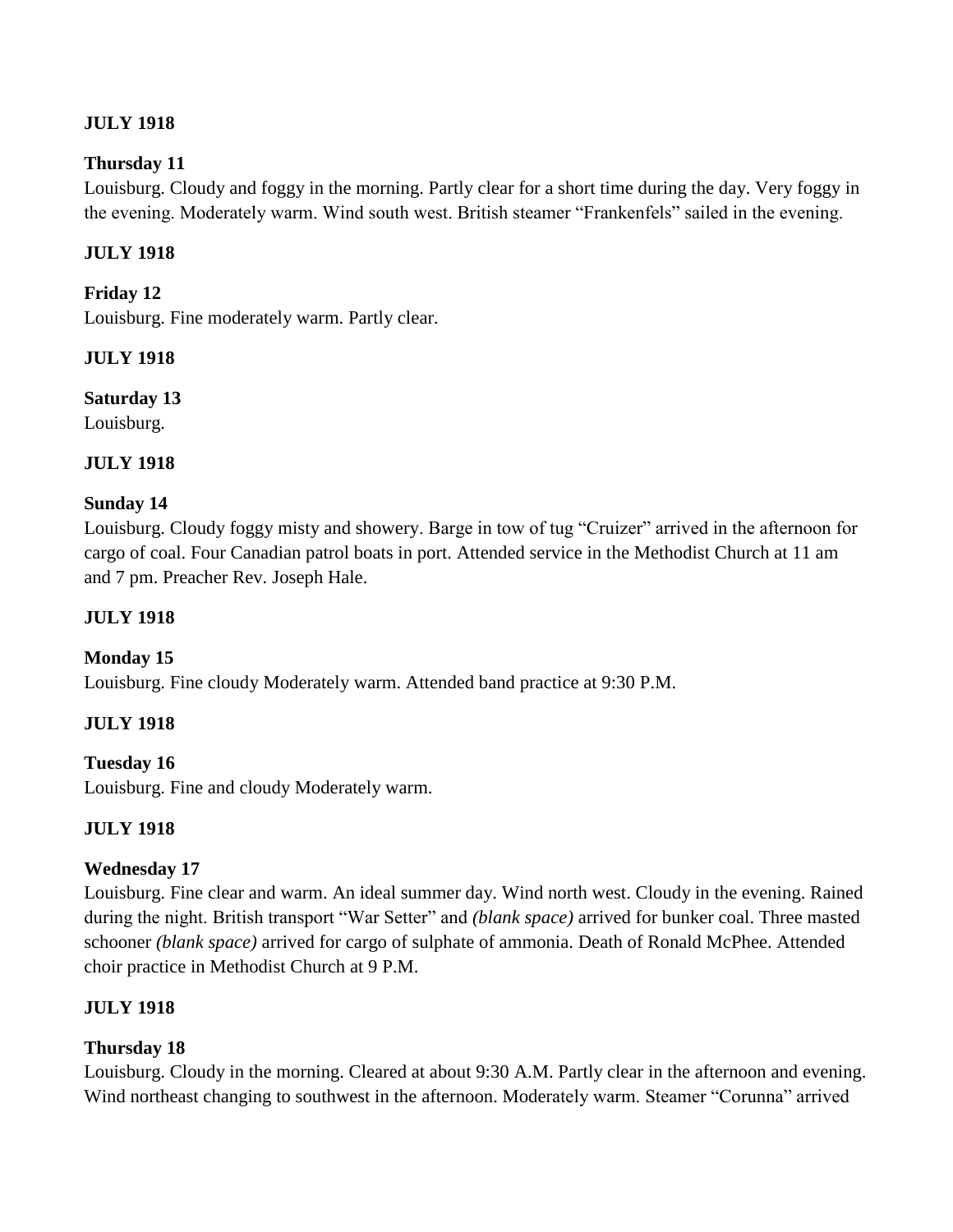for cargo of coal. Barge in tow of tug "Cruizer" arrived for cargo of coal. Attended funeral of the Late Ronald McPhee at 1:30 P.M.

# **JULY 1918**

**Friday 19** Louisburg. Fine and cloudy.

# **JULY 1918**

**Saturday 20** Louisburg. Cloudy and cool. Wind variable.

# **JULY 1918**

# **Sunday 21**

Louisburg. Cloudy and cool. Partly clear. Wind south-west. Barge in tow of tug "Mulgrave" arrived for cargo of coal. Attended service in the Methodist Church at 11 A.M. and 7 P.M. Preacher Rev. Joseph Hale.

# **JULY 1918**

# **Monday 22**

Louisburg. Cloudy and very cool. Wind south-west. Barge in tow of tug "Mulgrave" sailed for Halifax with cargo of coal. Attended band practice at 10 P.M.

# **JULY 1918**

#### **Tuesday 23**

Louisburg. Cloudy foggy and cool in the morning. Cleared at about noon. Partly clear and moderately warm in the afternoon and evening. Wind south west. Steamers Seal and "Rossana B. arrived. Three masted schooner finished loading cargo of sulphate of ammonia. Canadian patrol boats "Lady Evelyn" and "Acadian" arrived and anchored in the lower harbour.

# **JULY 1918**

# **Wednesday 24**

Louisburg. Cloudy. Partly clear in the afternoon and evening. Cold at night. Attended choir practice in Methodist Church at 9 P.M.

# **JULY 1918**

# **Thursday 25**

Louisburg. Fine clear and moderately warm. Wind south west. Frost in the early morning. Very unusual for this time of year.

# **JULY 1918**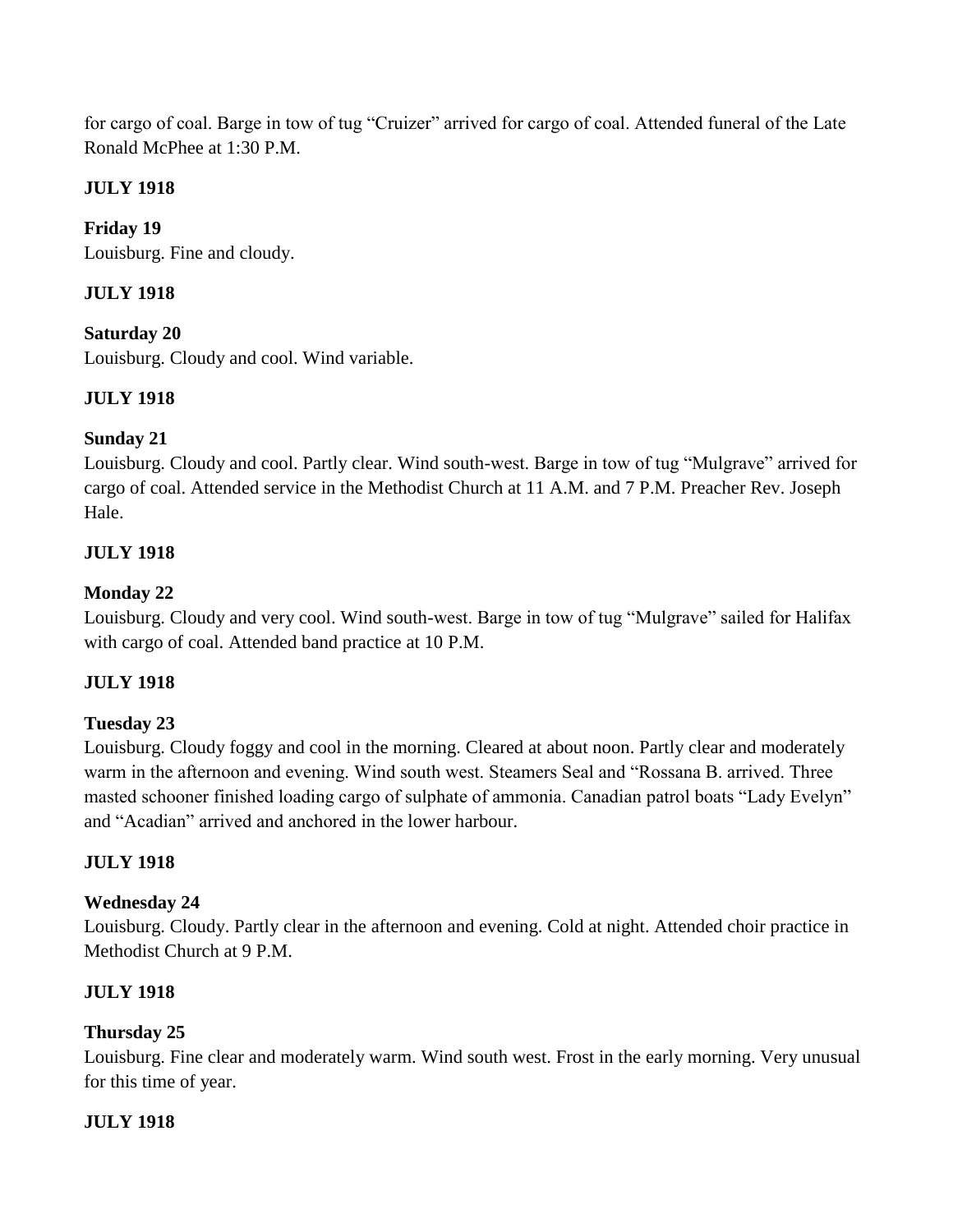# **Friday 26**

Louisburg and Glace Bay. Cloudy in the morning and showering. Cleared at about 10 A.M. Partly clear in the afternoon. Warm. Max temperature about 78. Steamer "Corunna" arrived at Louisburg during the night for cargo of coal. Went to Glace Bay on 3:45 P.M. train. Attended show in the "Chautauqua" tent entitled "The Old Homestead". Put up for the night at the Glace Bay Hotel.

# **JULY 1918**

# **Saturday 27**

Glace Bay and Louisburg. Fine clear and warm. Max temperature about 80. Light variable wind. Glace Bay to Louisburg on morning train, arriving at about 11 A.M. Accomodation [sic] train service between here and Glace Bay which was canceled on Jan. 2/19 resumed today. Train arriving here in the evening.

# **JULY 1918**

# **Sunday 28**

Louisburg. Fine clear and very warm. Maximum temperature over 80. Fresh south-east wind. Four patrol boats in port. Spent the afternoon on the grass at Havenside. Attended service in the Methodist Church at 11 A.M. and 7 P.M. Preacher Rev. Joseph Hale

# **JULY 1918**

# **Monday 29**

Louisburg. Fine clear and warm. Max. temperature about 78.

# **JULY 1918**

# **Tuesday 30**

Louisburg. Cloudy misty and foggy. Moderately warm. Fresh westerly wind. British steamer "Afghan Prince" ran ashore near Guion Island. The Afghan Prince, Capt. Milligan, had a general cargo including a large quantity of rum and tobacco and was enroute to Sydney for the purpose of joining a convoy.

# **JULY 1918**

# **Wednesday 31**

Louisburg. Cloudy. Moderately warm. Shower of rain at about 9:30 A.M. Wind south west. Attended choir practice in the Methodist Church at 9 P.M.

# **AUGUST 1918**

#### **Thursday 1**

Louisburg. Cloudy and very cool. Partly clear for a short time in the afternoon. Strong north east wind.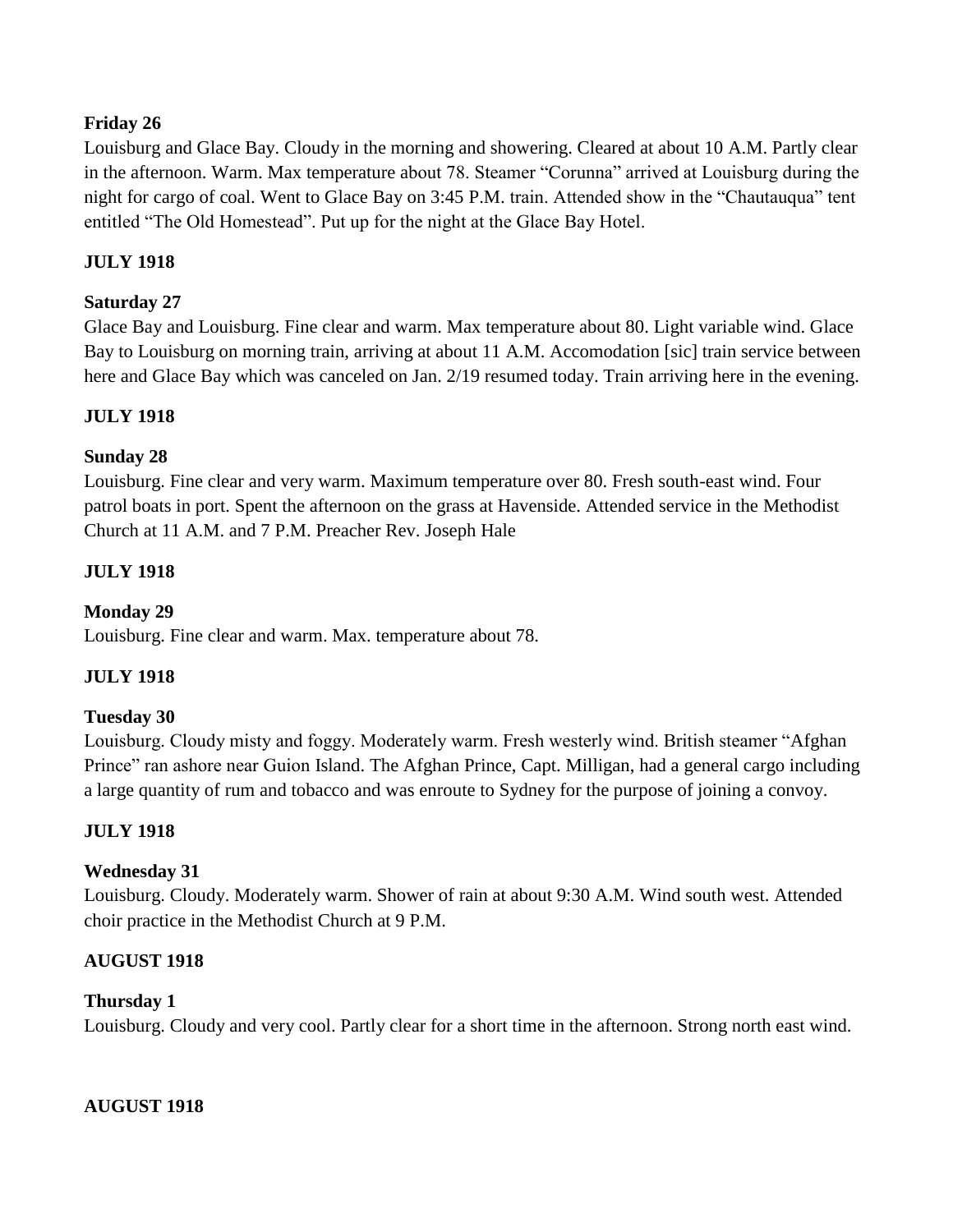# **Friday 2**

Louisburg. Cloudy and cool in the morning. Cleared at about 10:30 A.M. Fine and clear in the afternoon and a little warmer. Wind south-west. Meeting of the ratepayers of the town of Louisburg held in Peter's Hall at 8 P.M. to grant concession to a dry dock and shipbuilding company. Resolution giving ? site free right of way for railway and exemption from taxation for 20 year unanimously adopted. Was present.

# **AUGUST 1918**

# **Saturday 3**

Louisburg. Cloudy, showery in the evening. Heavy rain during the night. Wind south-west changing to north-east in the early part of the night. Steamer "Corunna" arrived at about 10 P.M.

# **AUGUST 1918**

# **Sunday 4**

Louisburg. Fine clear and cool. Light variable wind. Steamers "J.A. McKee" and "Seal" arrived. Fourth anniversary of Great Britain's entry into the war was observed by a public meeting in front of Mayor O'Neil's residence at 8:30 P.M. Speeches were delivered by Mayor W.E. McAlpine, Rev T.F. Draper, D.W. MacDonald, Dr. D.A. Morrison, and Rev. Norman McGuin after which a resolution was unanimously adopted expressing a determination to continue in the great struggle. Brass band in attendance. Attended service in the Methodist Church at 11 A.M. and 7 P.M. Preacher Rev. Joseph Hale

# **AUGUST 1918**

# **Monday 5**

Louisburg. Fine clear and cool in the forenoon. Cloudy in the afternoon. Rain during the evening beginning at about 8 P.M. Fresh south-east wind. Tug "Roebling" with wrecking scow in tow arrived during the evening.

# **AUGUST 1918**

# **Tuesday 6**

Louisburg. Cloudy and sultry. Steamers in port including "Corunna" and "J.A.McKee" ordered not to sail on account of the submarine menace. Wrecking scow in tow of tug "Roebling" sailed in the afternoon to work on the wreck of the steamer "Afghan Prince" which ran ashore near Guion Island on the  $30<sup>th</sup>$  ult.

# **AUGUST 1918**

# **Wednesday 7**

Louisburg. Cloudy and cool. Partly clear in the forenoon. Wind north. Attended choir practice in the Methodist Church at 9:30 P.M.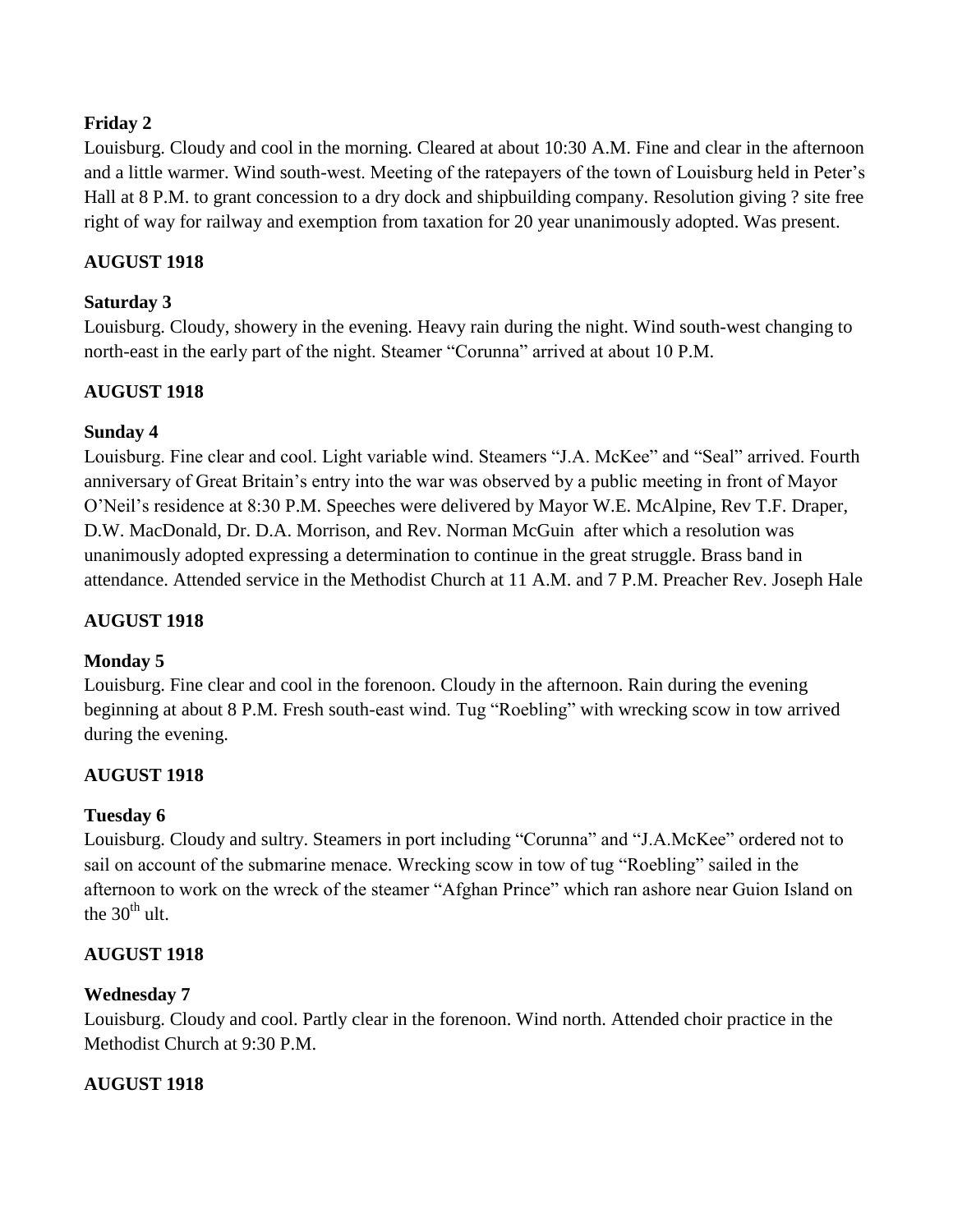Louisburg. Cloudy. Partly clear in the afternoon. Cool wind south-west.

# **AUGUST 1918**

# **Friday 9**

Louisburg. Fine. Cloudy. Partly clear in the afternoon. Cool. Fresh south-east wind. Steamer "Coban" which has been undergoing repairs at St. John's Nfld for the last eight or nine months arrived and loaded cargo of coal.

# **AUGUST 1918**

# **Saturday 10**

Louisburg. Rained in the early morning. Cloudy during the day. Partly clear for a short time in the afternoon.

# **AUGUST 1918**

# **Sunday 11**

Louisburg. Cloudy and very cool. Moderate south west wind. Went for a walk to the lighthouse in the afternoon. Visited Uncle William Cameron. Attended service in the Methodist Church at 11 A.M. and 7 P.M. Preacher Rev. Joseph Hale

# **AUGUST 1918**

# **Monday 12**

Louisburg. Rained in the early morning. Cloudy during the day. Death of Z.W. Townsend. Attended band practice at 9:30 P.M.

# **AUGUST 1918**

# **Tuesday 13**

Louisburg. Fine clear and warm. Cloudy in the evening. Wind northerly. North-east in the evening. Death of Dan Greek of Blue Rocks Lunenberg N.S. at marine hospital.

# **AUGUST 1918**

# **Wednesday 14**

Louisburg. Cloudy all day. Moderately warm. Fresh south west wind. Thunder and lightning during the night. Funeral of the Late Z. W. Townsend in the afternoon. Procession left his residence at 1 P.M. for the Methodist Church, where service was held by Rev. Joseph Hale. Thence to the Methodist cemetery where internment took place. Attended choir practice in the Methodist Church at 9 P.M.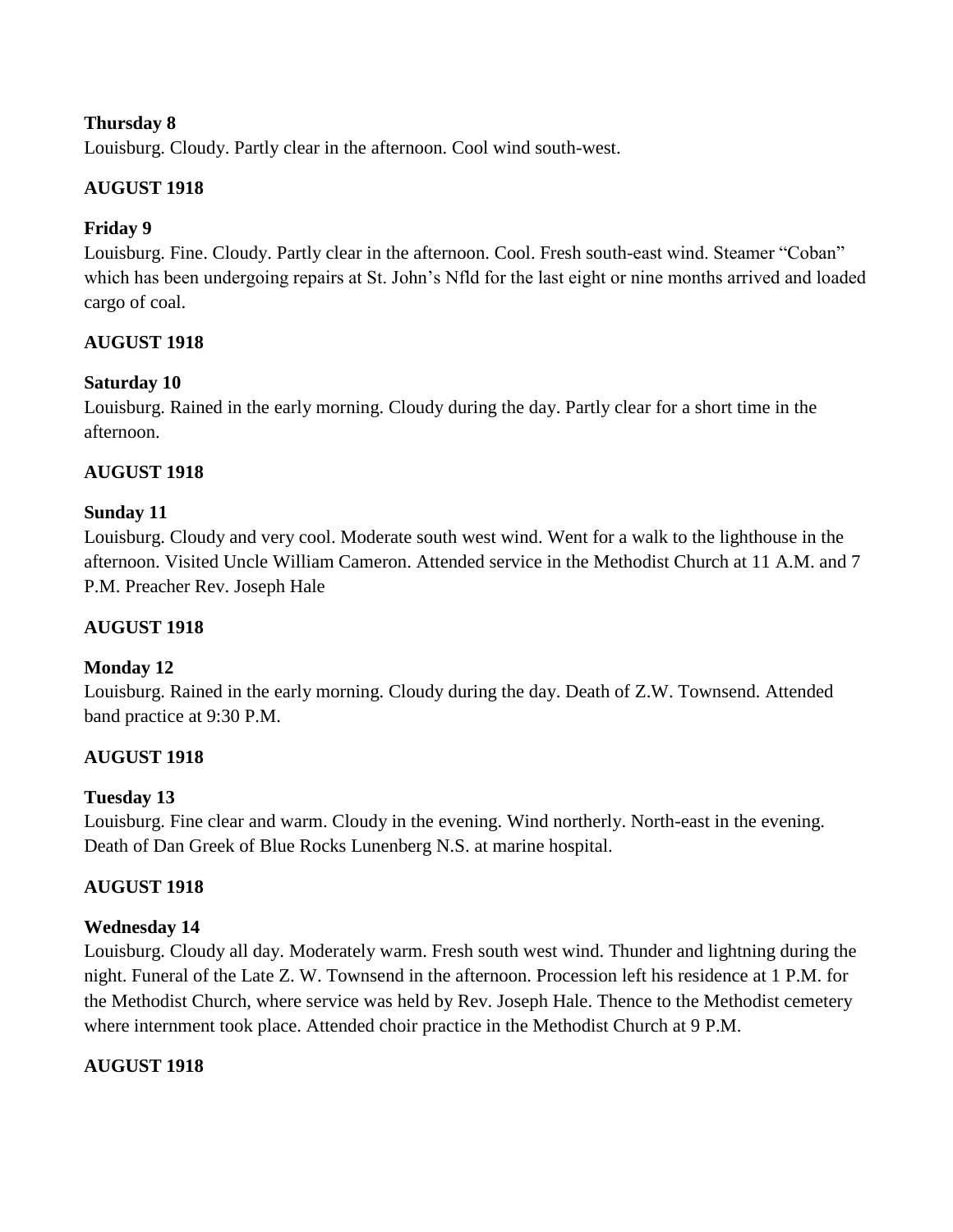Louisburg. Rained in the morning. Cleared at about 10 A.M. Fine clear and warm during the remainder of the day. Max temperature about 75.

# **AUGUST 1918**

# **Friday 16**

Louisburg. Fine clear and warm. Cool in the evening. Max temperature about 72. Funeral of the late Dan Greek who died at the marine hospital on Tuesday last. Internment in the English Church cemetery.

# **AUGUST 1918**

# **Saturday 17**

Louisburg. Fine clear and moderately warm in the forenoon. Cloudy showery and very cool in the afternoon. Cleared in the evening. Fresh south west wind changing to northerly in the afternoon. Government steamer "Stanley" arrived in the evening.

# **AUGUST 1918**

# **Sunday 18**

Louisburg. Partly clear and very cool. Occasional showers. Wind about north-north-east. Frost in the early morning. Steamer "Sable" arrived in the afternoon. Steamer "Stanley" sailed in the morning. Went for a walk out to the Methodist and Presbyterian cemeteries in company with W. Phalen in the afternoon. Attended service in the Methodist Church at 11 A.M. and 7 P.M. Preacher Rev. Mr. Burgess

# **AUGUST 1918**

# **Monday 19**

Louisburg. Fine.

# **AUGUST 1918**

#### **Tuesday 20**

Louisburg. Mira. Salmon River. Fine clear and warm. Wind north-west. Max temperature about 80. Went to Mira on 7 A.M. train. Mira to Salmon River by boat arrived at Cliffords at about 1 P.M. Walked from there home, arriving at about 3:30 P.M. Drove to Clifford's and back in the evening.

# **AUGUST 1918**

# **Wednesday 21**

Salmon River. Fine clear and warm. Max. temperature about 80. Spent the evening at Arthurs [sic]. Worked with Heber all day at haymaking.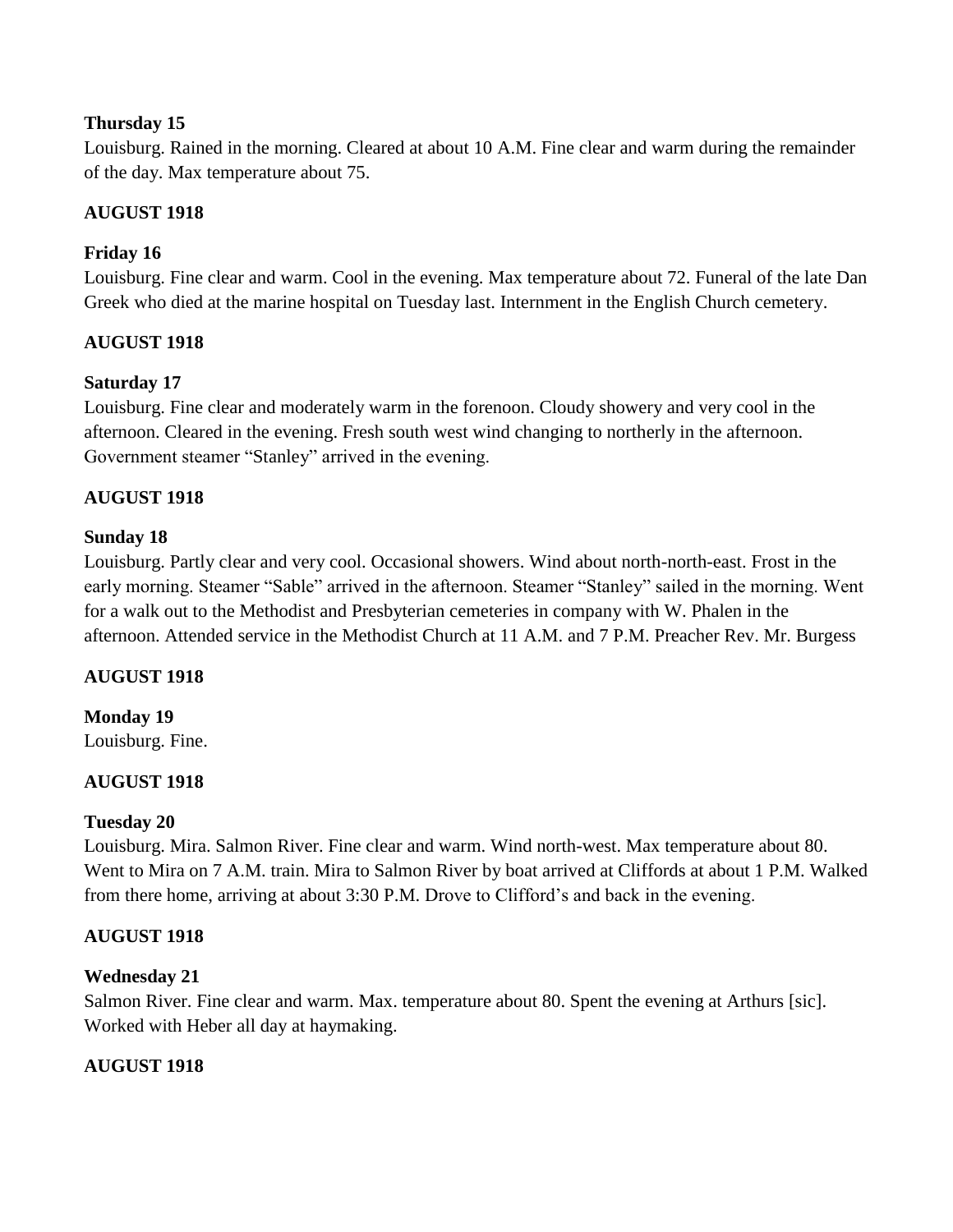Salmon River. Fine clear and warm. Max. temperature about 80. Spent part of the afternoon at Uncle Alfreds returning home at about 7 P.M.

# **AUGUST 1918**

# **Friday 23**

Salmon River. Mira. Louisburg. Cloudy in the forenoon. Cleared at about 12:30 P.M. Clear and warm during the remainder of the day. Wind west changing to south west. Cloudy at Louisburg in the evening. Max. temperature about 80. Left Salmon River at about 2 P.M. by boat for Mira. Arrived at Mira at about 4:20. Mira to Louisburg on evening train arriving at about 7 P.M.

# **AUGUST 1918**

# **Saturday 24**

Louisburg. Cloudy in the morning. Cleared at about 10 A.M. Clear and warm during the remainder of the day. Max. temperature about 80

# **AUGUST 1918**

# **Sunday 25**

Louisburg. Thunder lightning and rain in the early morning. Stopped raining at about 9:30 A.M. Cleared in the afternoon. Attended service in the Methodist Church at 11 A.M. and 7 P.M. Preacher Rev. Mr. Palmer

# **AUGUST 1918**

# **Monday 26**

Louisburg. Fine cloudy and warm.

# **AUGUST 1918**

# **Tuesday 27**

Louisburg. Thunder lightning and heavy rain in the early morning. Cleared at about 11 a..m. Clear and cool in the afternoon. Wind westerly changing to north north-east and increasing to a moderate gale in the afternoon and evening. Attended Tea and Fancy sale in Parish hall in the evening.

# **AUGUST 1918**

# **Wednesday 28**

Louisburg. Fine clear and cool. Strong north east wind moderating in the afternoon.

# **AUGUST 1918**

# **Thursday 29**

Louisburg. Fine clear and moderately warm. Wind south-west. Frost in the morning.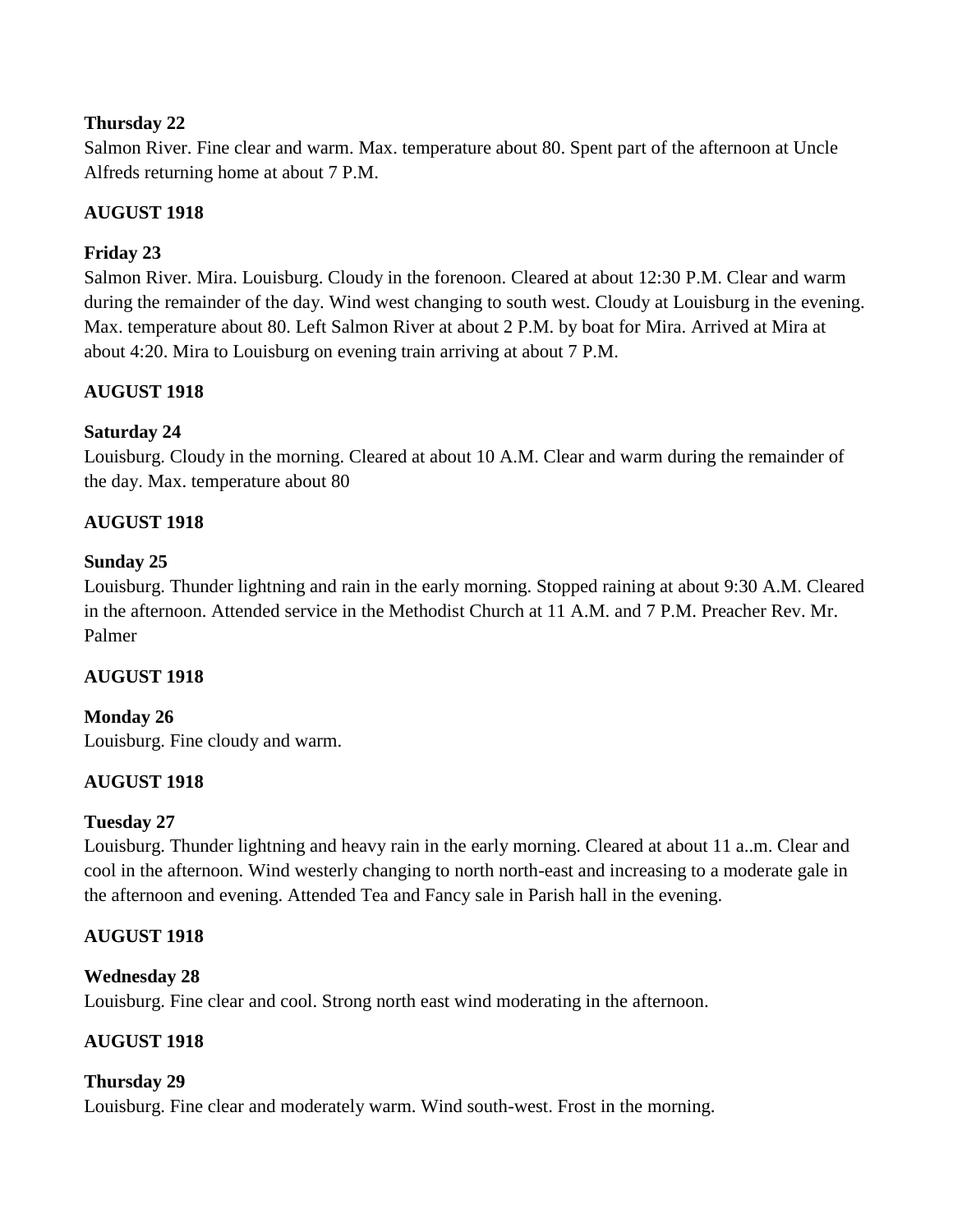# **AUGUST 1918**

**Friday 30** Louisburg. Fine

# **AUGUST 1918**

**Saturday 31** Louisburg. Fine cloudy and warm.

# **SEPTEMBER 1918**

# **Sunday 1**

Louisburg. Rained in the morning. Cloudy in the forenoon. Partly clear in the afternoon. Wind south west. Attended service in the Methodist Church at 11 A.M. and 7 P.M. Preacher Rev. Mr. Nightingale

# **SEPTEMBER 1918**

# **Monday 2**

Labor Day Louisburg. Mira. Rained heavily in the early morning. Cleared at about 9:30 A.M. Fine clear and moderately warm during the remainder of the day. Ideal weather. General holiday. Nearly all places of business closed. Had store open for business during the afternoon. Went to Mira on 4 P.M. train. Had tea at Duncan McKenzies Mira Gut. Returned to Louisburg at about 9 P.M.

# **SEPTEMBER 1918**

**Tuesday 3** Louisburg. Fine clear and moderately warm.

# **SEPTEMBER 1918**

**Wednesday 4** Louisburg. Cloudy and warm. Rain during the night.

# **SEPTEMBER 1918**

**Thursday 5** Louisburg. Fine cloudy foggy and warm. Light south-west wind.

# **SEPTEMBER 1918**

**Friday 6** Louisburg. Fine clear and warm.

# **SEPTEMBER 1918**

#### **Saturday 7**

Louisburg. Terrific gale in the early morning accompanied by rain. Wind moderated at about 8 A.M.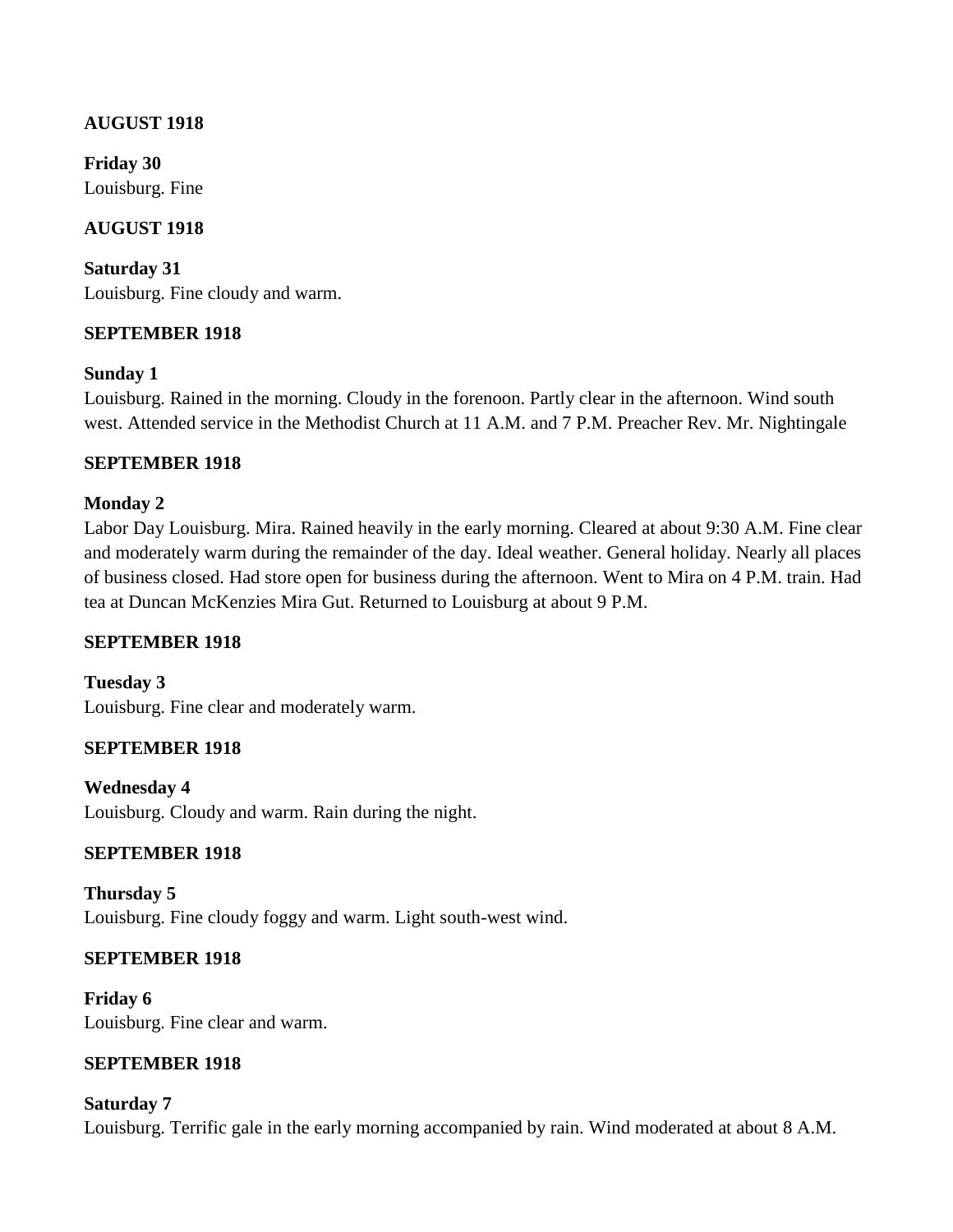Cleared at about noon. Fine clear calm and warm in the afternoon and evening. Sword fishing schooner "Rita Niator" "Helen G. McLean" and "Aspinet" driven ashore in the lower harbour by the force of the gale. Several fishing boats also driven ashore and damaged.

# **SEPTEMBER 1918**

# **Sunday 8**

Louisburg. Cloudy and warm. Partly clear in the afternoon. Wind westerly changing to south-east at about noon. Attended service at the Methodist Church at 11 A.M. and 7 P.M. Preacher Rev. Joseph Hale

# **SEPTEMBER 1918**

# **Monday 9**

Louisburg. Rained in the morning. Showery during the day. Cool wind about north north-east. Attended Band practice at 9:30 P.M.

# **SEPTEMBER 1918**

# **Tuesday 10**

Louisburg. Cloudy. Drizzly and misty. Cool. Wind north east.

# **SEPTEMBER 1918**

# **Wednesday 11**

Louisburg. Fine clear and very cool. Strong north north east wind, moderating in the afternoon. Steamer "Nevada" arrived for cargo of coal.

# **SEPTEMBER 1918**

**Thursday 12** Louisburg. Fine clear and cool. Frost in the morning. Steamer "Nevada" sailed with cargo of coal.

# **SEPTEMBER 1918**

# **Friday 13**

Louisburg. Fine. Attended band practice at 9:30 P.M.

# **SEPTEMBER 1918**

# **Saturday 14**

Louisburg. Fine, moderately warm. Marriage of Captain William Hubly and Miss Annie Murphy in the evening. Ceremony performed by Rev. D.A. McMillan.

# **SEPTEMBER 1918**

# **Sunday 15**

Louisburg. Fine clear and warm. An ideal day. Government steamer "Lady Laurier" arrived shortly after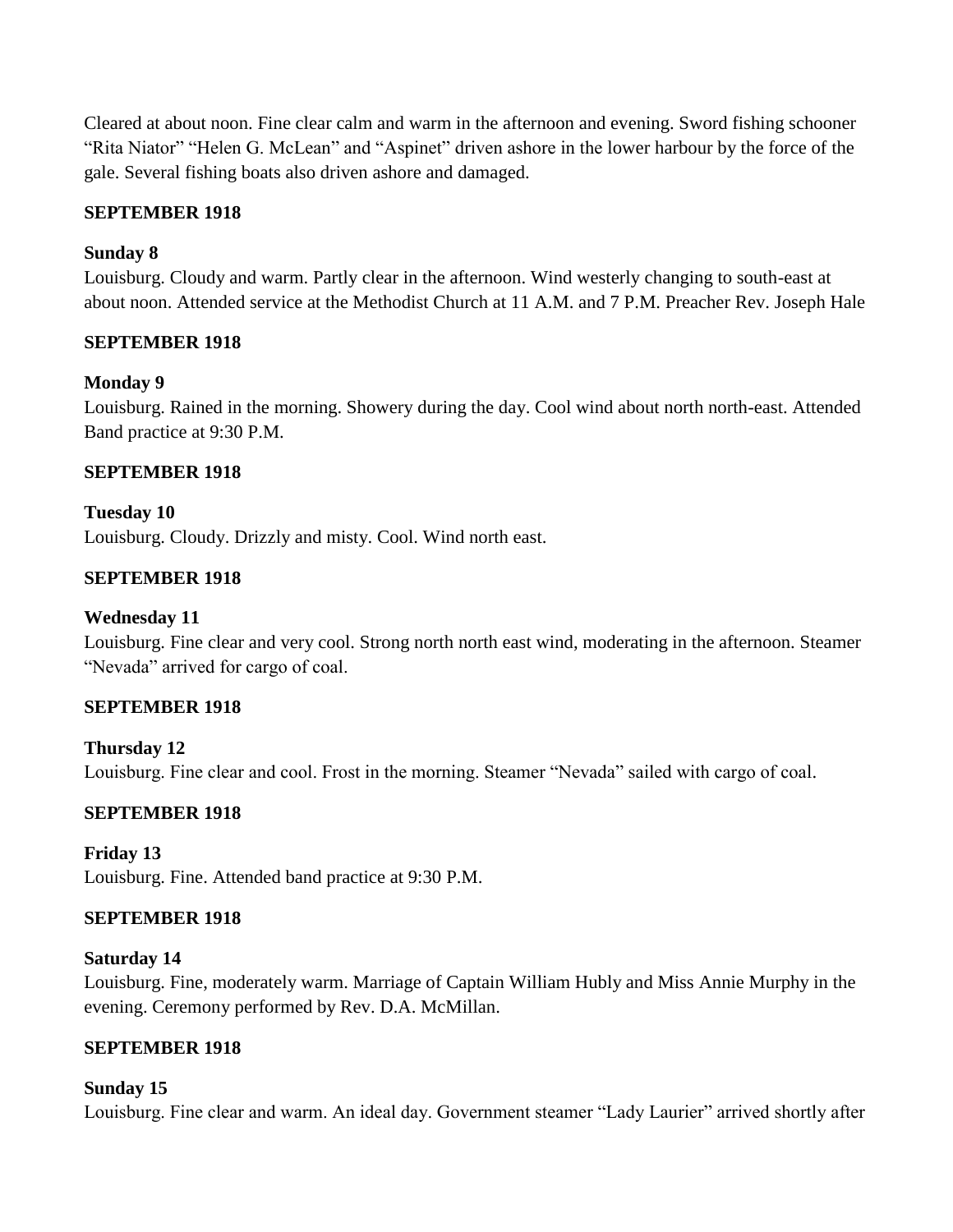noon. Went for a walk to Havenside in the afternoon. Attended service in the Methodist Church at 11 A.M. and 7 P.M. Preacher Rev. Joseph Hale

# **SEPTEMBER 1918**

# **Monday 16**

Louisburg. Cloudy and misty. Attended band practice at 9:30 P.M.

# **SEPTEMBER 1918**

**Tuesday 17** Louisburg. Cloudy and moderately warm. Wind south west.

# **SEPTEMBER 1918**

### **Wednesday 18**

Louisburg. Cloudy moderately warm. Attended choir practice in the Methodist Church at 9 P.M.

# **SEPTEMBER 1918**

### **Thursday 19**

Louisburg. Heavy rain in the early morning. Cloudy misty and fogging in the forenoon. Cleared partly in the afternoon. Clear and warm at night. Wind south west. Death of infant child of Mr & Mrs. Joseph Ransan.

# **SEPTEMBER 1918**

# **Friday 20**

Louisburg. Fine clear and warm in the forenoon. Cloudy at noon. Heavy showers in the afternoon and evening. Wind south west. Steamer "Nevada" arrived for cargo of coal.

# **SEPTEMBER 1918**

# **Saturday 21**

Louisburg. Heavy rain in the early morning. Cloudy foggy and warm throughout the day. Moderate south west increasing to a moderate gale during the night.

#### **SEPTEMBER 1918**

# **Sunday 22**

Louisburg. Rained in the early morning. Cloudy in the forenoon. Clear in the afternoon and evening. Cool at night. In company with William Phalen and wife, visited the marine hospital in the afternoon. Attended service in the Methodist Church at 11 A.M. and 7 P.M. Preacher Rev. Joseph Hale.

# **SEPTEMBER 1918**

# **Monday 23**

Louisburg. Fine and cool. Partly cloudy. Attended band practice at 9:30 P.M.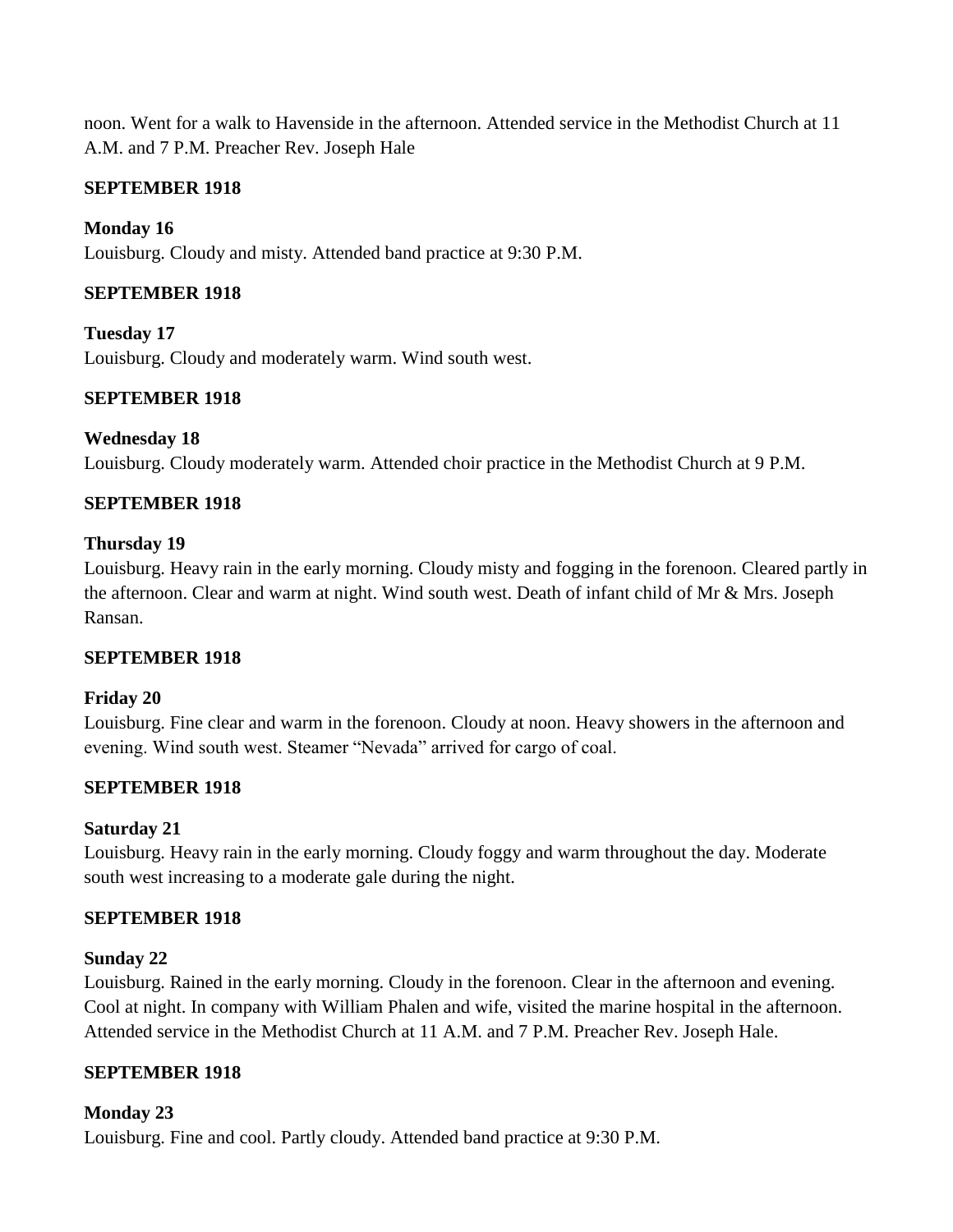### **SEPTEMBER 1918**

### **Tuesday 24**

Louisburg. Fine. Partly clear, very cool. Showers in the afternoon. Wind west south west.

### **SEPTEMBER 1918**

### **Wednesday 25**

Louisburg. Rained heavily in the early morning. Cleared in the forenoon. Partly clear during the day. Steamer "Corunna" arrived during the night for cargo of coal. Government steamer "Lady Laurier" arrived. Attended choir practice in the Methodist Church at 9 P.M.

### **SEPTEMBER 1918**

### **Thursday 26**

Louisburg. Cloudy and cool. Partly clear for a short time in the afternoon. Wind north changing to northwest. Steamer "Corunna" sailed with cargo of coal.

### **SEPTEMBER 1918**

### **Friday 27**

Louisburg. Partly clear in the morning. Cloudy during the greater part of the day. Began to rain at about 4:30 P.M. and continued throughout the night. Wind south-east increasing to a moderate gale during the evening. Government steamer "Lady Laurier" sailed in the morning and returned to port in the evening.

#### **SEPTEMBER 1918**

#### **Saturday 28**

Louisburg. Heavy gale in the early morning and heavy rain. Moderated and cleared at about daylight. Fine and clear during the remainder of the day. Wind south-west. Government steamer "Lady Laurier" sailed.

#### **SEPTEMBER 1918**

#### **Sunday 29**

Louisburg. Fine clear and moderately warm. Fresh south-west wind. Barge in tow of tug "Cruizer" arrived in the morning for cargo of coal. Went for a walk to Havenside in the afternoon in company with A.A. Martell. Attended service in the Methodist Church at 11 A.M. and 7 P.M. Preacher Rev. Joseph Hale

# **SEPTEMBER 1918**

**Monday 30** Louisburg. Fine, clear and moderately warm.

# **OCTOBER 1918**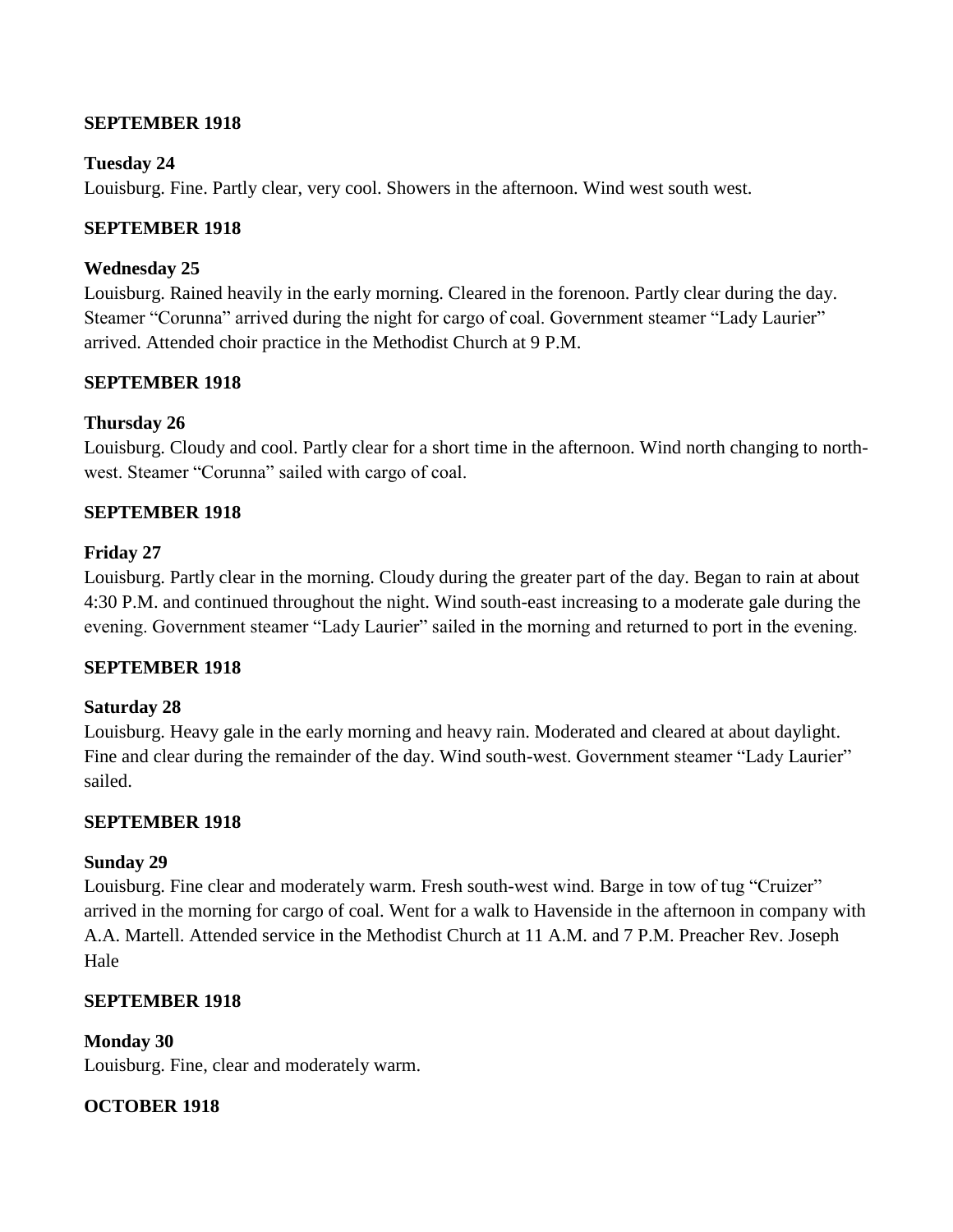Louisburg. Fine and clear in the morning. Cloudy and showery in the afternoon. Steamer "Coban" arrived for cargo of coal.

# **OCTOBER 1918**

# **Wednesday 2**

Louisburg. Fine clear and moderately warm. Wind south-west. Steamer "Corunna" arrived during the night for cargo of coal. Anthony Lynk an employee of the Dominion Coal Co. was very badly injured by being struck on the head by a crank attached to a winch while working on the pier. He was sent to St. Joseph's Hospital, Glace Bay by special train for treatment. Not expected to recover. Attended choir practice in the Methodist Church at 9 P.M.

# **OCTOBER 1918**

# **Thursday 3**

Louisburg. Rainy cloudy. Showery. Wind south-west. Steamer "Coban" sailed with cargo of coal.

# **OCTOBER 1918**

# **Friday 4**

Louisburg. Fine and cool. Partly clear. Wind northerly. Mrs. Johanna Slattery, a former resident of this town found dead in Muggahs Creek Sydney. Supposed to have drowned herself while in a fit of despondency.

# **OCTOBER 1918**

# **Saturday 5**

Louisburg. Cloudy and very chilly. Light northerly wind. Rain during the evening. Steamer "Nevada" arrived for cargo of coal. Funeral of the Late Mrs. Johanna Slattery took place on the arrival of the morning train from Sydney.

# **OCTOBER 1918**

# **Sunday 6**

Louisburg. Heavy rain beginning in the early morning and continuing throughout the day and night. An around disagreeable day. Strong easterly wind moderating in the evening. Attended service in the Methodist Church at 7 P.M. Preacher Rev. Joseph Hale. No service in the Methodist Church in the morning on account of the storm.

# **OCTOBER 1918**

# **Monday 7**

Louisburg. Cloudy cool and showery in the forenoon. Partly clear in the afternoon. Chilly. Strong northeast wind. Capt. A.J. McNeil who until a short time ago was in charge of the military detachment at the Marconi Station at this place died at North Sydney, a victim of the Spanish Influenza. Churches, schools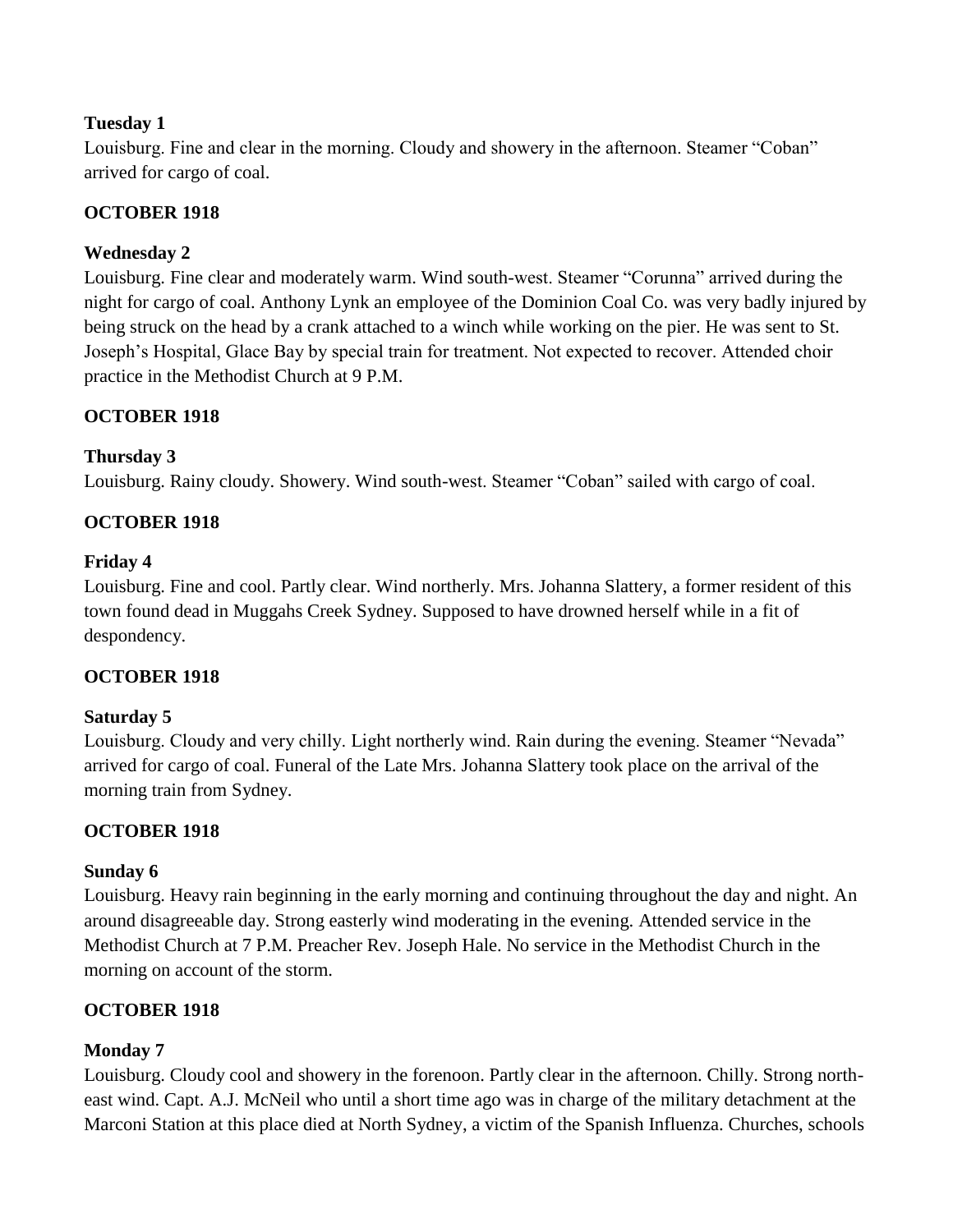and halls where public assemblies meet ordered closed by the authorities on account of the epidemic of Spanish Influenza. Quite a number of cases reported in town and public warned to take all means possible to avoid contact with same.

# **OCTOBER 1918**

# **Tuesday 8**

Louisburg. Fine clear and cool. Light northerly wind. Heavy frost in the morning. Dahlias partly killed by frost. First frost to injure any of the plants in the garden. Steamer "Corunna" sailed with cargo of coal. Tug "F.W. Roebling" which had been here for several weeks in connection with the attempts at floating the steamer "Afghan Prince" sailed for Halifax.

# **OCTOBER 1918**

# **Wednesday 9**

Louisburg. Fine clear and moderately cool. Wind south west. An ideal October day. About fifteen houses including the Crowdis Hotel quarantined on account of the Spanish Influenza epidemic.

# **OCTOBER 1918**

# **Thursday 10**

Louisburg. Cloudy. Rainy and misty. Partly clear in the evening. Wind east changing to north-east.

# **OCTOBER 1918**

# **Friday 11**

Louisburg. Fine clear and moderately warm. Wind south-west. An ideal day. Steamer "Coban" arrived during the night for cargo of coal.

# **OCTOBER 1918**

#### **Saturday 12**

Louisburg. Fine clear and moderately warm. Ideal weather. Steamer "Rossana B." and "Nevada" arrived for cargoes of coal.

# **OCTOBER 1918**

#### **Sunday 13**

Louisburg. Cloudy misty and rainy in the afternoon. Death of Donald A. Nicholson. No service in any of the churches on account of the prevalence of Spanish Influenza.

# **OCTOBER 1918**

# **Thanksgiving Day Monday 14**

Louisburg. Cloudy and misty. Moderately warm. Showers. Public holiday. Nearly all places of business closed. Had store open for a short time during the day.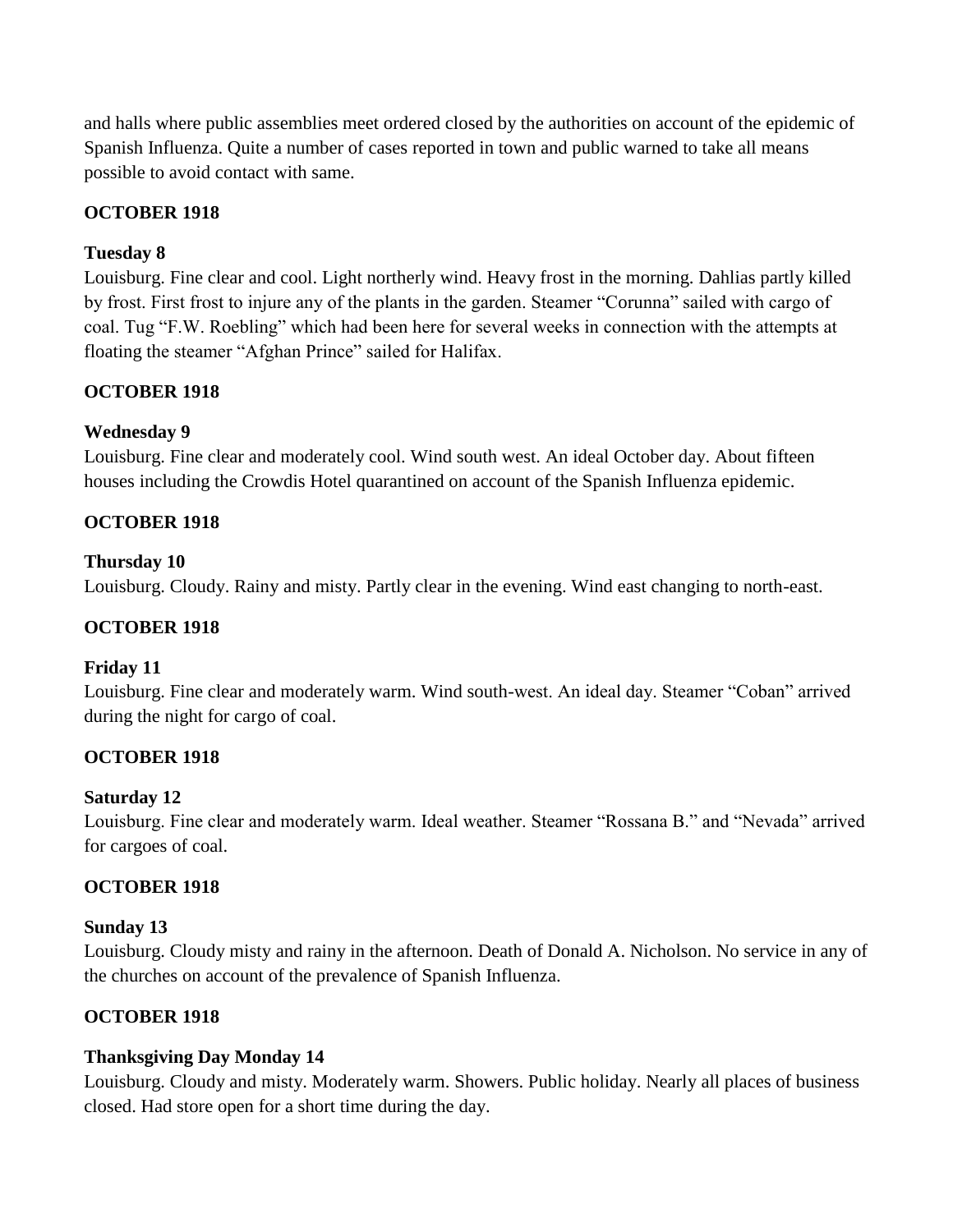# **OCTOBER 1918**

**Tuesday 15** Louisburg. Fine. Partly clear. Cool.

### **OCTOBER 1918**

**Wednesday 16** Louisburg. Fine and cool. Partly clear. Was sick all day. Did not open store.

### **OCTOBER 1918**

#### **Thursday 17**

Louisburg. Fine and cool. Partly clear. Light showers of hail in the afternoon. Steamer "Corruna" and "Nevada" arrived for cargoes of coal. Barge in tow of tug "Cruizer" arrived for cargo of coal. Barge in tow of tug "Mulgrave" sailed with cargo of coal.

### **OCTOBER 1918**

#### **Friday 18**

Louisburg. Cloudy and chilly. Wind north and north east. Death of Frank Cyril Blanchford Chief Officer of stranded steamer Afghan Prince, at Marine Hospital. Was sent to hospital last Sunday suffering from Spanish Influenza which developed into pleuro-pneumonia which caused his death. He was about 27 years of age and a native of England.

#### **OCTOBER 1918**

#### **Saturday 19**

Louisburg. Fine cloudy. Partly clear in the afternoon. Chilly. Wind northerly. Attended funeral of the Late Frank Cyril Blanchford from marine hospital at 2:30 P.M. Internment took place in English Church cemetery. Service at the grave conducted by Rev. T.F. Draper

# **OCTOBER 1918**

#### **Sunday 20**

Louisburg.Fine clear and moderately cool. An ideal autumn day. Wind north west changing to southwest in the afternoon. No service in any of the churches on account of the Spanish Influenza epidemic. In the afternoon went for a walk to the lighthouse in company with Mr. & Mrs Phalen. Returned to town at about 6 P.M.

# **OCTOBER 1918**

#### **Monday 21**

Louisburg. Fine and cloudy. Wind southerly. Steamer "Coban" arrived for cargo of coal.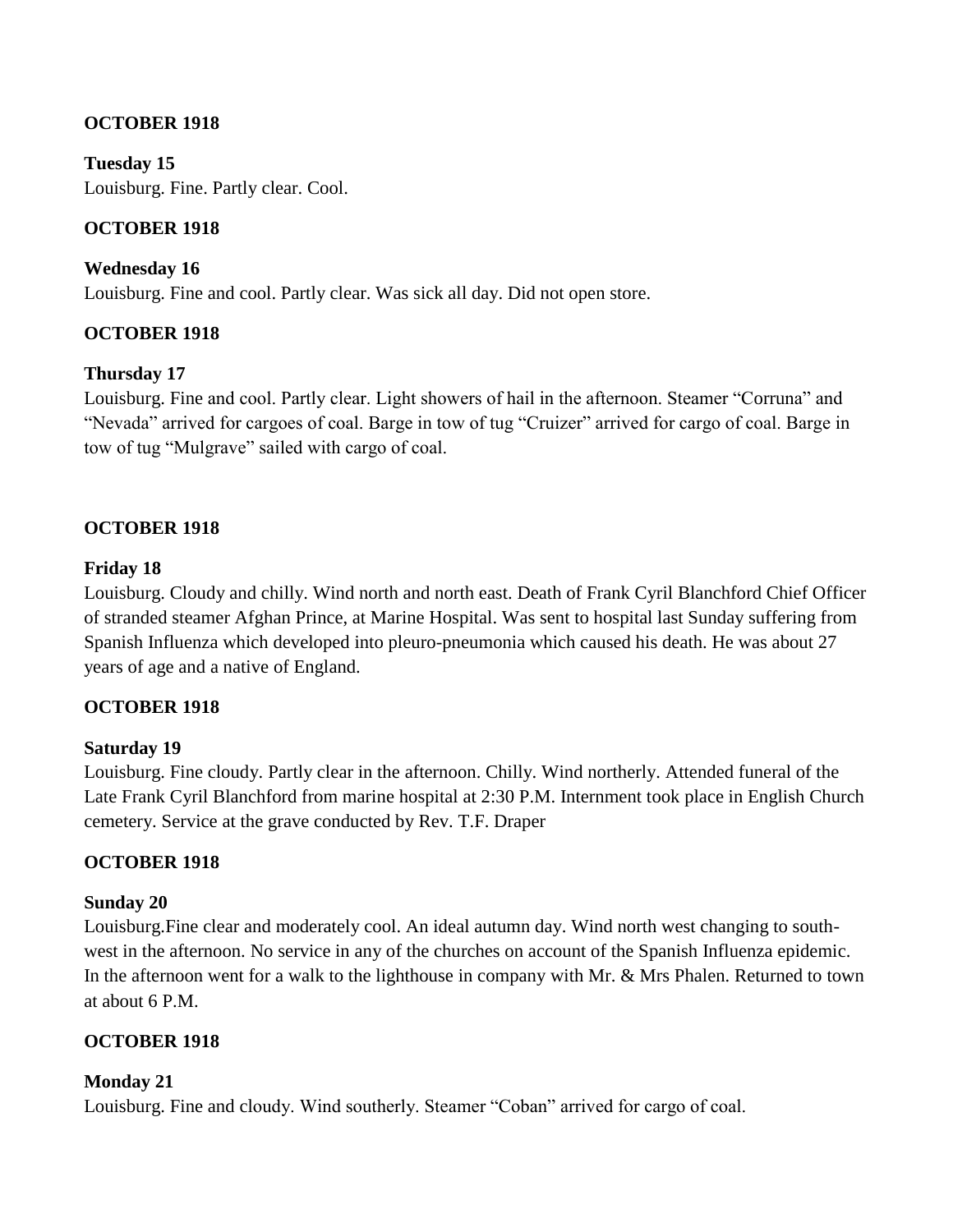# **OCTOBER 1918**

# **Tuesday 22**

Louisburg. Cloudy and chilly. Wind north-east. Death of Earl Corkum at Marine Hospital. Attended funeral of the late Earl Corkum from Marine Hospital to Railway station at 3 P.M. Funeral service conducted in the open air at Hospital by Rev. T.F. Draper. Body forwarded to Chester N.S. for burial.

# **OCTOBER 1918**

# **Wednesday 23**

Louisburg. Heavy rain in the early morning. Rain moderated at about 10 A.M. Cloudy and misty during the remainder of the day. Wind north-east.

# **OCTOBER 1918**

# **Thursday 24**

Louisburg. Fine clear and cool. Strong north-north east wind. Steamer "Nevada" arrived during the night for cargo of coal.

# **OCTOBER 1918**

# **Friday 25**

Louisburg. Fine clear and cool. Light wind. Steamer "Luke Wilson" (United States) arrived during the night for cargo of coal. Word received that Neil McKiegan son of John McKiegan of this town had been killed in action in France.

# **OCTOBER 1918**

# **Saturday 26**

Louisburg. Fine and partly clear in the forenoon. Cloudy and showery in the afternoon. Light wind mostly northerly. S.S. "Aranmare" arrived.

# **OCTOBER 1918**

# **Sunday 27**

Louisburg. Cloudy. Cool. Misty. Daylight saving time which came into effect on April 14<sup>th</sup> last ended at 2 A.M. and former time resumed by setting clocks back one hour. No service in any of the churches on account of the prevalence of Spanish Influenza.

# **OCTOBER 1918**

**Monday 28** Louisburg. Cloudy. Foggy. Moderately warm.

# **OCTOBER 1918**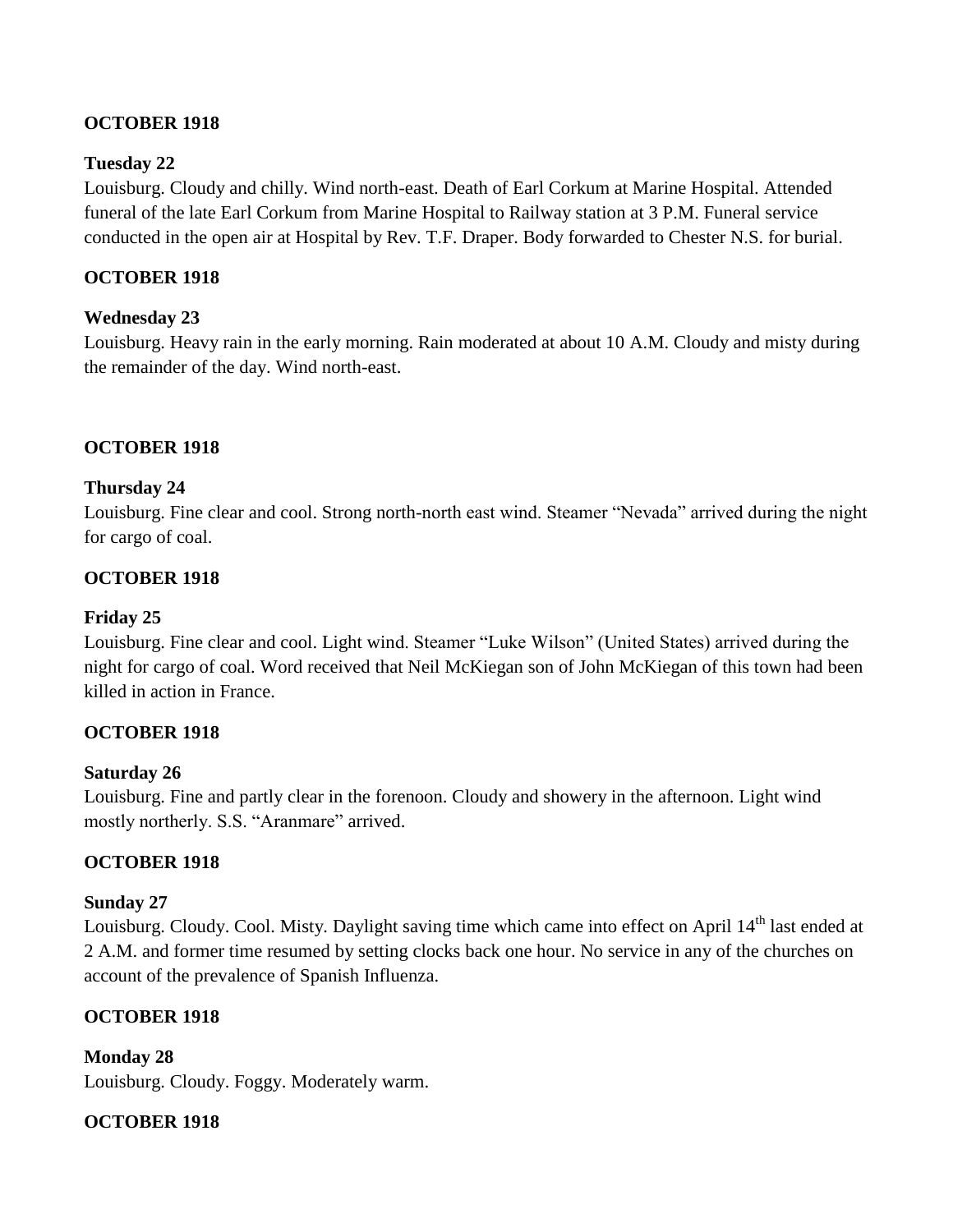Louisburg. Cloudy. Moderately warm.

# **OCTOBER 1918**

# **Wednesday 30**

Louisburg. Cloudy misty and warm. Showery in the afternoon and evening. Death of John Wilcox aged 98 years.

# **OCTOBER 1918**

# **Thursday 31**

Louisburg. Cloudy. Foggy, misty. Heavy rain in the afternoon. Thunder and lightning in the afternoon. Warm. Steamer "Coban" arrived for cargo of coal. Quarantine which has been in force since Oct. 7<sup>th</sup> on churches, schools and public halls, raised.

# **NOVEMBER 1918**

# **Friday 1**

Louisburg. Cloudy. Foggy. Misty. Warm. Heavy rain in the afternoon and evening. Steamer "Nevada" arrived for cargo of coal. Death of Frank Peck from Spanish Influenza. Attended funeral of the Late John Wilcox at 2 P.M. Burial took place in English Church yard. Service conducted by Rev. T.F. Draper.

# **NOVEMBER 1918**

# **Saturday 2**

Louisburg. Fine clear and moderately cool. An ideal autumn day.

# **NOVEMBER 1918**

# **Sunday 3**

Louisburg. Cloudy and cool. Light showers and misty in the afternoon. First Sunday church services since the quarantine was enforced on the  $7<sup>th</sup>$  Oct. Attended service in the Methodist Church at 11 A.M. and 7 P.M. Preacher Rev. Joseph Hale.

# **NOVEMBER 1918**

# **Monday 4**

Louisburg. Fine clear and cool. Cloudy in the afternoon. Public schools opened today after being closed since Oct.  $7<sup>th</sup>$  on account of the prevalence of Spanish Influenza. Attended band practice at about 10 P.M.

# **NOVEMBER 1918**

# **Tuesday 5**

Louisburg. Cloudy and cool. Light north east wind.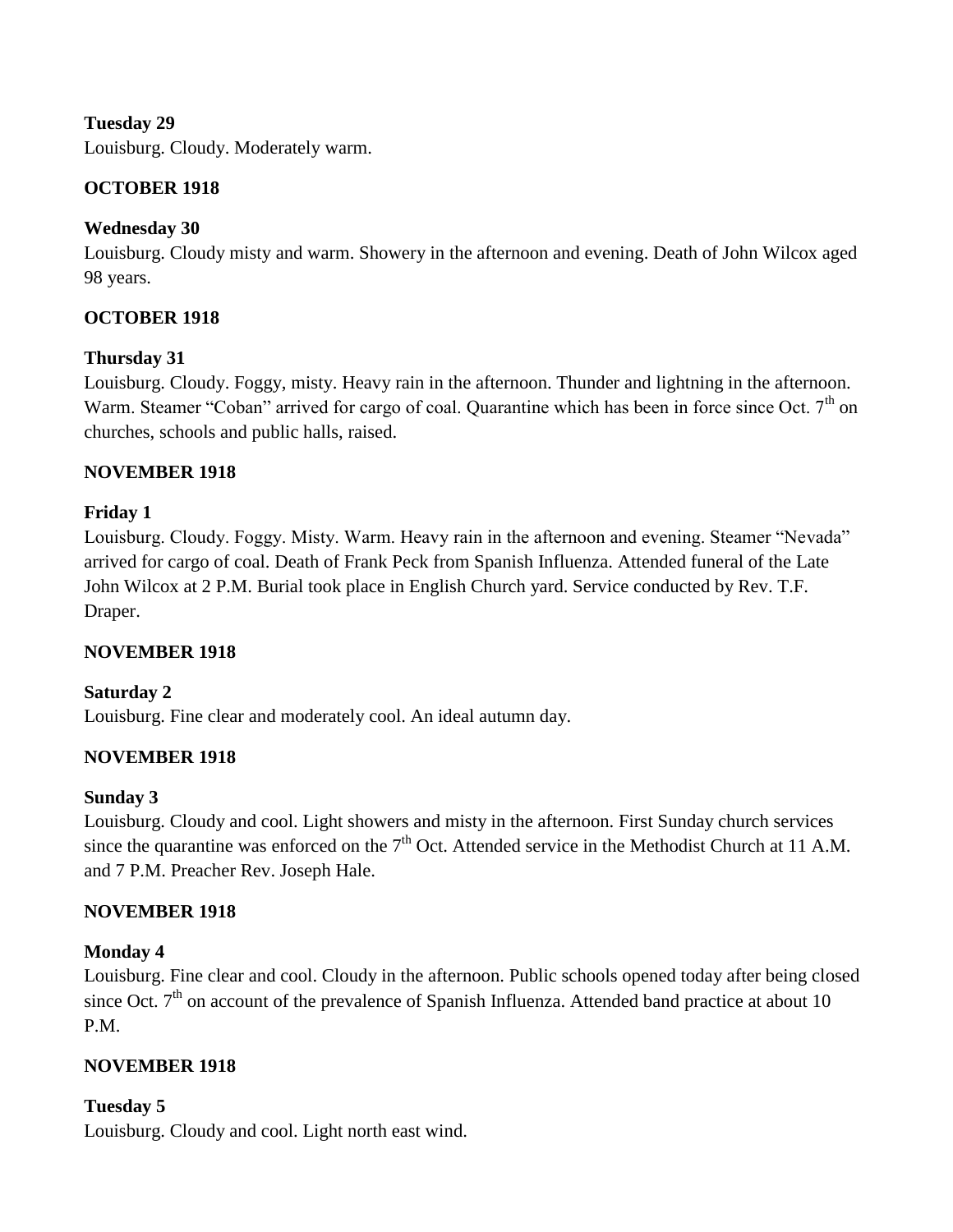#### **NOVEMBER 1918**

### **Wednesday 6**

Louisburg. Fine partly clear. Very chilly. Wind north-east.

### **NOVEMBER 1918**

#### **Thursday 7**

Louisburg. Fine cloudy and cool. Word received in the afternoon that Germany had surrendered thus bringing the war to a close. Everybody rejoicing. Flags flying whistles blowing ect. [sic] Report however proved false. Meeting held in Parish Hall at 8 P.M. in the interest of the 5<sup>th</sup> Canadian War Load. Meeting addressed by Major Crunk of Sydney and Mr. Elliot of Halifax besides several local men. Band in attendance. Was present.

### **NOVEMBER 1918**

### **Friday 8**

Louisburg. Fine and cool. Partly clear in the forenoon. Cloudy in the afternoon. Snow squalls at night. First snow of the season. Wind north.

### **NOVEMBER 1918**

**Saturday 9** Louisburg. Fine cloudy and cool

# **NOVEMBER 1918**

#### **Sunday 10**

Louisburg. Fine cloudy and cool. Steamers "J.A. McKee" "Nevada" and "Coban" arrived for cargoes of coal. Spent part of the afternoon and had tea at Z.W. Townsends. Attended service in the Methodist Church at 11 A.M. and 7 P.M. Preacher Rev. Joseph Hale

# **NOVEMBER 1918**

#### **Monday 11**

Louisburg. Fine and cool. Partly cloudy. Wind north west. Great War ended at 7 A.M. Halifax time, 11 A.M. Paris time. Whistles in town and on steamers in the harbour blew at 8:45 A.M. announcing that the armistice between Germany and the Allies had been signed, thus ending the war. One hour later, congregations assembled in the various churches for a short service of praise. General holiday all places of business closed. At 1 P.M. parade of citizens headed by brass and pipe bands marched through town, after which an open air meeting was held in front of Major O'Neils, where speeches were made by Mayor McAlpine, Warden Levatte, Rev. Mr. Draper, Rev. Mr. Hale and D.W. McDonald.

#### **NOVEMBER 1918**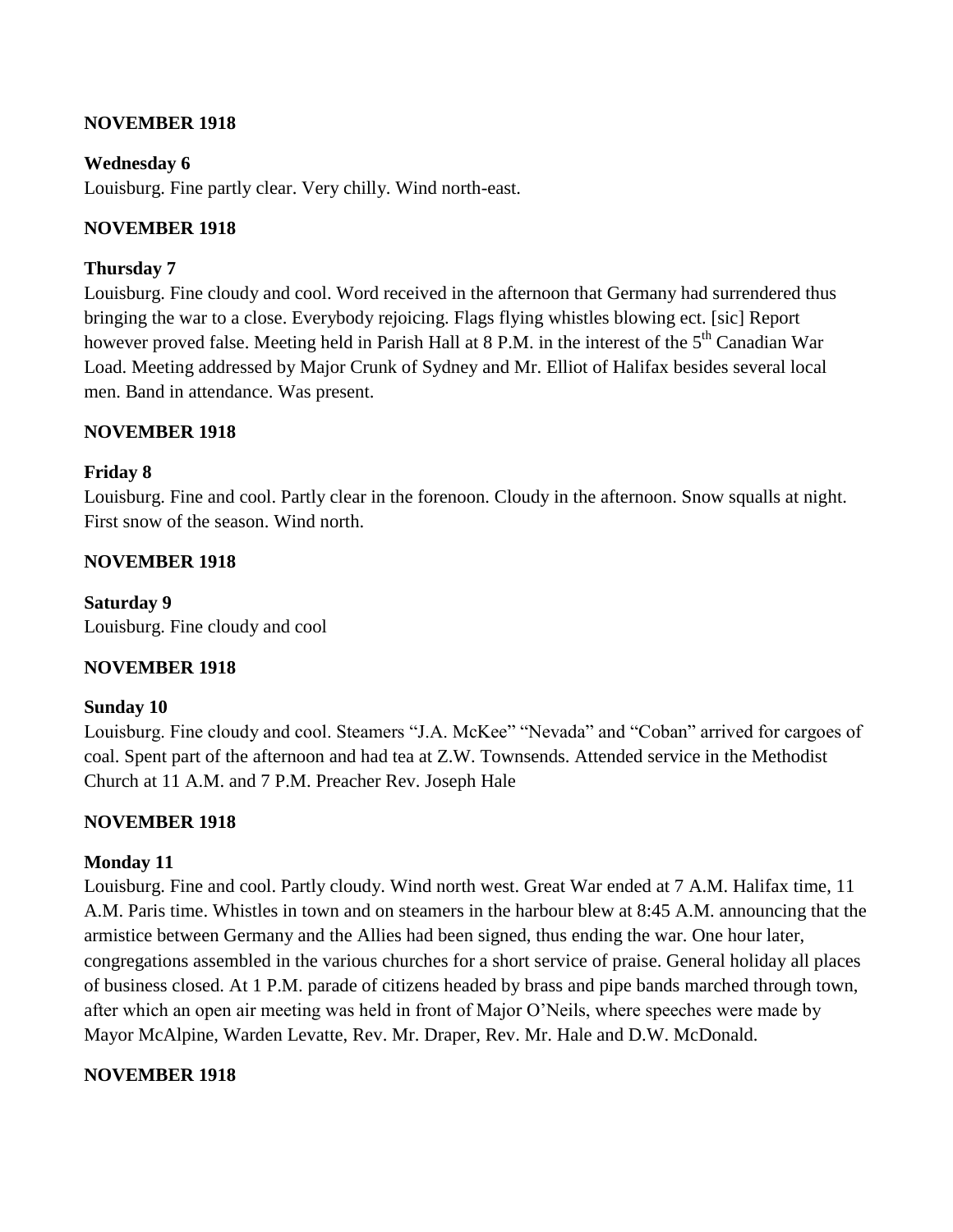Louisburg. Fine cloudy and very chilly. Wind northerly. Dance in Masonic Hall in the evening. Band in attendance. Was present.

# **NOVEMBER 1918**

# **Wednesday 13**

Louisburg. Fine clear and cool. Very chilly at night. Attended choir practice in the Methodist Church at 9 P.M.

# **NOVEMBER 1918**

# **Thursday 14**

Louisburg. Terrific gale, accompanied by rain. Began to blow in the early morning continuing throughout the day with increasing fury. Moderated a little during the evening. Boats and schooners dragged from their moorings. Several boats and a schooner driven ashore. Fences leveled in all directions. Worst gale for a long time. Wind north-east in the early morning varying to east south east south west and west. Tremendous sea running. Large quantity of nets and other fishing gear destroyed. Very heavy losses to fishermen all along the coast. Wrecked steamer "Afghan Prince" ashore near Guyon Island since July  $30<sup>th</sup>$  entirely disappeared during the storm.

# **NOVEMBER 1918**

# **Friday 15**

Louisburg. Fine partly cloudy. Very chilly. Cold at night - moderate gale from north west.

# **NOVEMBER 1918**

# **Saturday 16**

Louisburg. Fine clear and cool. Fresh north wind. Funeral of the Late Sam McGillvray on arrival of morning train.

#### **NOVEMBER 1918**

#### **Sunday 17**

Louisburg. Fine clear and moderately cool. An ideal day followed by a perfect night. Attended service in the Methodist Church at 11 A.M. and 7 P.M. Preacher Rev. Joseph Hale

#### **NOVEMBER 1918**

**Monday 18** Louisburg. Fine and cloudy.

# **NOVEMBER 1918**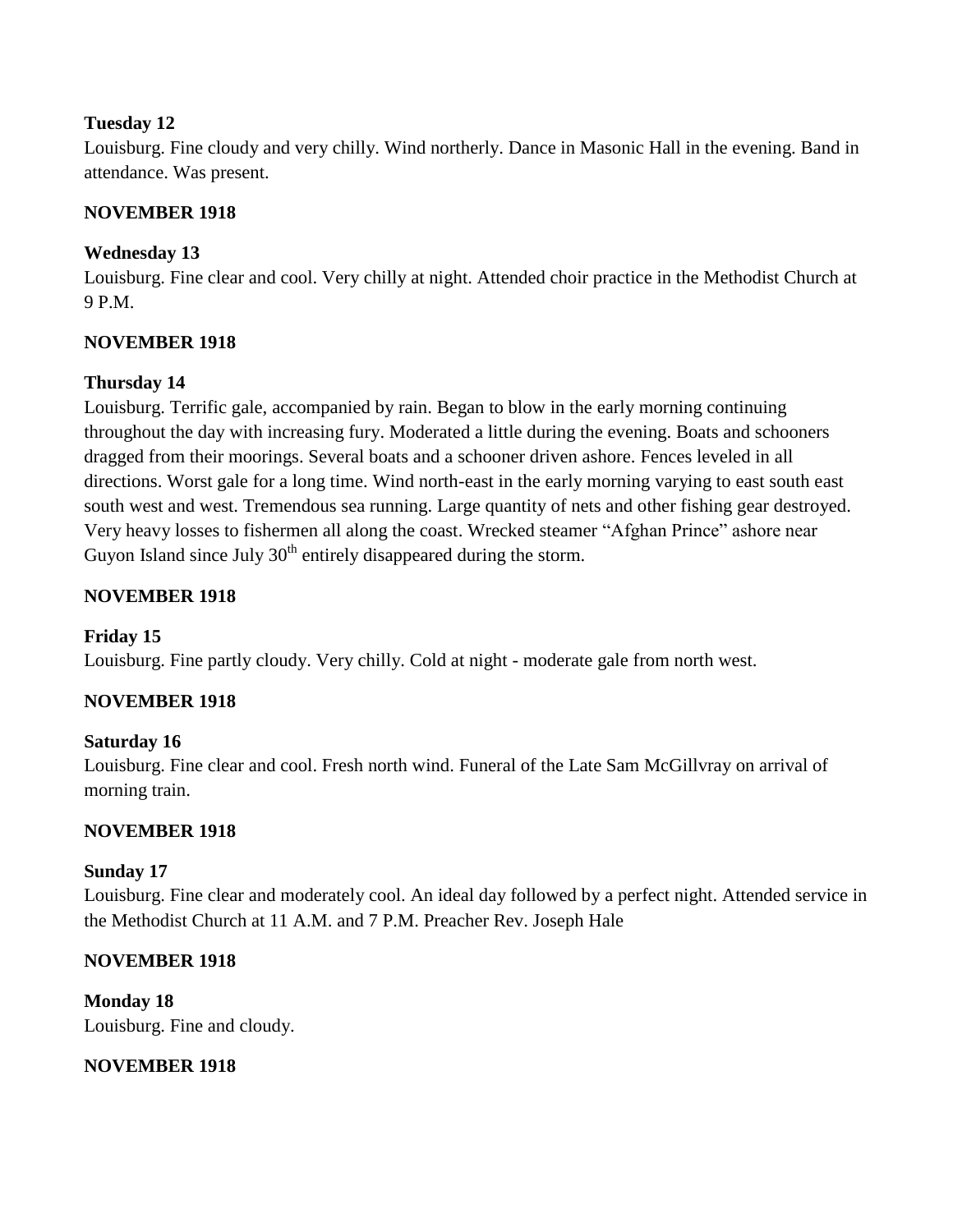Louisburg. Cloudy. Drizzly. Rainy with occasional showers of hail. Strong southeast wind. Dance in Masonic Hall in the evening. Band in attendance. Was present.

# **NOVEMBER 1918**

# **Wednesday 20**

Louisburg. Cloudy. Chilly. Misty. Wind easterly. Storm threatening.

### **NOVEMBER 1918**

### **Thursday 21**

Louisburg. Cloudy. Rain and sleet. Snow squalls in the evening. German fleet surrendered to British fleet as per terms of the armistice. Fleet to be interned at Scapa Flow Scotland, pending decision of Allied Peace Conference. Steamer "La Canadienne" which had been here three months salvaging the cargo of the wrecked steamer "Afghan Prince" sailed for Halifax during the night.

### **NOVEMBER 1918**

### **Friday 22**

Louisburg. Fine, cloudy and chilly. Government steamer "Stanley" arrived in the afternoon from Sydney. Steamer "Coban" arrived in the evening for cargo of coal. Barge in tow of tug "Cruizer" arrived.

#### **NOVEMBER 1918**

#### **Saturday 23**

Louisburg. Fine and cloudy. Light snow squalls during the night. Steamer "Coban" sailed with cargo of coal.

#### **NOVEMBER 1918**

#### **Sunday 24**

Louisburg. Fine and clear in the forenoon. Light snow squalls shortly after noon. Partly clear and cool in the afternoon and evening. Attended service in the Methodist Church at 11 A.M. and 7 P.M. Preacher Rev Joseph Hale.

#### **NOVEMBER 1918**

#### **Monday 25**

Louisburg. Fine clear and moderately cool. An ideal autumn day. Cable steamer "Robert C. Cloiverny" arrived.

#### **NOVEMBER 1918**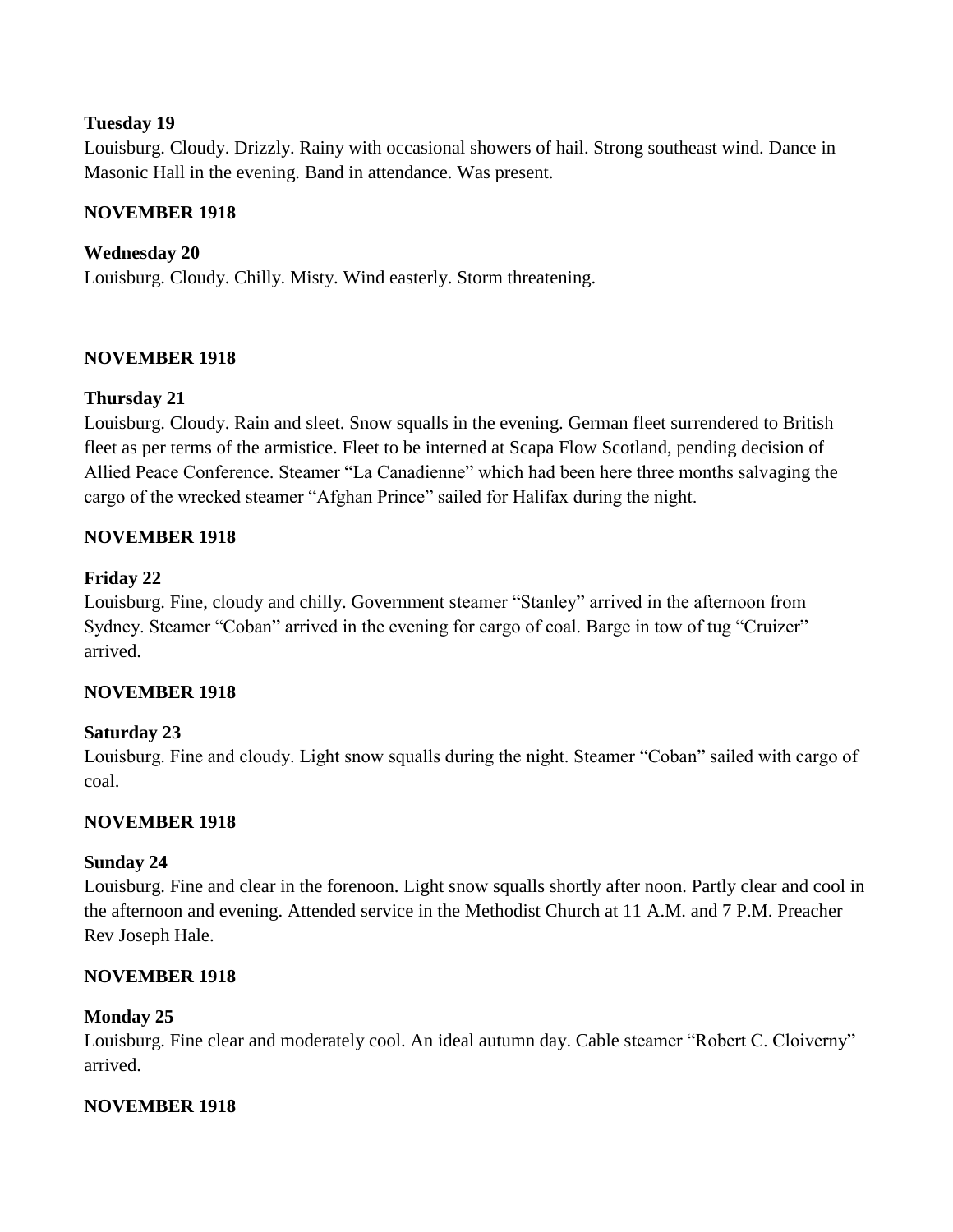Louisburg. Partly clear. Cold, snow squalls. Strong north west wind. Steamer "Arranmore" arrived.

### **NOVEMBER 1918**

### **Wednesday 27**

Louisburg. Fine and cold, cloudy wind northerly. Steamer "Coban" arrived for cargo of coal.

### **NOVEMBER 1918**

**Thursday 28** Louisburg. Fine and cold. Partly cloudy. Fresh northerly wind. Min. temperature about 20 above zero.

# **NOVEMBER 1918**

### **Friday 29**

Louisburg. Cloudy and very chilly. Snow in the afternoon. Rain during the evening and night. Taking off nearly all the snow. Snow fall about 2 inches. Strong southerly wind.

### **NOVEMBER 1918**

#### **Saturday 30**

Louisburg. Cloudy and mild. Colder at night. Streets muddy. Wind westerly. William Phalen moved into my house on Main Street. Began boarding with him. Had tea there in the evening.

# **DECEMBER 1918**

#### **Sunday 1**

Louisburg. Snowed about 1 inch in the early morning. Fine and mostly clear throughout the day. Snow squalls during the night. Mild in the early part of the day. Cold at night. Wind north west. Barge in tow of the tug Cruizer arrived for cargo of coal. Attended service in the English Church Parish Hall at 10:30 A.M. Preacher Rev. T.F. Draper. Attended service in the Presbyterian Church at 7 P.M. Preacher Rev. D. W. McMillan. No service in the Methodist Church today on account of the absence of Mr. Hale, the pastor. Had choir practice for xmas [sic] music at Z.W. Townsends in the afternoon.

#### **DECEMBER 1918**

**Monday 2** Louisburg. Fine and cold. Light snow squalls. Wind north west.

# **DECEMBER 1918**

**Tuesday 3** Louisburg. Fine, clear, moderately cool.

#### **DECEMBER 1918**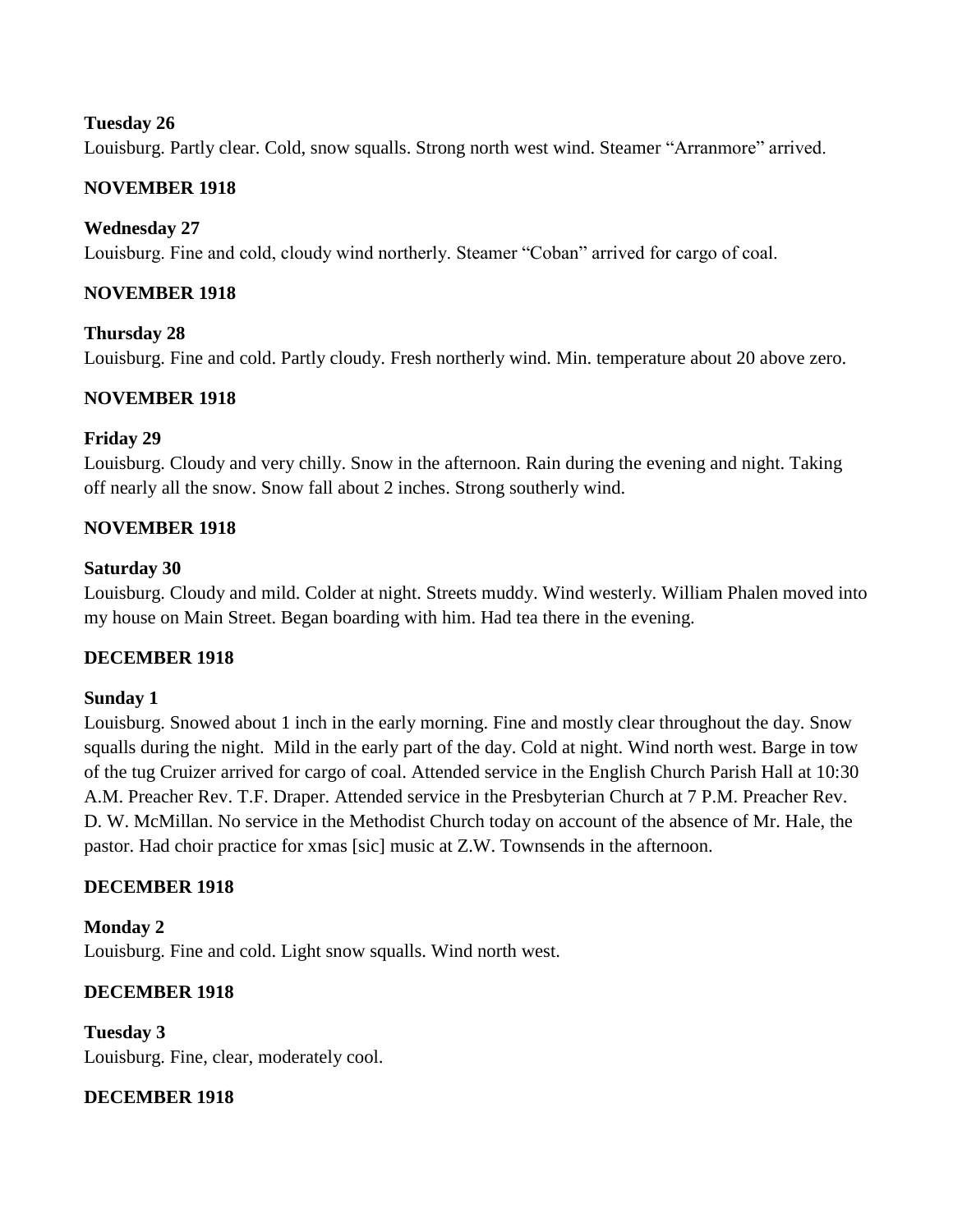# **Wednesday 4**

Louisburg. Cloudy and mild. Attended choir practice in Methodist Church at 9 P.M.

# **DECEMBER 1918**

# **Thursday 5**

Louisburg. Snow storm in the morning. Stopped snowing at about 9:30 A.M. Cloudy during the remainder of the day. Wind north-eat. Snowfall about 3 inches. Fairly good sleighing around town. First of the season.

# **DECEMBER 1918**

# **Friday 6**

Louisburg. Fine, clear and moderately cold. Snow squalls during the evening and night.

# **DECEMBER 1918**

### **Saturday 7**

Louisburg. Clear and moderately cold during the early part of the day. Snow squalls in the afternoon and evening. Cold at night. Strong northerly wind.

# **DECEMBER 1918**

#### **Sunday 8**

Louisburg. Fine. Partly clear moderately cold. Was not out to church to-day [sic] on account of having a severe cold.

#### **DECEMBER 1918**

**Monday 9** Louisburg. Snow in the forenoon. Did not go to work to-day [sic] on account of having a cold.

# **DECEMBER 1918**

# **Tuesday 10**

Louisburg. Snowed in the forenoon. Cloudy during the day. Wind south east. Snow fall about 4 inches. Did not go to work to day [sic]. In bed all day taking care of a cold.

# **DECEMBER 1918**

**Wednesday 11** Louisburg. Fine clear and moderately cold.

# **DECEMBER 1918**

**Thursday 12** Louisburg. Fine and cloudy.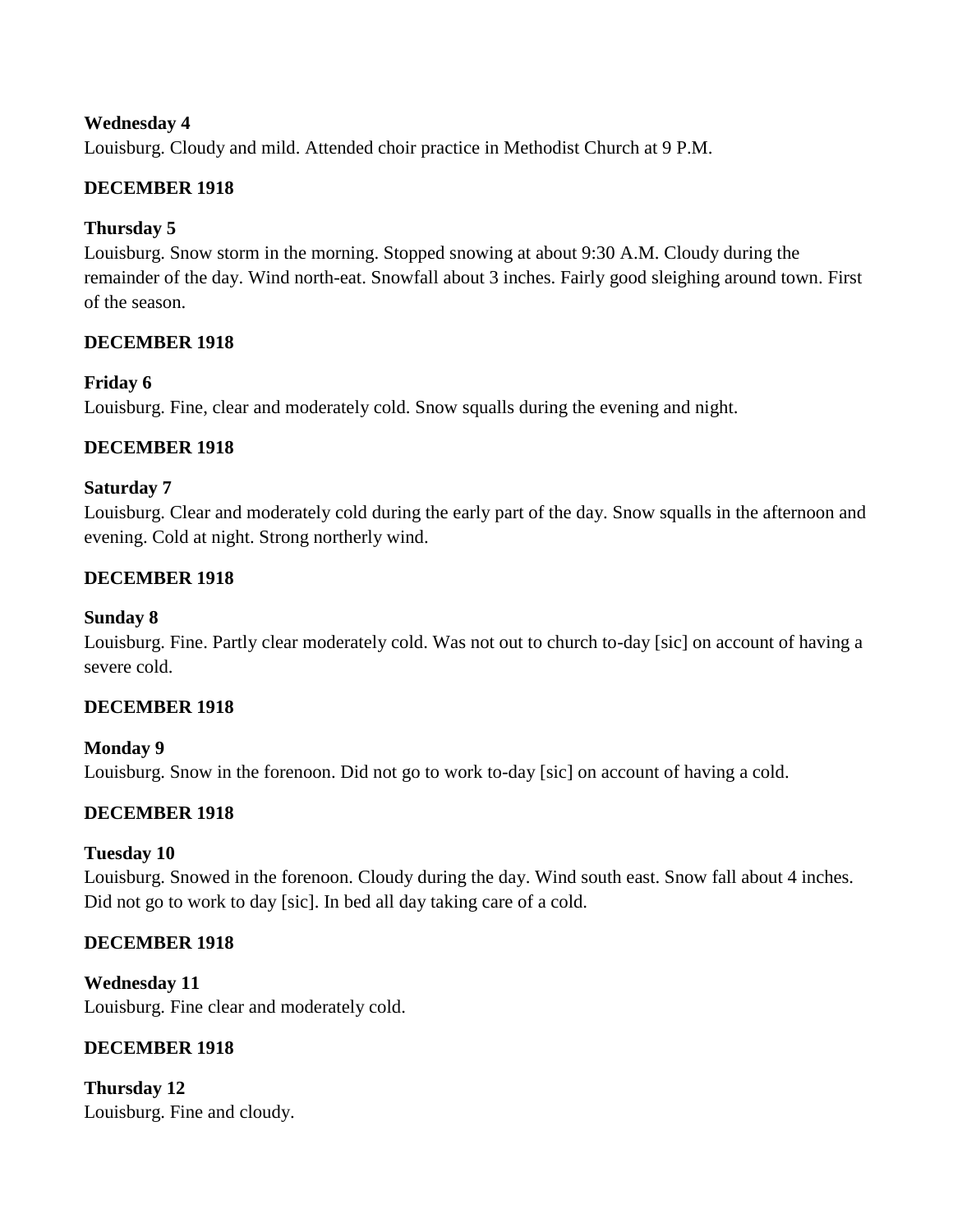# **DECEMBER 1918**

### **Friday 13**

Louisburg. Cloudy and mild. Misty. Snow squalls in the afternoon and evening.

# **DECEMBER 1918**

**Saturday 14** Louisburg. Fine and cloudy.

### **DECEMBER 1918**

### **Sunday 15**

Louisburg. Rained heavily greater part of the day. Streets very slushy, wind southerly. Stopped raining in the afternoon. Was not out to church to day. Remained at home on account of having a cold.

### **DECEMBER 1918**

**Monday 16** Louisburg. Fine partly clear. Very mild. Colder at night. Streets slushy. Sleighing almost gone.

# **DECEMBER 1918**

**Tuesday 17** Louisburg. Fine cloudy and chilly

# **DECEMBER 1918**

**Wednesday 18** Louisburg. Cloudy. Very chilly and raw. Wind north-east. Attended choir practice in the Methodist Church at 9 P.M.

# **DECEMBER 1918**

**Thursday 19** Louisburg. Cloudy and very chilly. Wind north east.

#### **DECEMBER 1918**

**Friday 20** Louisburg. Fine cloudy and mild.

#### **DECEMBER 1918**

**Saturday 21** Louisburg. Fine cloudy and mild.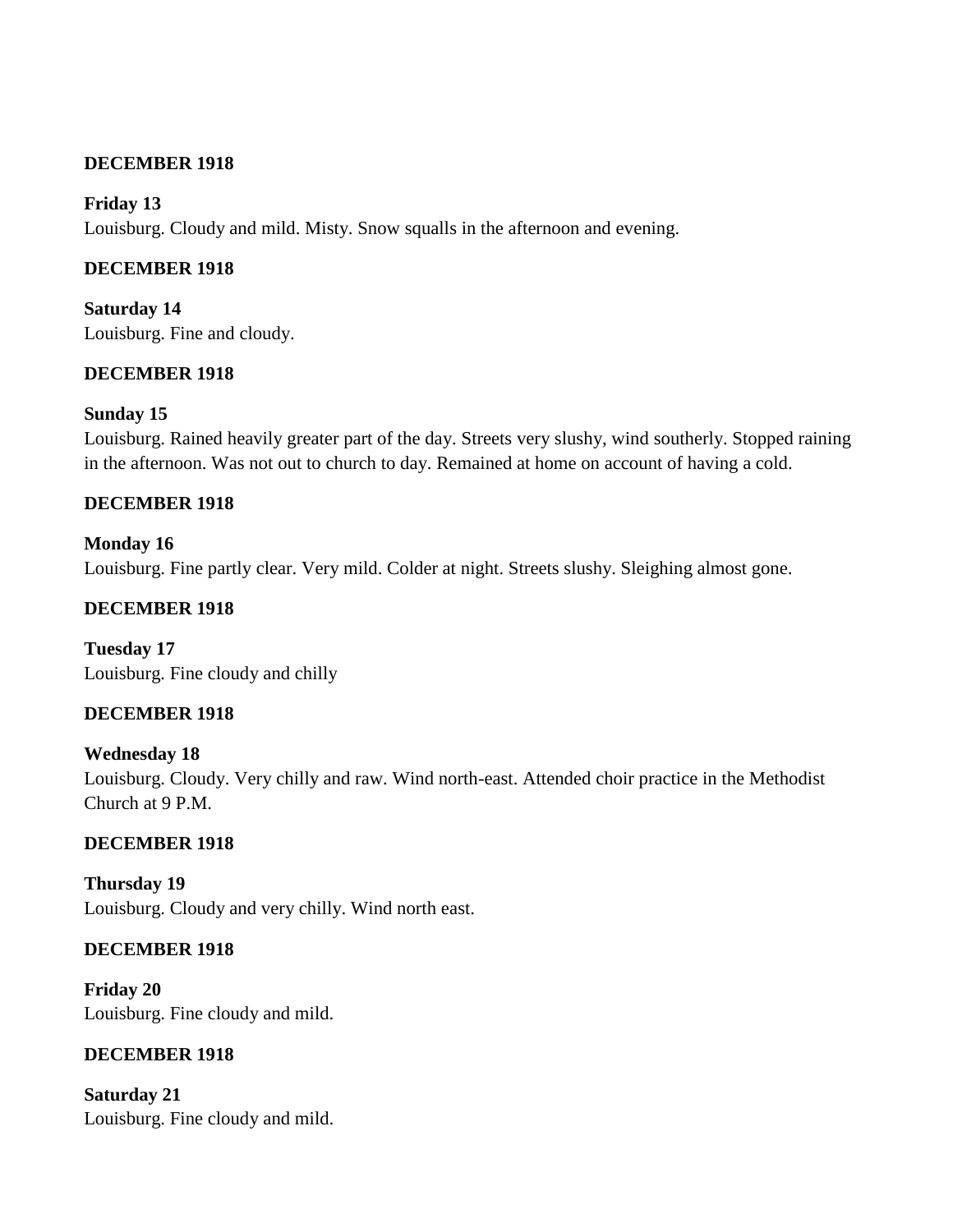# **DECEMBER 1918**

# **Sunday 22**

Louisburg. Cloudy and mild. Wind south west. Attended service in the Methodist Church at 11 A.M. and 7 P.M. Preacher Rev. Joseph Hale.

# **DECEMBER 1918**

**Monday 23** Louisburg. Cloudy and very mild. Thawing all day. Rain during the night - wind southerly.

# **DECEMBER 1918**

**Tuesday 24** Louisburg. Fine clear and very mild. Streets muddy. Cloudy in the evening.

# **DECEMBER 1918**

### **Wednesday 25**

Louisburg. Cloudy. Foggy and misty in the morning. Heavy downpour of rain beginning at about 11:30 A.M. and continuing throughout the day and night. All around disagreeable day. General holiday all places of business closed. Steamer "Coban" arrived in the morning. Had dinner at Harry Verners.

# **DECEMBER 1918**

**Thursday 26** Louisburg. Fine and mild.

# **DECEMBER 1918**

#### **Friday 27**

Louisburg. Cloudy and moderate. Colder at night. Wind northerly. Attended band practice at 9:30 P.M.

# **DECEMBER 1918**

#### **Saturday 28**

Louisburg. Cloudy and mild in the forenoon. Chilly in the afternoon. Began to snow at about 5:30 P.M. Snow fall during the night - about 12 inches.

# **DECEMBER 1918**

#### **Sunday 29**

Louisburg. Fine mostly clear and mild - colder at night. Ground well covered with snow. Enough for good sleighing. Wind north west. Members of Methodist Choir including myself went to Enoch Townsends [sic] after service in the evening and had a sing. Attended service in the Methodist Church at 11 A.M. and 7 P.M. Masonic Lodge members attended in a body at 11 A.M.